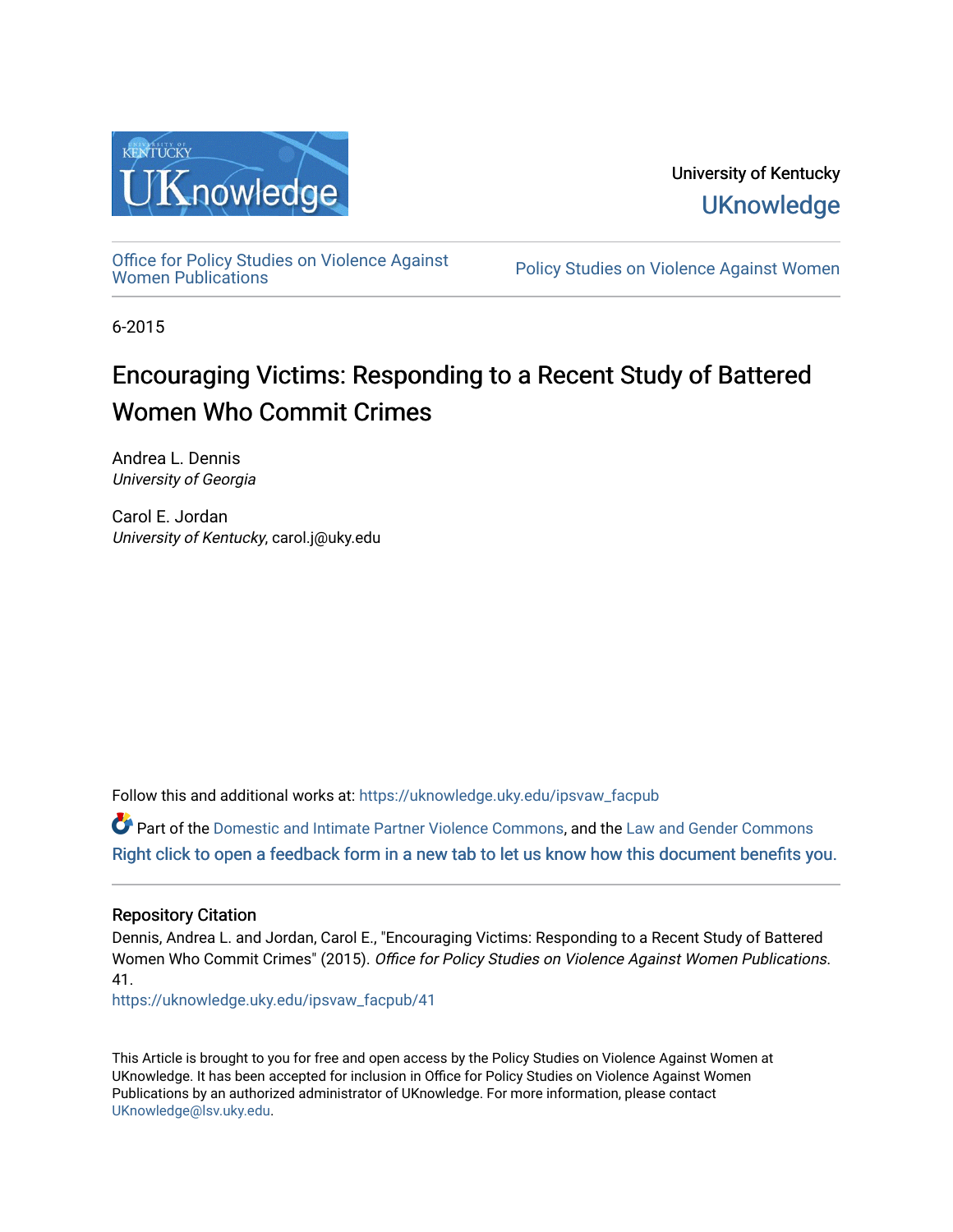# Encouraging Victims: Responding to a Recent Study of Battered Women Who Commit Crimes

# Notes/Citation Information

Published in Nevada Law Journal, v. 15, issue 1, p. 1-41.

The copyright holder has granted the permission for posting the article here.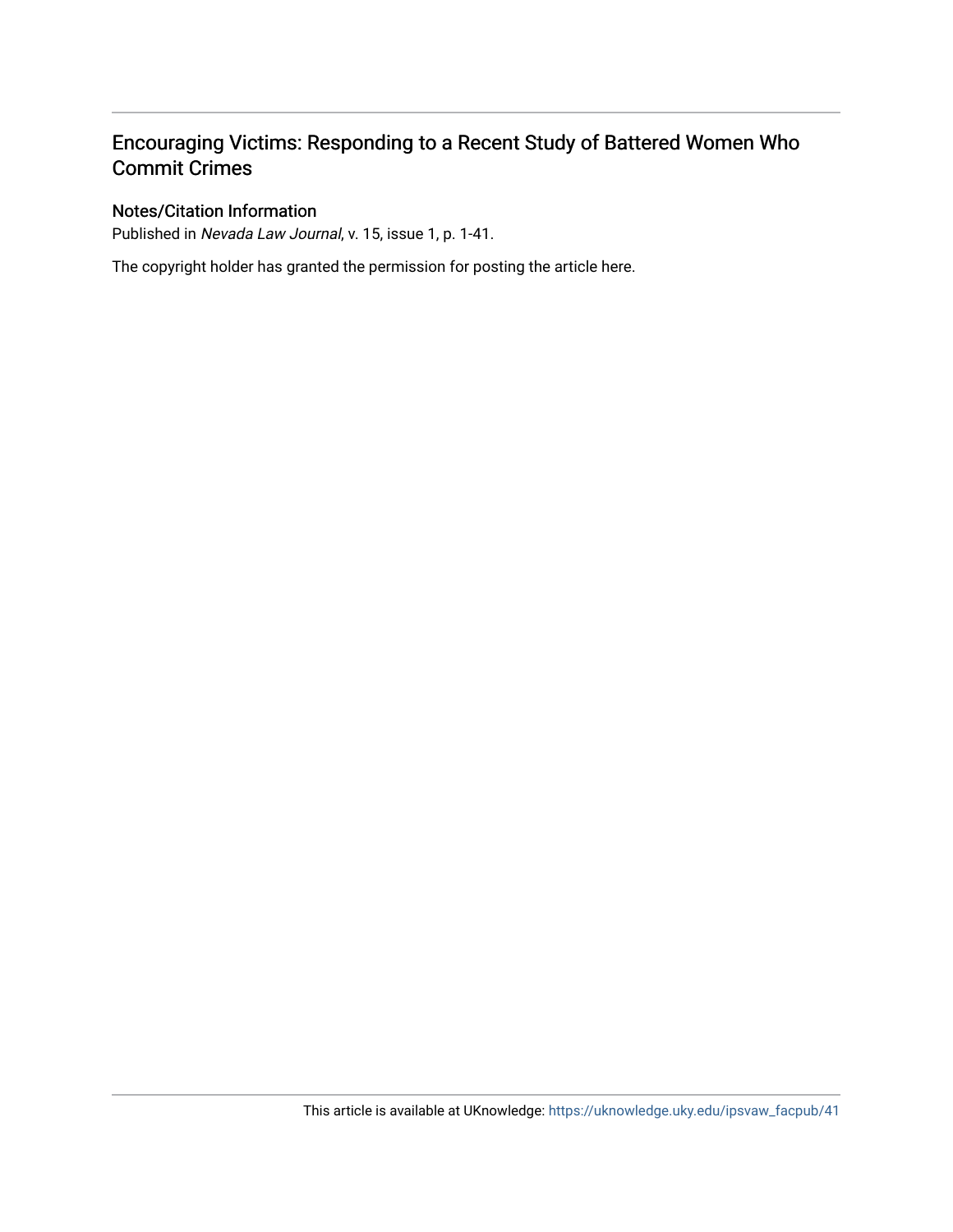# ENCOURAGING VICTIMS: RESPONDING TO A RECENT STUDY OF BATTERED WOMEN WHO COMMIT CRIMES

# Andrea L. Dennis\* and Carol E. Jordan\*\*

#### TABLE OF CONTENTS

| L. | EVOLUTION OF REMEDIES FOR DOMESTIC VIOLENCE VICTIMS 4      |                                                          |    |  |  |  |
|----|------------------------------------------------------------|----------------------------------------------------------|----|--|--|--|
|    | $\mathcal{A}_{\cdot}$                                      |                                                          |    |  |  |  |
|    | The Present-Day Comprehensive, Interrelated Remedial<br>B. |                                                          |    |  |  |  |
|    |                                                            |                                                          |    |  |  |  |
|    |                                                            |                                                          |    |  |  |  |
|    |                                                            | $2^{\circ}$                                              |    |  |  |  |
|    |                                                            | 3.                                                       |    |  |  |  |
|    |                                                            | 4.                                                       |    |  |  |  |
|    |                                                            |                                                          |    |  |  |  |
| Н  |                                                            | <b>DISCOURAGING DOMESTIC VIOLENCE VICTIMS FROM USING</b> |    |  |  |  |
|    |                                                            |                                                          |    |  |  |  |
|    | A.                                                         | Earlier Empirical Research on Victim Non-Reporting of    |    |  |  |  |
|    |                                                            |                                                          |    |  |  |  |
|    | B.                                                         | The Recent Qualitative Study of Battered Women Who       |    |  |  |  |
|    |                                                            |                                                          | 15 |  |  |  |
|    |                                                            | 1. Prior Empirical Research Regarding Victimization and  |    |  |  |  |
|    |                                                            |                                                          | 16 |  |  |  |
|    |                                                            |                                                          |    |  |  |  |
|    |                                                            |                                                          |    |  |  |  |

 <sup>\*</sup> Associate Professor, University of Georgia School of Law. This article benefited from the insights of many, including Diane Amann, Dan Coenen, Erica Hashimoto, Joan Prittie, and the Mid-Atlantic Criminal Law Research Collective. Additional thanks are owed to the faculty of Seattle University School of Law for inviting me to present this work during the school's faculty colloquium series and to the Southeastern Association of Law Schools for providing a forum for exchange of ideas. Jean Goetz Mangan and Acacia Wilson provided valuable research assistance. Thanks for everything, Plum.

<sup>\*\*</sup> Executive Director, University of Kentucky Office for Policy Studies on Violence Against Women. Thanks to my colleague Adam Pritchard, University of Central Florida, for our continuing collaboration in this field. And great thanks and respect to the incarcerated women whose life experiences are reflected in the studies summarized in this paper. Their lives serve as inspiration for the systematic changes this manuscript urges.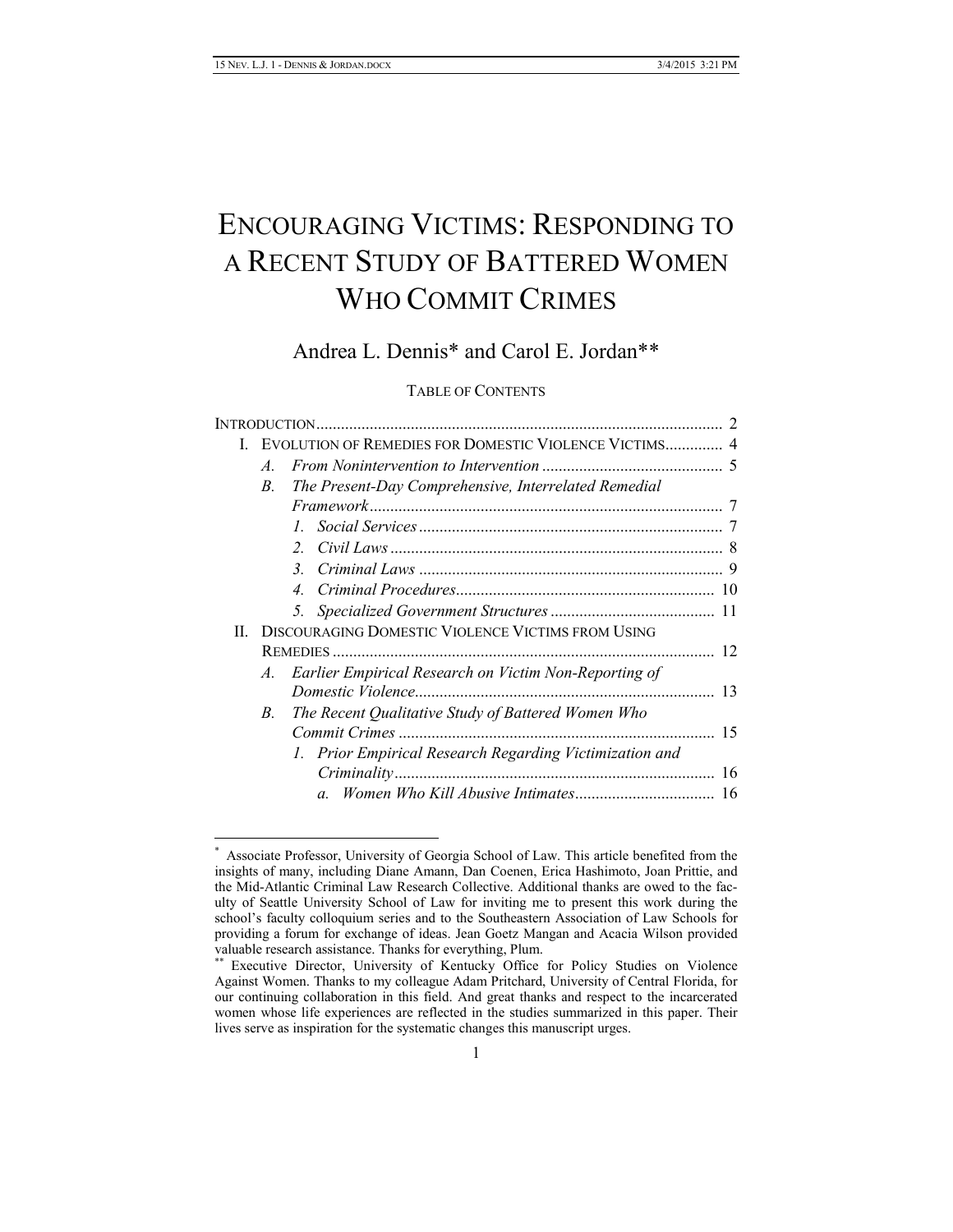|                 | The Correlation Between Abuse Victimization and<br>h                       |  |  |  |  |
|-----------------|----------------------------------------------------------------------------|--|--|--|--|
|                 |                                                                            |  |  |  |  |
|                 | 2.                                                                         |  |  |  |  |
|                 | Results of the Qualitative Study: Discouraged Victims  21<br>$\mathbf{3}$  |  |  |  |  |
|                 |                                                                            |  |  |  |  |
|                 | $h_{-}$                                                                    |  |  |  |  |
|                 | $c_{\cdot}$                                                                |  |  |  |  |
|                 | 4.                                                                         |  |  |  |  |
|                 | a. Legally Based Eligibility Limitations on Receipt of                     |  |  |  |  |
|                 |                                                                            |  |  |  |  |
|                 |                                                                            |  |  |  |  |
|                 |                                                                            |  |  |  |  |
| Ш               | <b>IMPROVING REMEDIES FOR DOMESTIC VIOLENCE VICTIMS 29</b>                 |  |  |  |  |
| $\mathcal{A}$ . |                                                                            |  |  |  |  |
|                 |                                                                            |  |  |  |  |
|                 | Expanded Mental Health and Substance Abuse<br>$2^{\circ}$                  |  |  |  |  |
|                 |                                                                            |  |  |  |  |
|                 | 3.                                                                         |  |  |  |  |
|                 | Elimination of Mandatory Arrest, Prosecution, and<br>$\mathcal{A}_{\cdot}$ |  |  |  |  |
|                 |                                                                            |  |  |  |  |
| В.              |                                                                            |  |  |  |  |
|                 | $\mathcal{I}_{\cdot}$                                                      |  |  |  |  |
|                 |                                                                            |  |  |  |  |
|                 |                                                                            |  |  |  |  |

#### **INTRODUCTION**

Over many decades, domestic violence statistics have consistently revealed that women from a wide variety of backgrounds are victimized, though the rate of victimization varies depending on a woman's particular characteristics.<sup>1</sup> Despite this consistency, past and present approaches to domestic violence have failed to attend to the diverse realities of victims. Advocates and researchers first devoted their efforts toward conveying the message that while any woman could potentially become a victim of domestic violence, no woman should become a victim. They then focused on creating laws and policies granting victims greater access to the legal system and making the justice system less intimidating to victims. Legal scholars, however, have argued that not all victims have felt successes in these areas uniformly.

<sup>|&</sup>lt;br>|<br>| *See* SHANNAN CATALANO, U.S. DEP'T OF JUSTICE, INTIMATE PARTNER VIOLENCE IN THE UNITED STATES 6–18 (Dec. 19, 2007), *available at* http://www.bjs.gov/content/pub/pdf /ipvus.pdf.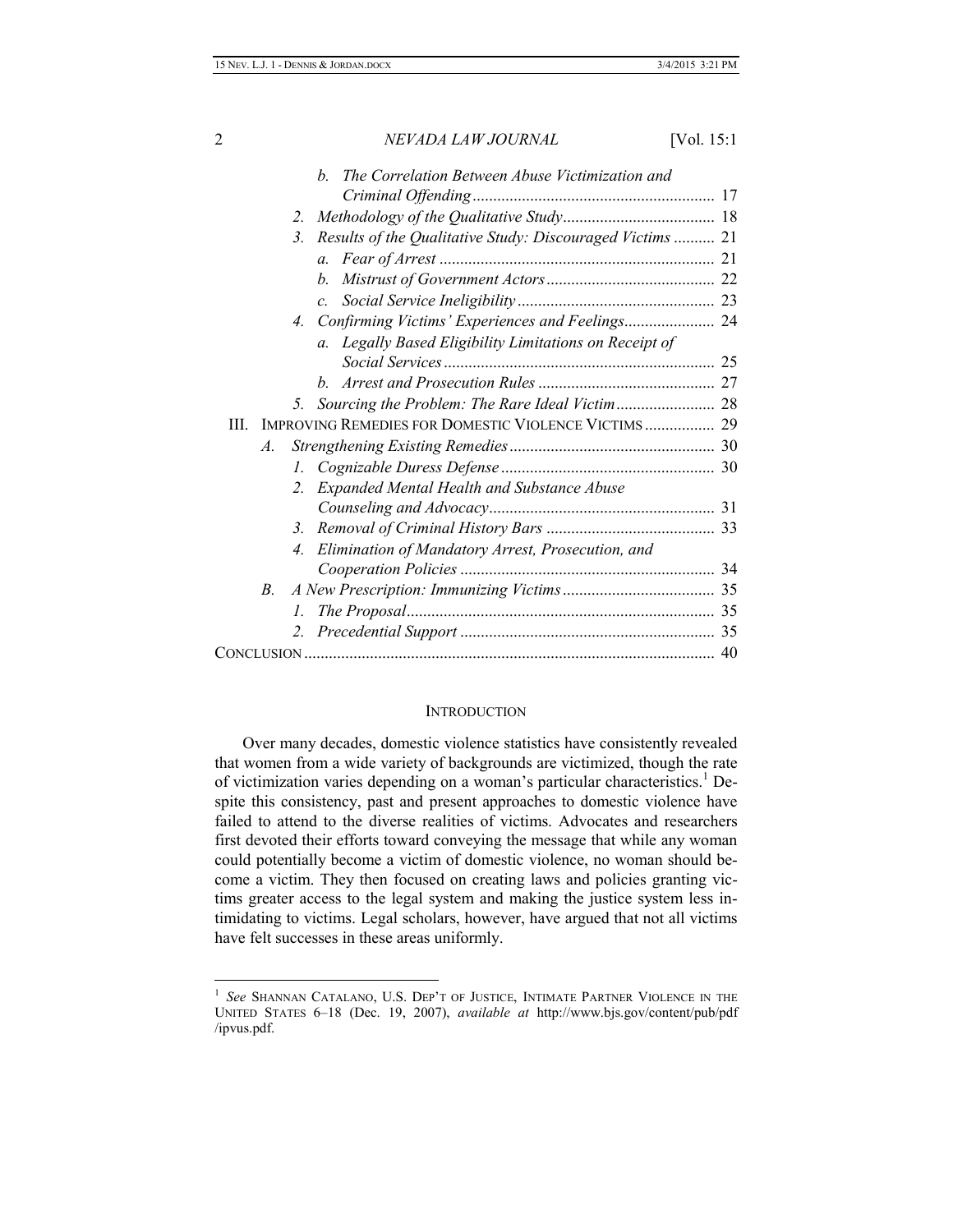Almost fifteen years ago, Professor Michelle Jacobs complained that the domestic violence movement had excluded female prostitutes, drug users, and thieves from victimhood status. She opined that while these women comprised the largest category of domestic violence victims, they received little attention from scholars and advocates—unlike those few women who killed their abusers. Jacobs urged feminist legal scholars who focused on criminal law to turn their attention to this category of invisible women.<sup>2</sup> Some five years later, Professor Leigh Goodmark questioned whether domestic violence law—civil or criminal—is useful for female victims of domestic violence generally.<sup>3</sup> She concluded that the emphasis on legal remedies has created unintended consequences for victims. $4$  As well, she expressed concern that the turn to legal remedies discouraged policymakers from developing non-legal options.<sup>5</sup> Goodmark suggested that deployment of non-legal remedies might be more effective for some victims, and called on victims' lawyers to counsel their clients about such relief<sup>6</sup>

In the last few years, similar complaints are still being raised in legal literature. Professor Kimberly Bailey offered that domestic violence victims are rational individuals and that their motivations for not accessing the criminal justice system to stop the violence should be identified and studied in order to improve the system for their benefit.<sup> $\prime$ </sup> She recommended that these criminal justice reforms should be part of a larger social, political, and economic plan to address domestic violence. Finally, Professors Jane Aiken and Katherine Goldwasser argued that emphasis on the creation of legal solutions to domestic violence, particularly the civil protection order, placed the burden for ending violent relationships on victims and unintentionally undermined victim empowerment. They proposed that solving the domestic violence problem requires conceiving of the problem as a community—rather than individual—problem and employing non-legal strategies to shift social norms.<sup>8</sup>

This article amplifies these earlier works. The current system for remedying domestic violence relies heavily on strong state intervention in the form of government-backed social service programs, civil and criminal laws specifical-

 $\frac{1}{2}$  Michelle S. Jacobs, *Prostitutes, Drug Users, and Thieves: The Invisible Women in the Campaign to End Violence Against Women*, 8 TEMP. POL. & CIV. RTS. L. REV. 459, 460 (1999); *see also* Shelby A.D. Moore, *Understanding the Connection Between Domestic Violence, Crime, and Poverty: How Welfare Reform May Keep Battered Women from Leaving Abusive Relationships*, 12 TEX. J. WOMEN & L. 451, 456 (2003).

<sup>&</sup>lt;sup>3</sup> Leigh Goodmark, *Law Is the Answer? Do We Know that for Sure?: Questioning the Efficacy of Legal Interventions for Battered Women*, 23 ST. LOUIS U. PUB. L. REV. 7, 8 (2004).

<sup>4</sup> *Id.* at 9, 18–19.

<sup>5</sup> *Id.* at 9, 40–45.

<sup>6</sup> *Id.* at 9, 45–48.

<sup>7</sup> Kimberly D. Bailey, *Lost in Translation: Domestic Violence, "The Personal is Political," and the Criminal Justice System*, 100 J. CRIM. L. & CRIMINOLOGY 1255, 1257–58 (2010). 8 Jane Aiken & Katherine Goldwasser, *The Perils of Empowerment*, 20 CORNELL J.L. &

PUB. POL'Y 139, 169 (2010).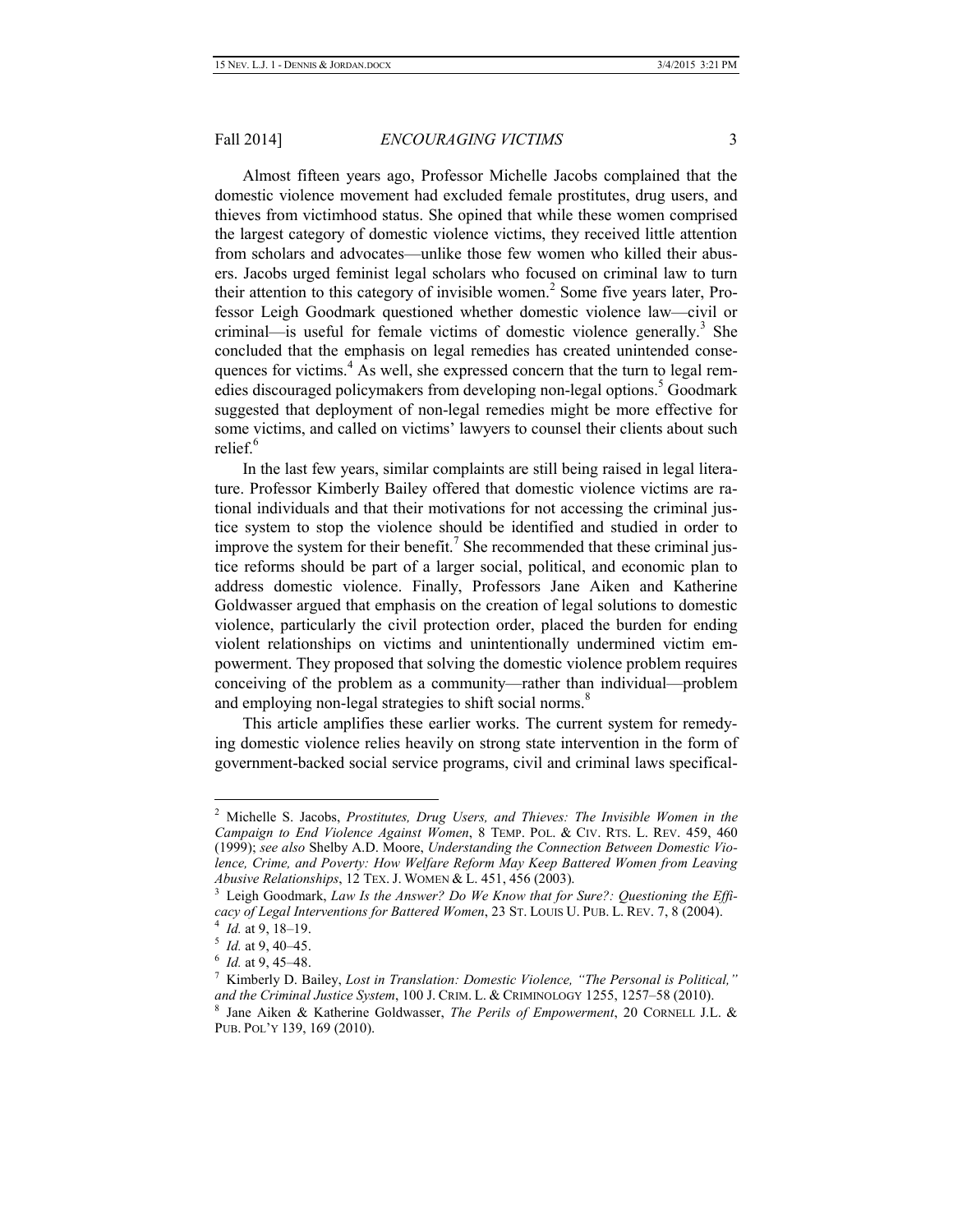ly regulating intimate partner violence, and special procedures and structures to address the influx of these cases into the legal system. Over time, however, a developing body of data has shown that victims are unable or unwilling to report violence to the government because of their particular background or past experiences. In particular, one of this article's co-authors was closely involved in a recent qualitative study documenting that women who are both victims of intimate partner violence and currently or previously engaged in criminal activity are deterred from seeking the assistance of government-sponsored relief from violence. Due to their criminal backgrounds, these women avoid contact with the justice system at all costs. Furthermore, they often find themselves ineligible to take advantage of supportive social service programs. In response to this newly available empirical evidence, this article offers solutions specifically designed to address these victims' worries, but that may also resolve concerns held by victims more broadly.

Part I recounts the evolution of social services and legal remedies for domestic violence. Over time, society has shifted from nonintervention to private, community-based intervention and finally to an interrelated, comprehensive framework of public legal remedies. Part II begins with a review of previous research on victim non-reporting of domestic violence by describing reporting statistics and motivations underlying the failure of victims to complain and next reviews prior research on the connection between intimate partner victimization and criminal behavior. Part II then describes the methodology and results of the recently published qualitative study of battered women revealing how their criminal backgrounds dissuade them from reaching out to publicly available remedies.

Part III offers measures to address the concerns raised in Part II. Over the last several decades, advocates and scholars addressing domestic violence have worked continuously to improve outcomes for victims of intimate partner violence who pursue relief through the justice and social services systems. While the present-day solutions have helped many victims and are a critical improvement over the past, they have proven to have their limits. Thus, Part III begins by joining earlier calls for the adoption of reforms that firm up existing helpful measures and repeal of ineffectual mechanisms and rules. Part III concludes by offering a new proposal targeted toward women who both suffer violence and have a criminal history: victim immunity from arrest and prosecution when reporting domestic violence.

#### I. EVOLUTION OF REMEDIES FOR DOMESTIC VIOLENCE VICTIMS

Beginning in the 1970s, a grassroots movement of women's advocates pushed a tide of reform of policies and laws regarding domestic violence.<sup>9</sup> Ear-

<sup>-&</sup>lt;br>9 <sup>9</sup> "The push to reform the laws pertaining to rape, domestic violence, and stalking did not begin with the judges who interpreted the law, the police who enforced it, or the attorneys who prosecuted violators of it. Rather, it began in the women's movement of the 1970s."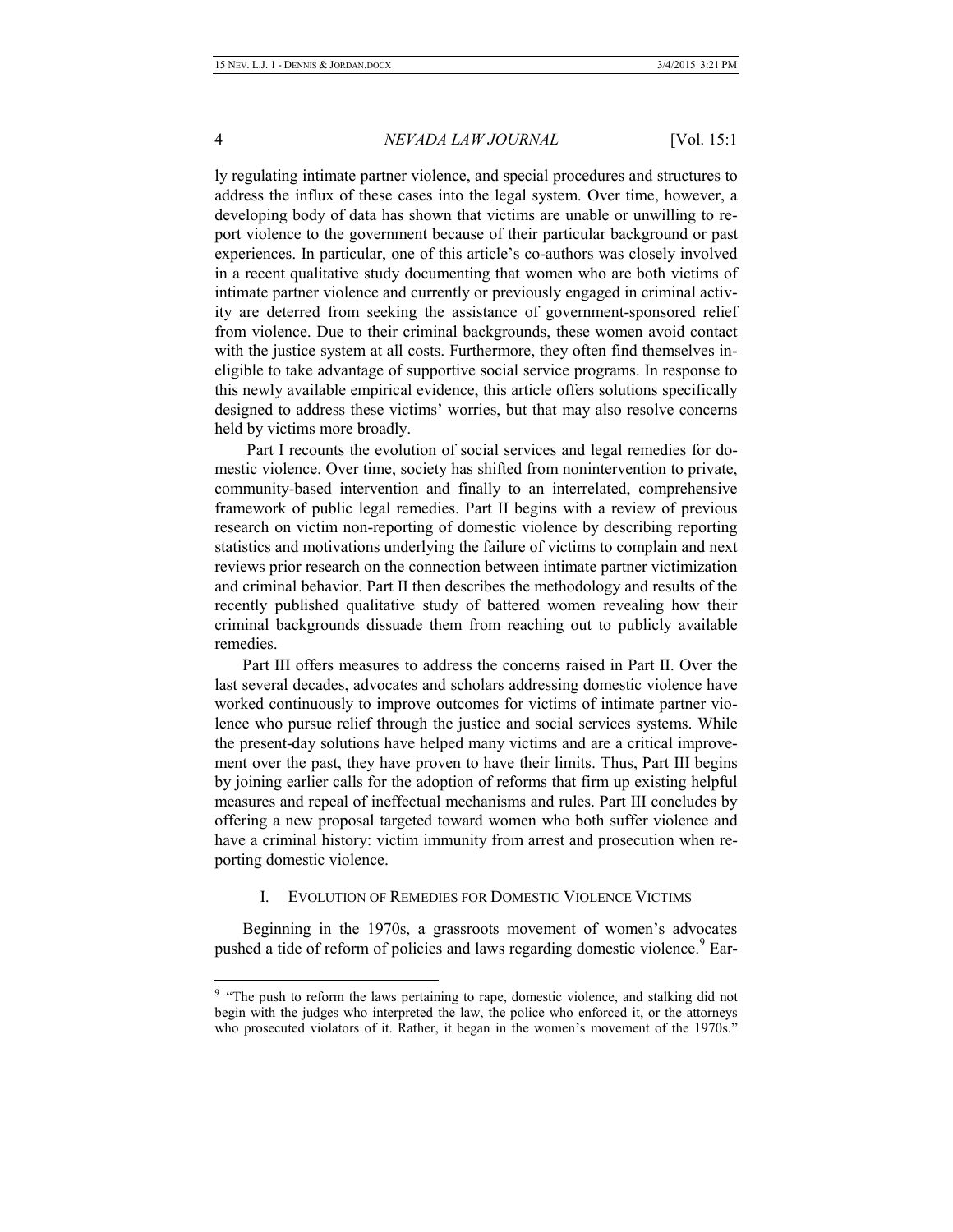ly efforts focused on drawing national attention to the long ignored issue and creating a bedrock of social support systems that would allow battered women to physically escape and find shelter from violence. The movement then turned its attention to transforming the justice system. Initial measures sought to ensure that police and prosecutors would effectively "use existing laws to protect victims and hold offenders accountable for their crimes."<sup>10</sup> Eventually, a more aggressive strategy of legal reform was adopted. Advocates sought and obtained formal recognition of domestic violence in civil law, criminal law, and criminal procedure.<sup>11</sup> As well, over time, special structures were put in place to deal with domestic violence cases. Thus, today's victims of domestic violence have available many options for obtaining relief from violence.

#### *A. From Nonintervention to Intervention*

Historically, domestic violence was a private matter unacknowledged in public spheres and not addressed by law.<sup>12</sup> Society at large deemed partner violence a familial matter to be resolved between husband and wife.<sup>13</sup> Early statutes, court opinions, and government actors established a veil of privacy around all families, in effect giving immunity to batterers.<sup>14</sup> Victims desiring help had to rely on their own internal strengths to survive, and on the willingness of family and community to facilitate escape or provide some semblance of protec $tion$ <sup>15</sup>

Feminist advocates came along in the seventies and challenged the concept of family privacy, insisting that the epidemic of violence against women be thrust onto the collective conscience of the national community.<sup>16</sup> These feminist voices declared that what happened behind closed doors between husbands and wives was not private, but rather deeply political, and that the private sphere of the family and the public sphere of social and work life should not be separate.<sup>17</sup>

In the early phases of developing programs for battered women, advocates for women and children created a framework of protective social services, in-

CAROL E. JORDAN, VIOLENCE AGAINST WOMEN IN KENTUCKY: <sup>A</sup> HISTORY OF U.S. AND STATE LEGISLATIVE REFORM 99 (2014).

<sup>10</sup> *Id.* at 103.

<sup>&</sup>lt;sup>11</sup> For fuller summaries of the history of the legal approach to domestic violence, see *Developments in the Law—Legal Responses to Domestic Violence*, 106 HARV. L. REV. 1498 (1993); Emily J. Sack, *Battered Women and the State: The Struggle for the Future of Domestic Violence Policy*, 2004 WIS. L. REV. 1657, 1661–74.

<sup>12</sup> *See* State v. Rhodes, 61 N.C. (Phil.) 453, 456–57 (1868).

<sup>&</sup>lt;sup>13</sup> *See id.* The recognition and redress of violence between cohabitants and same-sex intimates would not come until much later.

<sup>14</sup> JORDAN, *supra* note 9.

<sup>&</sup>lt;sup>15</sup> ELIZABETH M. SCHNEIDER, BATTERED WOMEN AND FEMINIST LAWMAKING 20 (2000).

<sup>&</sup>lt;sup>16</sup> SUSAN SCHECHTER, WOMEN AND MALE VIOLENCE: THE VISIONS AND STRUGGLES OF THE BATTERED WOMEN'S MOVEMENT 29–43 (1982).

<sup>17</sup> *Id.* at 317–18.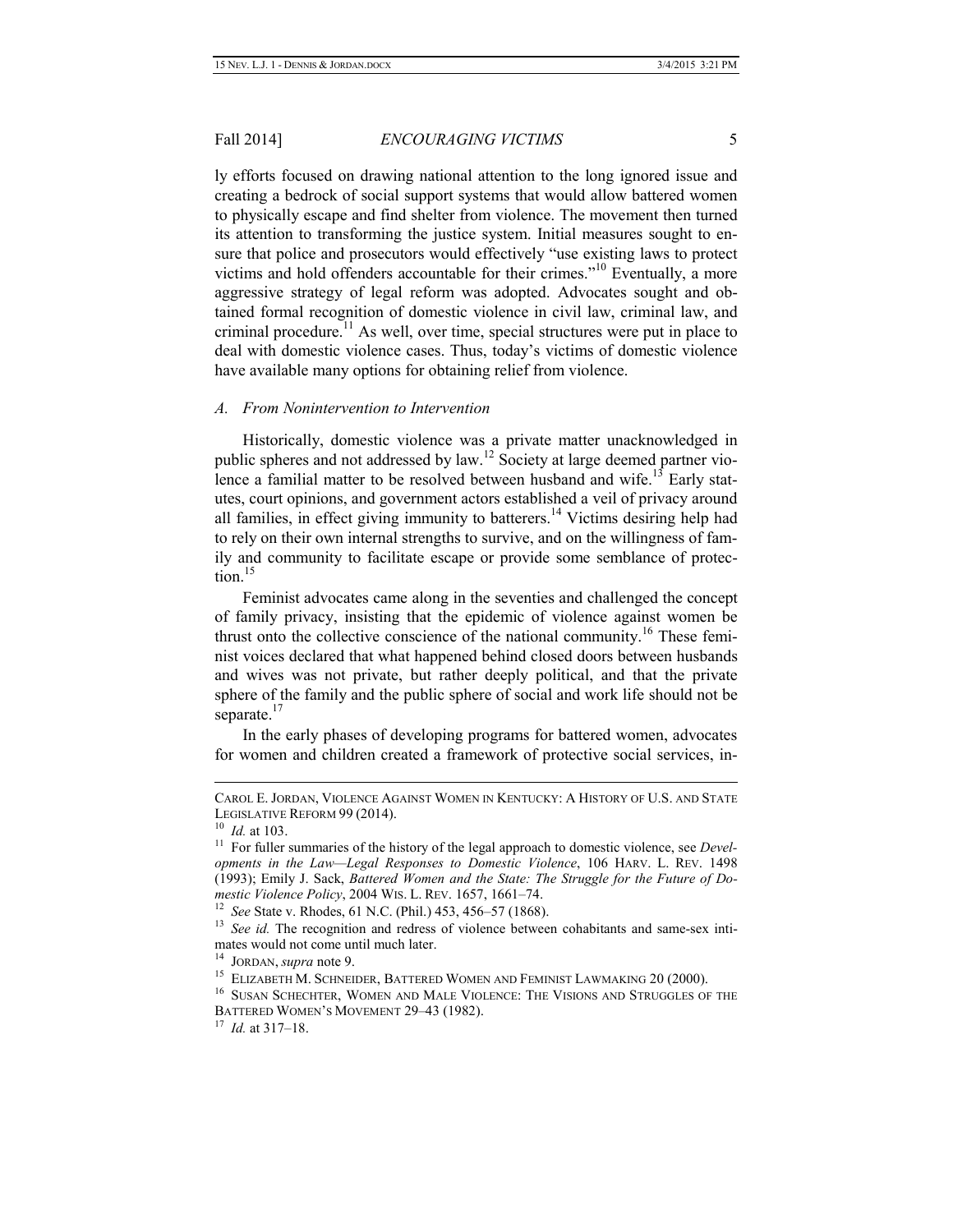cluding emergency shelters and other community-based support systems. Toward the latter part of the 1970s, there were only two-dozen emergency shelters for battered women, but a decade later approximately 1,200 shelters in the United States were housing  $300,000$  women annually.<sup>18</sup> These initial efforts were built outside the traditional service and justice systems because, as Deborah Epstein has written, "activists perceived violence against women as integrally linked to gender inequality and viewed the political and legal establishment with suspicion, maintaining that it perpetuated institutional forms of sexism."<sup>19</sup>

Advocates next focused on persuading police and prosecutors to enforce existing state laws against batterers in order to protect victims and creating new laws criminalizing domestic violence more particularly. Traditionally, government actors assumed a stance of nonintervention. Decades of research showed that even when statutory legal actions were available, such laws were little utilized on behalf of women who sought help.<sup>20</sup> Data revealed low arrest rates<sup>21</sup> and low rates of prosecution<sup>22</sup> in disputes between domestics. Eventually, through advocates' efforts, government agencies adopted policies and programs to better handle these cases.

It was not until the 1990s that the federal government seriously focused on intimate violence. Until then, states had primarily led the way in developing innovations. In 1994, Congress enacted the Violence Against Women Act ("VAWA"), which Congress has repeatedly reauthorized in subsequent years.<sup>24</sup> The initial 1994 enactment criminalized interstate domestic violence and inter-

 <sup>18</sup> EVAN STARK, COERCIVE CONTROL: THE ENTRAPMENT OF WOMEN IN PERSONAL LIFE 34–35 (2007).

<sup>19</sup> Deborah Epstein, *Redefining the State's Response to Domestic Violence: Past Victories and Future Challenges*, 1 GEO. J. GENDER & L. 127, 128 (1999).

See generally Carol E. Jordan, *Intimate Partner Violence and the Justice System: An Examination of the Interface*, 19 J. INTERPERSONAL VIOLENCE 1412 (2004) (discussing the challenges women face when entering the court system).

<sup>21</sup> *E.g.*, Martha L. Coulter et al., *Police-Reporting Behavior and Victim-Police Interactions as Described by Women in a Domestic Violence Shelter*, 14 J. INTERPERSONAL VIOLENCE 1290, 1296 (1999); Kathleen J. Ferraro, *Policing Woman Battering*, 36 SOC. PROBS. 61, 71– 72 (1989).

<sup>22</sup> *E.g.*, Jeffrey Fagan, *Cessation of Family Violence: Deterrence and Dissuasion*, 11 CRIME & JUST. 377, 384–85 (1989).

<sup>23</sup> *E.g.*, IACP NAT'L LAW ENFORCEMENT POLICY CTR., DOMESTIC VIOLENCE: CONCEPTS AND ISSUES PAPER (2006), *available at* http://www.theiacp.org/portals/0/pdfs/DomesticViolence Paper0606.pdf.

<sup>&</sup>lt;sup>24</sup> Violent Crime Control and Law Enforcement Act of 1994, Pub. L. No. 103-322, 108 Stat. 1796; Victims of Trafficking and Violence Protection Act of 2000, Pub. L. No. 106-386, 114 Stat. 1464; Violence Against Women and Department of Justice Reauthorization Act of 2005, Pub. L. No. 109-162, 119 Stat. 2960 (2006); Violence Against Women Reauthorization Act of 2013, Pub. L. No. 113-4, 127 Stat. 54. Notably though, the most recent passage of VAWA was delayed due to controversy over new provisions related to immigrant battered women and women battered by female partners. *See* Editorial, *Delay on Domestic Violence*, N.Y. TIMES, July 24, 2012, at A20.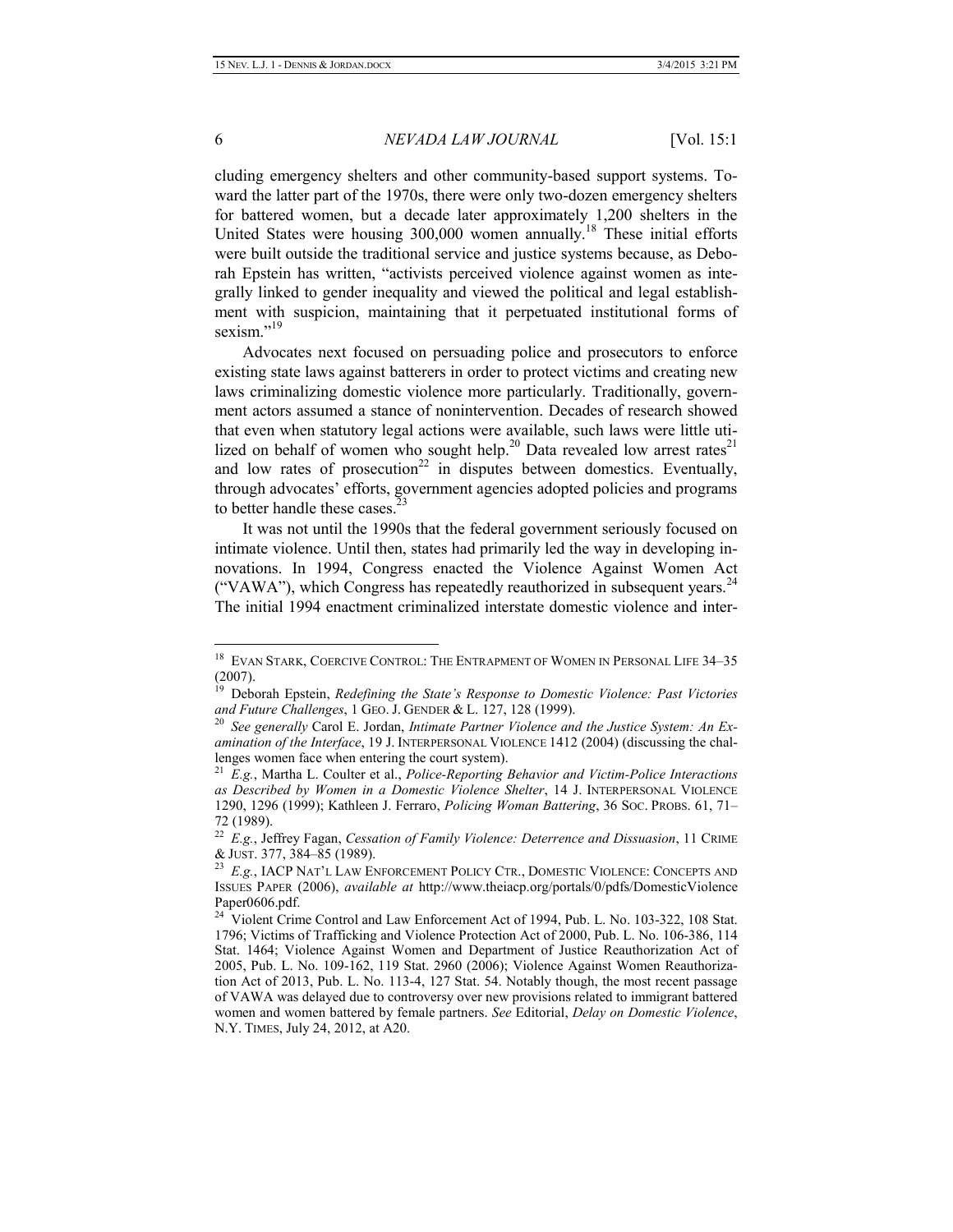state violations of protective orders.<sup>25</sup> Batterers were also prohibited from possessing firearms.<sup>26</sup> Institutionally, the legislation created the U.S. Department of Justice Office on Violence Against Women and devoted significant financial resources to the creation and implementation of social and legal remedies for domestic violence in the form of grants to states for law enforcement, civil legal services, and shelter services.<sup>2</sup>

Thus, by the mid-1990s, advocates were able to move the issue of domestic violence into the national consciousness, create a system of social services for battered women, and convince legislators and enforcers to provide civil and criminal relief. Overall, the shift from nonintervention to intervention served an expressive purpose as well as offered a means of social control. In terms of the expressive function, the creation of legal and non-legal relief for victims and reinforcement of criminal arrest, prosecution, and penalties for offenders demonstrated that the domestic violence problem was to be taken seriously and publicly empowered victims.<sup>28</sup> With respect to social control, the new regime not only punished perpetrators of domestic violence, but also incapacitated, deterred, and rehabilitated them.<sup>29</sup>

#### *B. The Present-Day Comprehensive, Interrelated Remedial Framework*

Early state-level advocates successfully moved the topic of intimate partner violence into the mainstream, created non-legal support for victims, improved existing enforcement mechanisms, and garnered federal support. They continued their success in the next wave of reforms that created civil remedies for victims, criminalized domestic violence, and fashioned procedural rules and institutional structures to encourage arrest and prosecution. These legal reforms built upon and connected to an even larger system of social support, such that today battered women potentially have available to them an all-inclusive system of social and legal remedies that are designed to work in tandem.

#### *1. Social Services*

Since the first battered women's shelters were established in the 1970s, there has been an exponential increase in public and private social services for

 $25$  18 U.S.C. § 2261 (2012) (interstate travel to commit domestic violence); 18 U.S.C.  $§ 2262 (2012)$  (interstate travel to violate an order of protection).

<sup>18</sup> U.S.C. § 922(g)(8) (2012) (possession of firearm while subject to order of protection); *id.* § 922(g)(9) (possession of firearm after conviction of misdemeanor crime of domestic violence).<br> $^{27}$  See L19

<sup>27</sup> *See* LISA N. SACCO, CONG. RESEARCH SERV., REPORT NO. 42499, THE VIOLENCE AGAINST WOMEN ACT: OVERVIEW, LEGISLATION, AND FEDERAL FUNDING 4 (2014).

<sup>28</sup> *See* Aiken & Goldwasser, *supra* note 8. For fuller discussions of "expressivism," see Diane Marie Amann, *Group Mentality, Expressivism, and Genocide*, 2 INT'L CRIM. L. REV. 93, 117–18 (2002); Cass R. Sunstein, *On the Expressive Function of Law*, 144 U. PA. L. REV. 2021, 2048 (1996).

<sup>29</sup> See *Developments in the Law*, *supra* note 11, at 1547–51.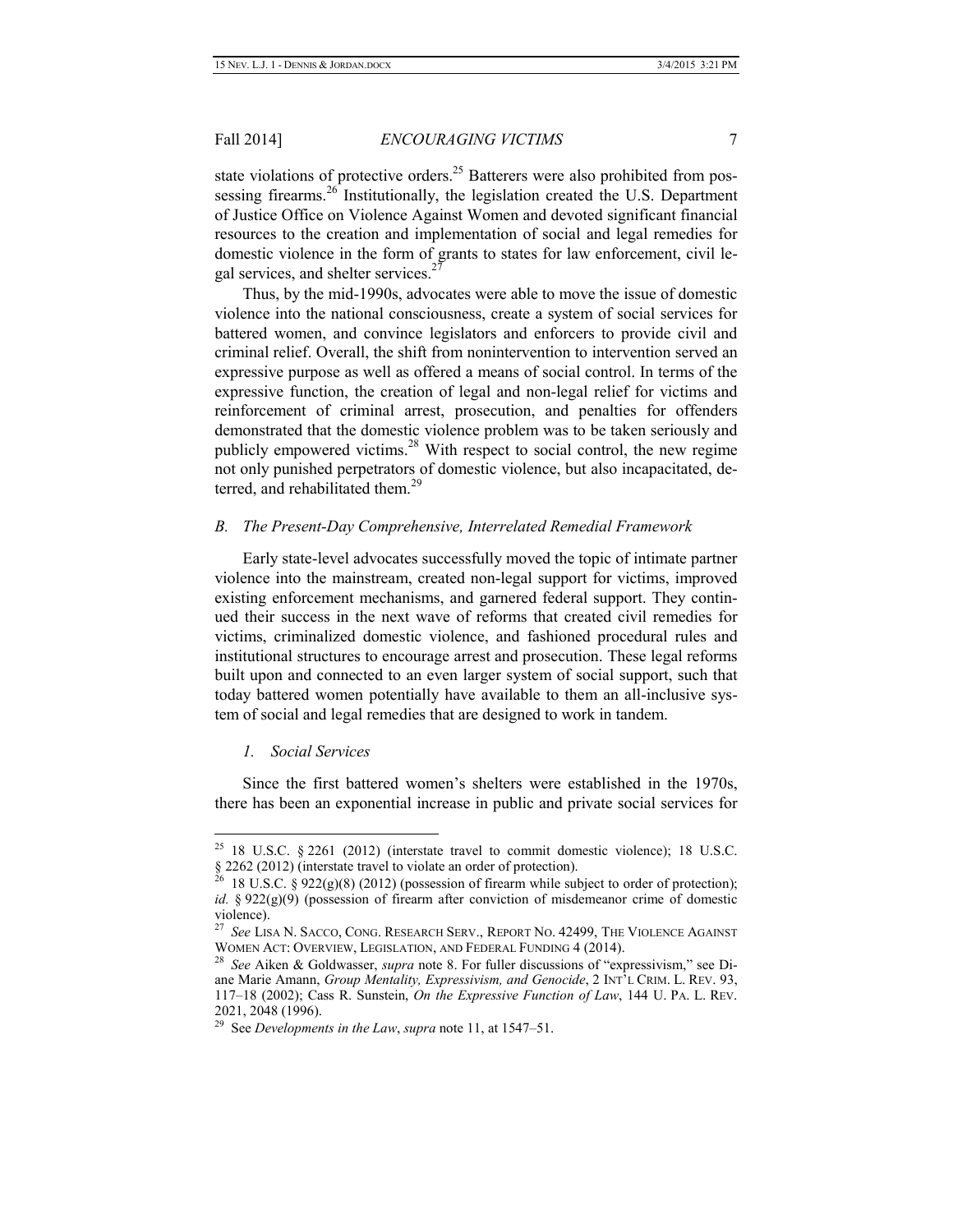victims. In the late 1970s, the few shelters that existed were privately operated, with little funding, by volunteers out of their own homes.<sup>30</sup> Eventually public shelters sprung up, and by 2012, the National Network to End Domestic Violence reported that 86 percent of the nation's 1,924 domestic violence shelters served almost  $65,000$  victims on a single day.<sup>31</sup> Today's shelters—which can be found nationwide—comprehensively address the needs of domestic violence victims by providing outreach services; legal, financial, and medical advocacy; job and career counseling; substance abuse services; children's programming; transitional housing; and prevention efforts. $32$ 

#### *2. Civil Laws*

Today, all fifty states and the District of Columbia have enacted some form of civil protection order ("CPO") legislation.<sup>33</sup> CPO laws grant courts the authority to promote victim safety by tailoring relief based on the particular circumstances of each case, victim, or offender. Uniformly, and at a minimum, judges are permitted to order the cessation of the violence. Additionally, courts commonly are authorized to prohibit batterers from being in the home; order treatment for violence or alcohol abuse; set rules for child custody, support, or visitation; and grant economic relief such as income support and residential maintenance. $34$  CPOs can result in an arrest when the order is violated. $35$ 

In addition to creating CPOs, some states have modified child custody laws to address domestic abuse. Specifically, courts may factor domestic abuse into the "best interests of the child" determination in custody proceedings.<sup>36</sup> More stringently, some states have established a rebuttable presumption against granting custody to the batterer.<sup>37</sup>

 <sup>30</sup> Amy J. Saathoff & Elizabeth Ann Stoffel, *Community-Based Domestic Violence Services*, FUTURE CHILD., Winter 1999, at 97, 98 (1999).

<sup>31</sup> *See* NAT'L NETWORK TO END DOMESTIC VIOLENCE, DOMESTIC VIOLENCE COUNTS: 2012, at 1 (2012), *available at* http://www.nnedv.org/downloads/Census/DVCounts2012 /DVCounts12\_NatlReport\_Color.pdf (reporting results of organization's annual 24-hour census of adults and children seeking domestic violence services on a single day in the United States).

<sup>32</sup> *See* NAT'L COAL. AGAINST DOMESTIC VIOLENCE, NATIONAL DIRECTORY OF DOMESTIC VIOLENCE PROGRAMS: A GUIDE TO COMMUNITY SHELTER, SAFE HOMES AND SERVICE PROGRAMS (2008); NAT'L NETWORK TO END DOMESTIC VIOLENCE, *supra* note 31.

<sup>33</sup> *See* ABA COMM'N ON DOMESTIC VIOLENCE, DOMESTIC VIOLENCE CIVIL PROTECTION ORDERS (CPOS) BY STATE (2009), *available at* http://www.americanbar.org/content/dam/aba /migrated/domviol/pdfs/dv\_cpo\_chart.authcheckdam.pdf; Helen Eigenberg et al., *Protective Order Legislation: Trends in State Statutes*, 31 J. CRIM. JUST. 411, 414 (2003).

<sup>34</sup> *E.g.*, GA. CODE ANN. § 19-13-4 (West 2010).

<sup>35</sup> *E.g.*, *id.* § 19-13-6.

<sup>36</sup> *E.g.*, N.Y. DOM. REL. LAW § 240 (McKinney 2010 & Supp. 2015); *see* ABA COMM'N ON DOMESTIC VIOLENCE, *supra* note 33.

<sup>37</sup> *E.g.*, DEL. CODE ANN. tit. 13, § 705A (West 2006).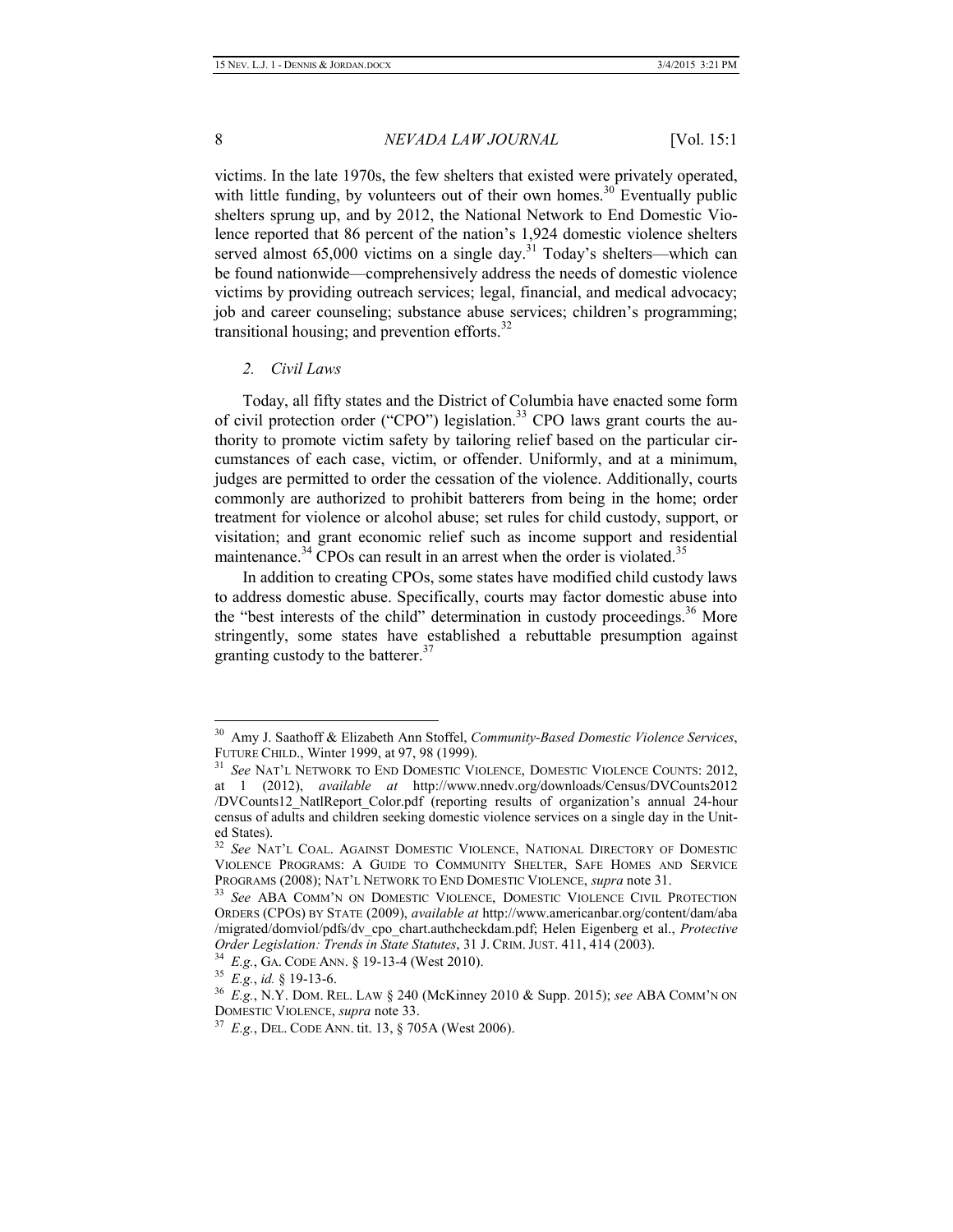#### *3. Criminal Laws*

Presently, to protect victims and punish offenders, criminal repercussions for domestic violence exist in several forms. First, abuse of an intimate may constitute a distinct criminal offense. In the past, violence against intimates was theoretically cognizable under criminal laws punishing disorderly conduct, assault and battery, or burglary regardless of the offender's relationship to the victim. Police, however, usually declined to arrest those who perpetrated violence against intimates rather than strangers.<sup>38</sup> Further, it had been argued that the repetitive nature of domestic violence made traditional assault statutes less effective, for the reason that those statutes are traditionally directed at discrete, isolated criminal acts. $39$  In response, today many states have specifically criminalized spousal abuse.<sup>40</sup> The justification underpinning the specification of a new crime was that domestic violence is rarely a singular act; rather, it is a patterned offense with high rates of recidivism.<sup>41</sup> Additionally, some states that did not create new, specific crimes instead enacted sentencing enhancements for traditional offenses committed against domestic partners.<sup>42</sup> Finally, in most jurisdictions, a criminal penalty also now attaches itself to civil orders of protection. Over thirty states have mandated arrest for the violation of a civil protective order and made incarceration an available punishment.<sup>43</sup>

Substantive criminal law defenses have also incorporated protections for abuse victims, particularly those who commit violent acts against their alleged abusers. Beginning in the late 1970s, courts began to recognize battered woman syndrome ("BWS") in cases involving a victim's violent act against an abusive partner.<sup>44</sup> BWS was based on the work of psychologist Lenore Walker,<sup>45</sup> whose research helped to contextualize a woman's emotional, cognitive, and behavioral reactions to abuse, and also promoted an understanding that victimization experiences were the cause, not the result, of subsequent mental health prob-

 <sup>38</sup> *See*, *e.g.*, Martha L. Coulter & Ronald A. Chez, *Domestic Violence Victims Support Mandatory Reporting: For Others*, 12 J. FAM. VIOLENCE 349, 351 (1997) (finding that around half of the women in their study contacted police, but only about one-fourth of the offenders were arrested); Nan Oppenlander, *Coping or Copping Out: Police Service Delivery in Domestic Disputes*, 20 CRIMINOLOGY 449, 450 (1982).

<sup>39</sup> Deborah Tuerkheimer, *Recognizing and Remedying the Harm of Battering: A Call to Criminalize Domestic Violence*, 94 J. CRIM. L. & CRIMINOLOGY 959, 960–61 (2004).

<sup>40</sup> JORDAN, *supra* note 9, at 108.

<sup>41</sup> *Id.* at 115.

<sup>42</sup> *E.g.*, KY. REV. STAT. ANN. § 508.032 (West Supp. 2014).

<sup>&</sup>lt;sup>43</sup> DAVID HIRSCHEL ET AL., EXPLAINING THE PREVALENCE, CONTEXT, AND CONSEQUENCES OF DUAL ARREST IN INTIMATE PARTNER CASES 22–23 tbl.3.4 (2007), *available at* https://www .ncjrs.gov/pdffiles1/nij/grants/218355.pdf.

<sup>44</sup> *E.g.*, Smith v. State, 277 S.E.2d 678, 678 (Ga. 1981); Ibn-Tamas v. United States, 407 A.2d 626, 631 (D.C. 1979).

<sup>45</sup> *See generally* LENORE E. WALKER, THE BATTERED WOMAN (1979).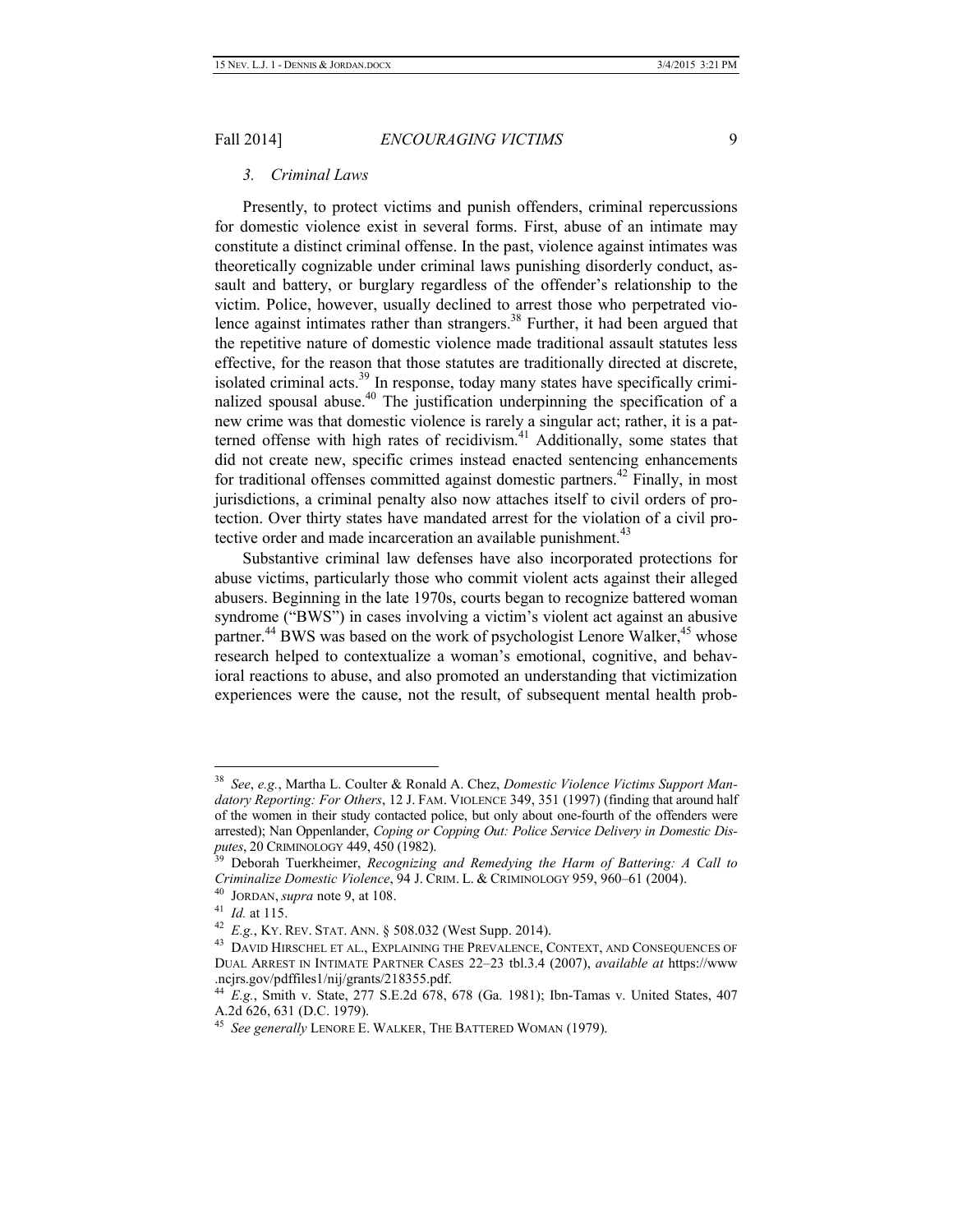lems for a battered woman.<sup>46</sup> Courts incorporated this information in a variety of ways in cases. Some jurisdictions permitted the admission of evidence of abuse to inform juror decision-making about victim culpability, while others utilized evidence of abuse to modify definitional elements of crimes or defenses, when supported by sufficient evidence.<sup>47</sup> For victim-defendants who were convicted, some states accepted evidence of abuse in sentencing as a mitigating factor.<sup>48</sup> Over time, use of the battered woman syndrome has been heavily critiqued.<sup>49</sup> Nonetheless, it is still often allowed as a defense and used to educate jurors and judges.<sup>50</sup> In light of critiques, however, some experts have begun to use a more traditional and scientifically recognized concept, post-traumatic stress disorder, when characterizing the behaviors of a battered woman.<sup>51</sup>

### *4. Criminal Procedures*

Restrictive procedural rules, law enforcement and prosecutorial discretionary decisions, and victim non-cooperation, have all been identified as possible barriers to effective enforcement of domestic violence laws.<sup>52</sup> Consequently, legislatures and government agencies have adopted measures designed to affect the behavior of government actors and victims, with an eye toward strengthening legal protections. The changes focus on three distinct phases of the criminal process: arrest, charging, and adjudication.

Arrest removes an alleged perpetrator from the scene—usually the home affording the suspect a "cooling off" period and giving the victim the time and space to take safety measures. For domestic violence cases, the traditional warrantless arrest standard often required that officers actually observe an offense before having authority to arrest an alleged batterer.<sup>53</sup> However, since 2000 all states have authorized warrantless arrest of domestic violence offenders based

 <sup>46</sup> MARY P. KOSS ET AL., NO SAFE HAVEN: MALE VIOLENCE AGAINST WOMEN AT HOME, AT WORK, AND IN THE COMMUNITY 77–80 (1994).

<sup>47</sup> Alafair S. Burke, *Rational Actors, Self-Defense, and Duress: Making Sense, Not Syndromes, Out of the Battered Woman*, 81 N.C. L. REV. 211, 220–32 (2002).

<sup>48</sup> *E.g.*, KY. REV. STAT. ANN. § 439.3401(5) (West 2013) (providing exemption from violent offender statute requiring service of 85 percent of a sentence prior to parole consideration for offenders the court determines are victims of domestic violence and abuses).

<sup>49</sup> *See* Burke, *supra* note 47, at 232–47; Mary Ann Dutton, *Understanding Women's Responses to Domestic Violence: A Redefinition of Battered Woman Syndrome*, 21 HOFSTRA L. REV. 1191, 1198–1200 (1993) (critiquing battered woman syndrome and questioning turn to post-traumatic stress disorder).

<sup>50</sup> Kathleen J. Ferraro, *The Words Change, but the Melody Lingers: The Persistence of the Battered Woman Syndrome in Criminal Cases Involving Battered Women*, 9 VIOLENCE AGAINST WOMEN 110, 110 (2003).

<sup>51</sup> *E.g.*, State v. Ciskie, 751 P.2d 1165, 1169 (Wash. 1988); CAROL E. JORDAN ET AL., INTIMATE PARTNER VIOLENCE: A CLINICAL TRAINING GUIDE FOR MENTAL HEALTH PROFESSIONALS 29 (2004).

<sup>52</sup> See Cheryl Hanna, *No Right to Choose: Mandated Victim Participation in Domestic Violence Prosecutions*, 109 HARV. L. REV. 1849, 1857–65 (1996).

<sup>53</sup> *E.g.*, MD. CODE ANN., CRIM. PROC. § 2-202 (West 2011) (warrantless arrests, generally).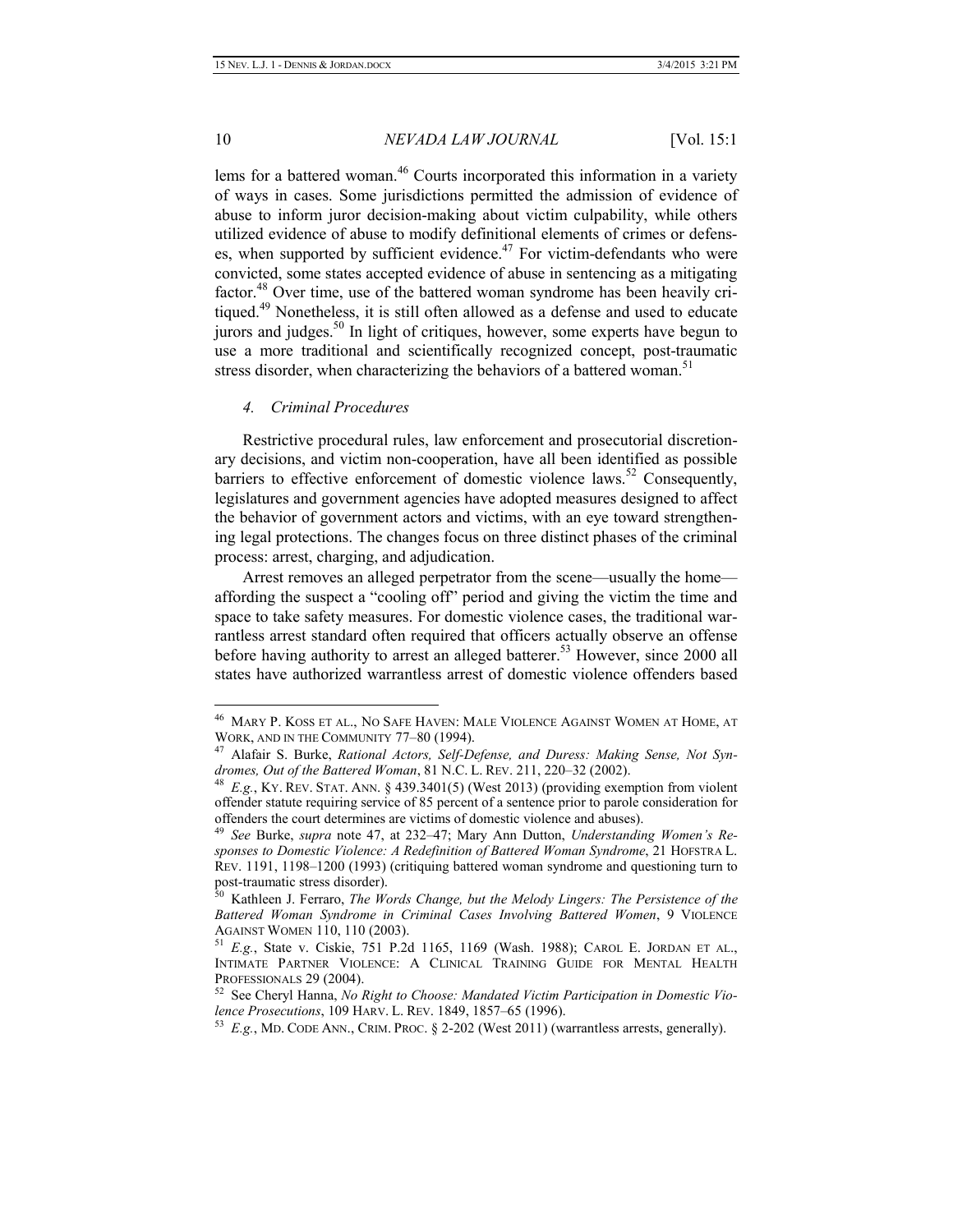on probable cause that an assault has been perpetrated; officer presence is no longer strictly required.<sup>54</sup> Moreover, to alleviate concerns that officers were declining to arrest perpetrators even though arrest may have been appropriate or necessary, by 2000, twenty-one states and the District of Columbia enacted mandatory arrest rules that removed discretion from on-scene officers.<sup>55</sup> Now, law enforcement is authorized to make a warrantless arrest in either of two circumstances: (1) a misdemeanor or felony committed in an officer's presence, or (2) a felony offense for which probable cause exists to make the arrest.

With respect to charging and adjudication, jurisdictions have embraced rules constraining the ability of prosecutors and victims to forgo adjudication in order to ensure that cases are routinely and successfully prosecuted rather than abandoned. These policies have come in several forms. Many prosecutors today operate under "no-drop" policies that restrict their traditional authority to solely determine whether to file charges and pursue cases. Hard "no-drop" policies require prosecutors to pursue a case even over the objection of the complaining victim.56 Soft "no-drop" policies recognize the complexity of cases, express a preference for prosecution, and direct prosecutors to encourage complainants to continue with a case, but still allow prosecutors to decline prosecution.<sup>57</sup> Additionally, some prosecution agencies have embraced non-cooperation policies that, in the extreme, result in the arrest on contempt charges of a complaining victim reluctant or unwilling to testify against an alleged offender.<sup>58</sup>

#### *5. Specialized Government Structures*

The civil and criminal remedies discussed above create a doctrinal and procedural scheme allowing victims to access the legal system for protection ensuring that victims who seek protection receive it. Other changes have expanded the capacities and capabilities of legal systems to handle these new and demanding cases. Two examples include the creation of separate entities for handling these cases: specialized courts, also known as problem-solving courts, and specialized prosecution units. Specialized courts, such as mental health courts, family courts, and substance abuse courts, have proliferated over the last

 <sup>54</sup> *E.g.*, *id.* § 2-204; VA. CODE ANN. § 19.2-81.3 (West Supp. 2014); NEAL MILLER, INST. <sup>L</sup> & JUST., DOMESTIC VIOLENCE: A REVIEW OF STATE LEGISLATION DEFINING POLICE AND PROSECUTION DUTIES AND POWERS 27 (2004), *available at* http://www.ilj.org/publications /docs/Domestic\_Violence\_Legislation.pdf.

<sup>55</sup> MILLER, *supra* note 54, at 28; *see* discussion at Part II.B.4.b.

<sup>56</sup> *E.g.*, FLA. STAT. ANN. § 741.2901(2) (West 2010).

<sup>57</sup> *E.g.*, WIS. STAT. ANN. § 968.075(7) (West 2014).

<sup>58</sup> *E.g.*, Betty Adams, *Battered Wife Jailed After Refusing to Testify Against Husband*, PORTLAND PRESS HERALD (June 3, 2014), http://www.pressherald.com/2014/06/03/mainedomestic-violence-victim-jailed-after-refusing-to-testify/; Hanna, *supra* note 52, at 1866 (describing the experience of Maudie Wall, who was jailed for contempt for failure to testify against her husband).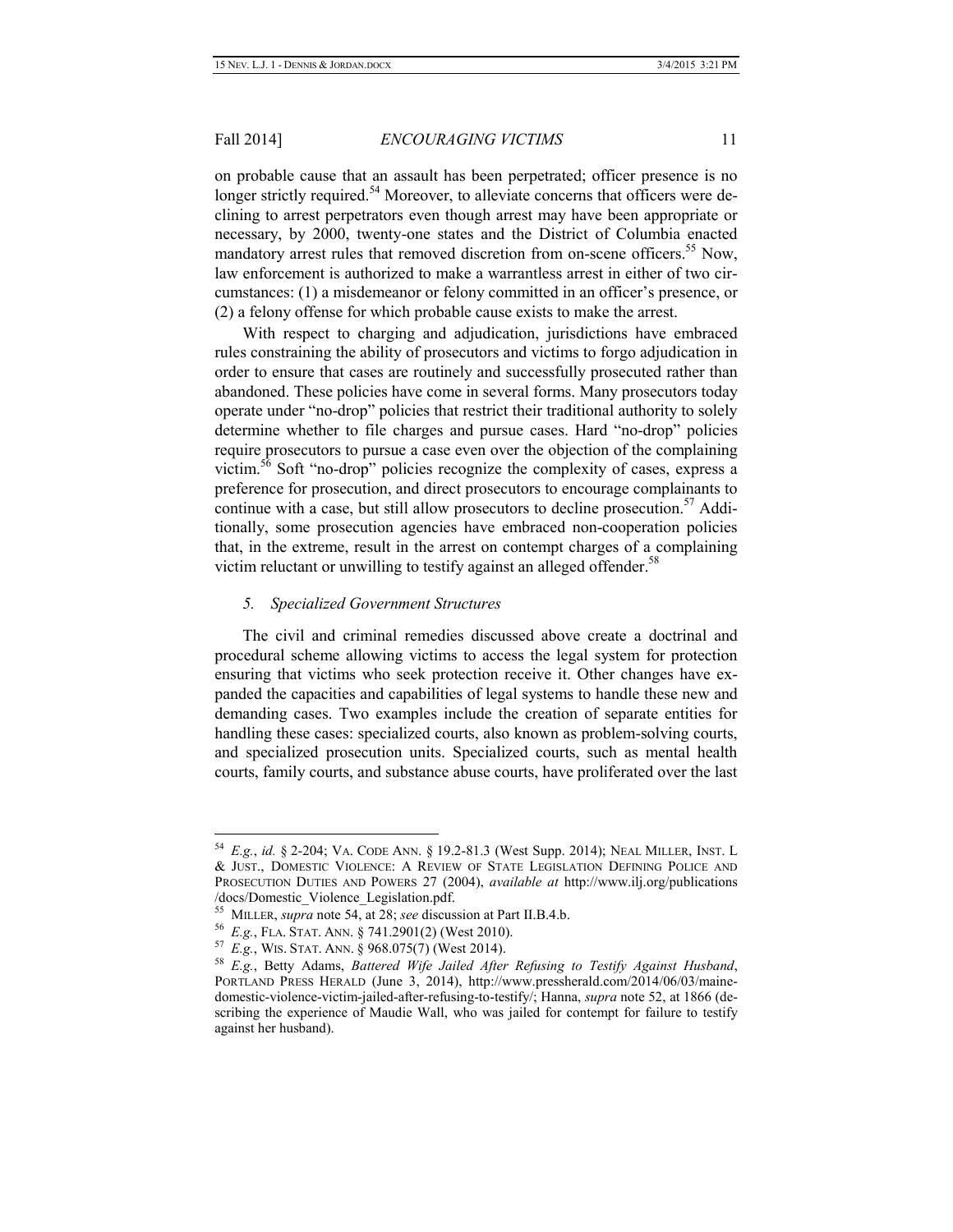several decades, and domestic violence courts have been part of that growth.<sup>59</sup> Studies show that the number of domestic violence courts across the United States has now grown to between two hundred and three hundred.<sup>60</sup> Domestic violence courts link justice and social service agencies, address the unique needs of the battered victims, and implement court orders or conditions tailored to hold offenders accountable and decrease recidivism.<sup>61</sup>

Similarly, specialized prosecution offices—which are afforded significant discretion and resources—were established to provide experienced, highly trained, and strong prosecutors, and facilitate prosecution efforts. $62$  Today, "[m]ost large prosecutors' offices have specialized domestic violence units, allowing for ... vertical prosecution ..., improved case preparation, greater contact with victims, reduced caseloads and more malleable court scheduling." $^{63}$ 

#### II. DISCOURAGING DOMESTIC VIOLENCE VICTIMS FROM USING REMEDIES

Given the robust public system created to help women successfully leave violent intimate relationships, one might expect that the vast majority of abuse victims utilize the system, including by calling the police who are designated first-responders to reports of violence. Nonetheless, it has long been accepted that reporting data, documenting how many women report their victimization to law enforcement, fail to accurately capture the actual number of women who experience domestic violence. $64$  While the number of unrecognized victims is unknown, researchers have identified some common motivations for victim non-reporting. Review of the current state of knowledge regarding victim reporting, though, reveals a gap in the available information: whether and how an abuse victim's criminal behavior influences reporting of violence. While significant attention has been devoted to those victims who kill or seriously injure

 <sup>59</sup> *See* Greg Berman & John Feinblatt, *Problem Solving Courts: A Brief Primer*, 23 LAW & POL'Y 125, 126 (2001).

<sup>60</sup> SUSAN KEILITZ, SPECIALIZATION OF DOMESTIC VIOLENCE CASE MANAGEMENT IN THE COURTS: A NATIONAL SURVEY 3 *(*2001), *available at* https://www.ncjrs.gov/pdffiles1/nij /grants/186192.pdf; MELISSA LABRIOLA ET AL., A NATIONAL PORTRAIT OF DOMESTIC VIOLENCE COURTS, at v (2010), *available at* https://www.ncjrs.gov/pdffiles1/nij/grants /229659.pdf (California and New York account for almost half of all programs).

<sup>61</sup> Angela R. Gover, *Domestic Violence Courts: A Judicial Response to Intimate Partner Violence*, *in* PROBLEM-SOLVING COURTS: JUSTICE FOR THE TWENTY-FIRST CENTURY? 115, 115 (Paul Higgins & Mitchell B. Mackinem eds., 2009).

<sup>62</sup> *See, e.g.*, FLA. STAT. ANN. § 741.2901 (West 2010).

<sup>&</sup>lt;sup>63</sup> ANDREW R. KLEIN, NAT'L INST. OF JUSTICE, NCJ 225722, PRACTICAL IMPLICATIONS OF CURRENT DOMESTIC VIOLENCE RESEARCH: FOR LAW ENFORCEMENT, PROSECUTORS AND JUDGES 51 (2009).

<sup>&</sup>lt;sup>64</sup> Prevalence studies, however, provide important estimates on the actual number of victims of domestic violence, rape, and stalking. *See* MICHELE C. BLACK ET AL., CTRS. FOR DISEASE CONTROL & PREVENTION, THE NATIONAL INTIMATE PARTNER AND SEXUAL VIOLENCE SURVEY: 2010 SUMMARY REPORT 39–40 (2011), *available at* http://www.cdc.gov /violenceprevention/pdf/nisvs\_report2010-a.pdf.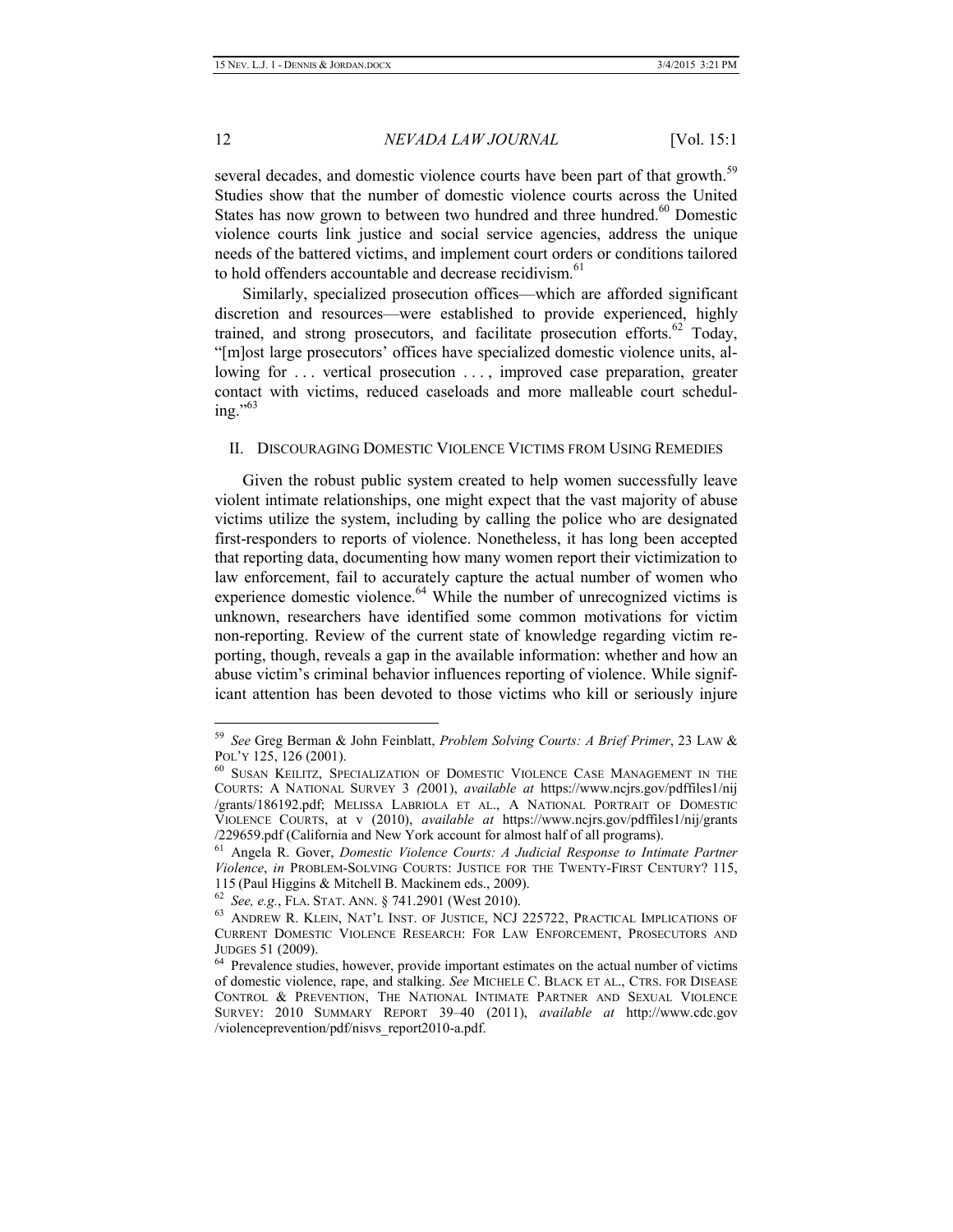their abusers, far less attention has been paid to other law-breaking by victims and the impact of this criminal behavior on continued victimization. This lapse is partially addressed by the recently published qualitative study examining the impact of criminal background on a domestic violence victim's perceptions of the social and legal mechanisms for ameliorating domestic violence. This part describes the study's methodology and results as well as explains the doctrine, policy, and system design choices giving rise to the outcomes.

#### *A. Earlier Empirical Research on Victim Non-Reporting of Domestic Violence*

More than a decade of research has made clear that the majority of female domestic violence victims do not report their victimization to law enforcement officers.<sup>65</sup> In addition to documenting low reporting rates, empirical studies have also identified the key factors that appear to influence whether or not a victim will report domestic violence committed by a partner. The National Crime Victimization Survey ("NCVS") compiles information regarding reporting of domestic violence, including reasons for not reporting.<sup>66</sup> The effects of victim age, marital status, race, socio-economic status, and seriousness of the violence are unclear.<sup>67</sup> However, consensus has been reached regarding the negative impact of other factors, such as desire to maintain privacy, fear of reprisal, and dissatisfaction with law enforcement.

A federal report using data from the NCVS documented that 22 percent of women indicated that they did not report the matter because it was private or personal,<sup>68</sup> and 8 percent of women chose not to report because it was a minor crime.<sup>69</sup> Approximately 14 percent and 12 percent of female victims chose not to report in order to protect the offender or due to fear of reprisal, respectively.<sup>70</sup> Women also expressed concerns about police as reasons for non-reporting.

 <sup>65</sup> *See* SHANNAN CATALANO ET AL., U.S. DEP'T OF JUSTICE, FEMALE VICTIMS OF VIOLENCE <sup>2</sup> (2009), *available at* http://www.bjs.gov/content/pub/pdf/fvv.pdf; PATRICIA TJADEN & NANCY THOENNES, U.S. DEP'T OF JUSTICE, EXTENT, NATURE, AND CONSEQUENCES OF INTIMATE PARTNER VIOLENCE, at v (2000), *available at* https://www.ncjrs.gov/pdffiles1/nij /181867.pdf; SHARON D. HERZBERGER, VIOLENCE WITHIN THE FAMILY: SOCIAL PSYCHOLOGICAL PERSPECTIVES 5–7 (1996); RONET BACHMAN, VIOLENCE AGAINST WOMEN: SYNTHESIS OF RESEARCH FOR CRIMINAL JUSTICE POLICYMAKERS 19–20 (2000), *available at* https://www.ncjrs.gov/pdffiles1/nij/grants/199579.pdf.

<sup>66</sup> *See* CATALANO, *supra* note 1, at 38–39.

<sup>67</sup> *See* Laura J. Hickman & Sally S. Simpson, *Fair Treatment or Preferred Outcome? The Impact of Police Behavior on Victim Reports of Domestic Violence Incidents*, 37 LAW & SOC'Y REV. 607, 608–09 (2003). Beth Richie has explained that African American women do not necessarily view the legal system as helpful and may view cooperation with government officials as disloyal to African American men. As well, African American women may be suspicious of a system that now recognizes intra-racial violence given that this was not always the case. Beth Richie, *Battered Black Women a Challenge for the Black Community*, BLACK SCHOLAR, Mar./Apr. 1985, at 40, 42–43 (1985).

<sup>68</sup> *See* CATALANO, *supra* note 1, at 38.

<sup>69</sup> *Id.*

<sup>70</sup> *Id.*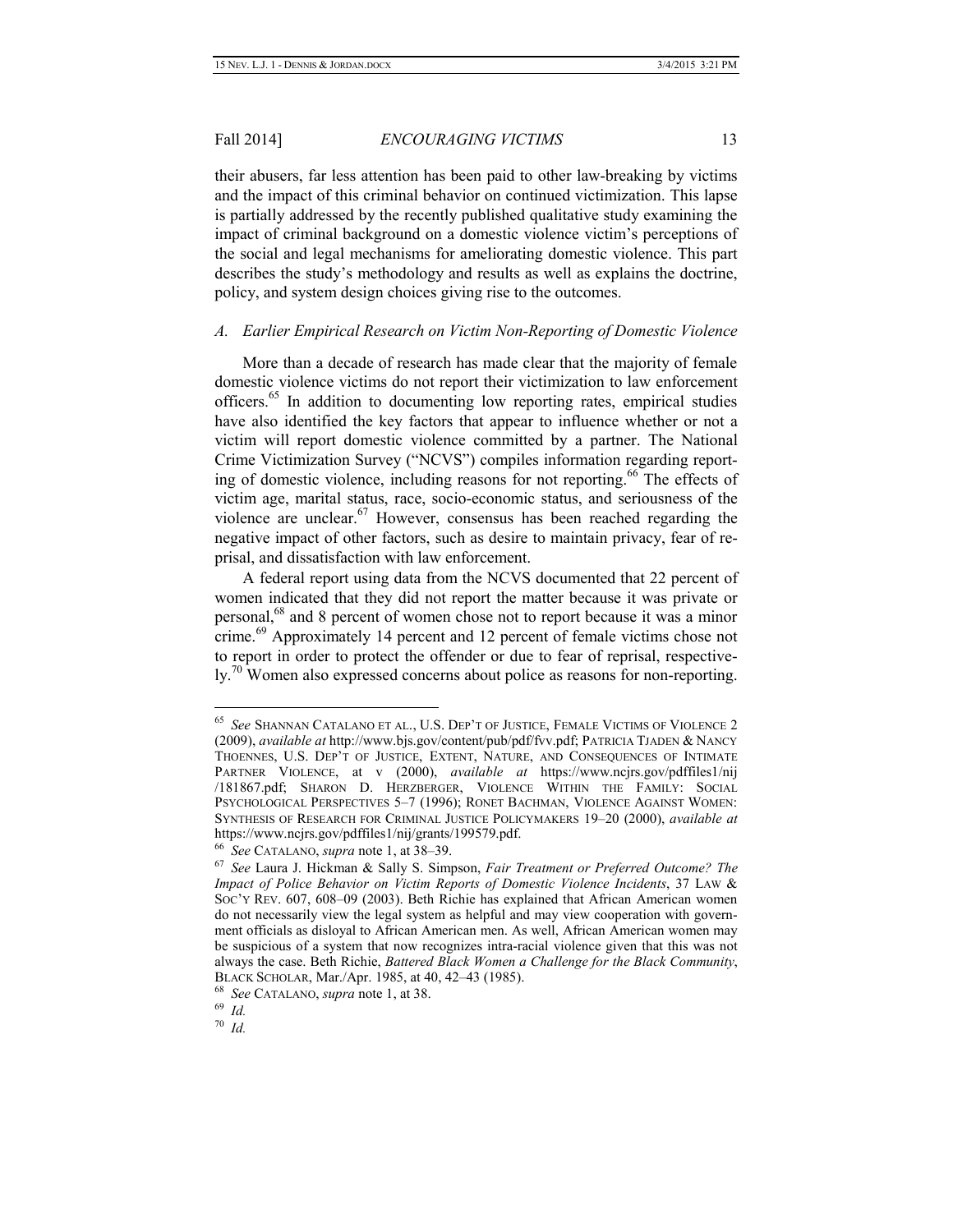Some victims believed the police would do nothing (approximately 8 percent), would be ineffective (approximately 3 percent), or would be biased (approximately 1 percent), although the concern about bias was cited in only ten or fewer instances.<sup>71</sup> Finally, it is worth noting that some female victims did not report because it would be inconvenient (3 percent) or because it was reported to another official (3 percent). $^{72}$ 

Other research confirms the victim-reported NCVS numbers. For example, studies have found that victims are less likely to report a crime when it is committed by a partner rather than by a stranger.<sup>73</sup> In fact, the odds that victims will notify the police are approximately five times lower if the offender is an intimate partner.<sup>74</sup> Domestic violence victims also report to law enforcement at lower levels than victims of other violent crimes because of privacy concerns, fear of reprisal, a desire to protect offenders, a desire to avoid being stigmatized as a domestic violence victim, or a belief that nothing will be done if they do report.<sup>75</sup>

Additionally, preliminary social science research on how police behavior influences victim reporting indicates that satisfaction with police response makes victims more likely to call the police in future violent situations.<sup>76</sup> Counter-intuitively, however, in at least one study, "victims who felt unfairly treated by the police were *more likely* to call [police] in the future, compared to victims who felt fairly treated."<sup>77</sup> Finally, researchers have demonstrated that, in addition to other concerns, an abused immigrant woman may choose not to call law enforcement for assistance due to fear that she will be arrested and deported.<sup>78</sup>

Knowledge of the above data is important to advocates' continuing efforts to refine the approach to solving the domestic violence problem. This data allows for improvement of legal and non-legal programs and policies designed to empower victims to seek help in leaving an abusive relationship. However, despite all the currently available information, the influence of criminal history on

 <sup>71</sup> *Id.* at 38–39

<sup>72</sup> *Id.* at 39.

<sup>73</sup> TJADEN & THOENNES, *supra* note 65; BACHMAN, *supra* note 65; RICHARD FELSON & PAUL-PHILIPPE PARÉ, THE REPORTING OF DOMESTIC VIOLENCE AND SEXUAL ASSAULT BY NONSTRANGERS TO THE POLICE 22 (2005), *available at* https://www.ncjrs.gov/pdffiles1/nij /grants/209039.pdf.

<sup>74</sup> FELSON & PARÉ, *supra* note 73, at 17–18.

<sup>75</sup> JOANNE BELKNAP, THE INVISIBLE WOMAN: GENDER, CRIME, AND JUSTICE 215–18, 291–92 (2d ed. 2001); *see also* MATTHEW R. DUROSE ET AL., U.S. DEP'T OF JUSTICE, NCJ 207846, FAMILY VIOLENCE STATISTICS: INCLUDING STATISTICS ON STRANGERS AND ACQUAINTANCES 2 (2005), *available at* http://www.bjs.gov/content/pub/pdf/fvs02.pdf; Richard B. Felson et al., *Reasons for Reporting and Not Reporting Domestic Violence to the Police*, 40 CRIMINOLOGY 617, 617 (2002).

<sup>76</sup> Hickman & Simpson, *supra* note 67, at 628.

<sup>77</sup> *Id.* at 629.

<sup>78</sup> Leslye E. Orloff et al., *Battered Immigrant Women's Willingness to Call for Help and Police Response*, 13 UCLA WOMEN'S L.J. 43, 46–47, 67–68 (2003). Other identified deterrents include culture, distrust of law enforcement, and language barriers. *Id.*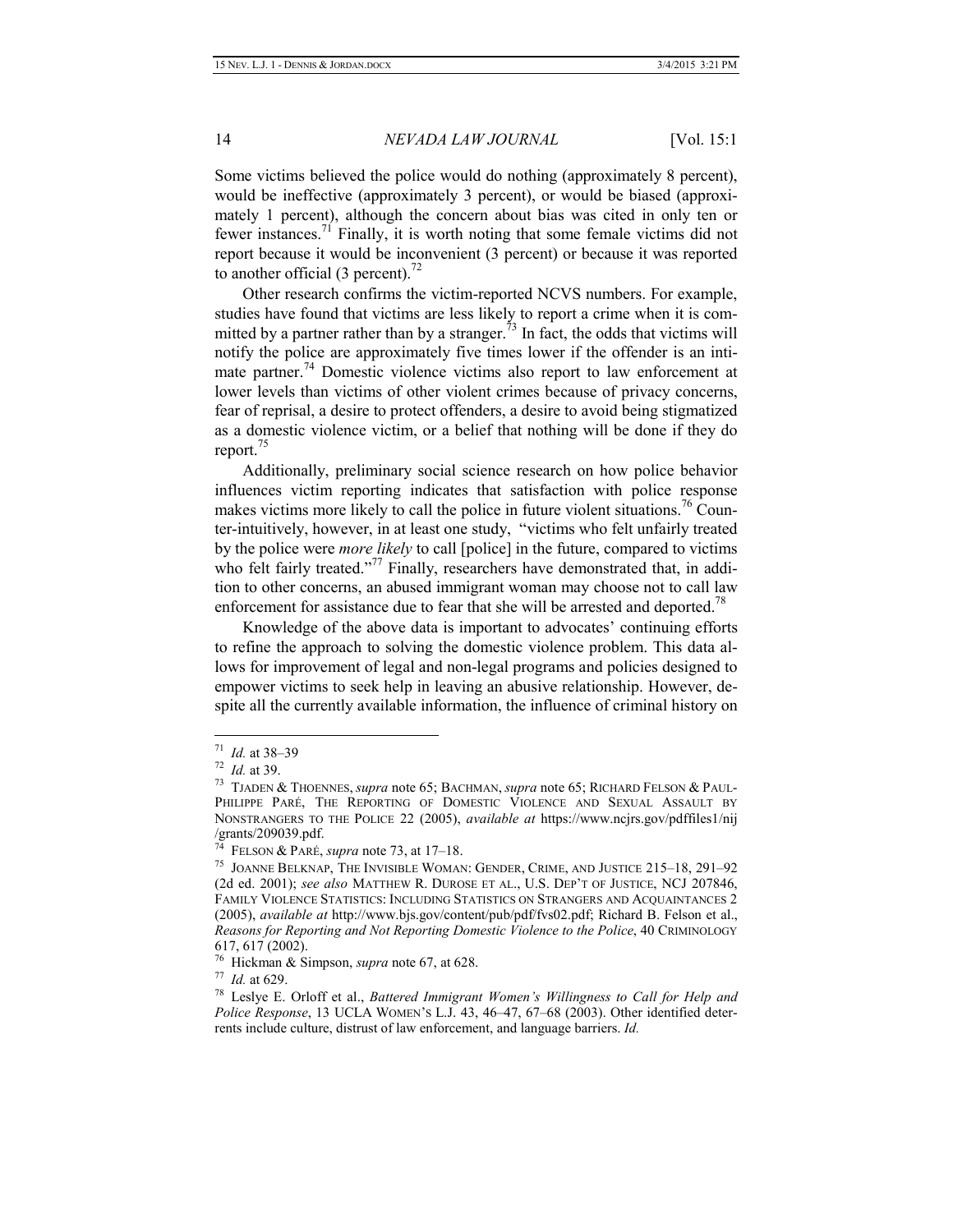victim reporting of domestic violence remains understudied empirically. Until recently, scant information concerning the role of criminal background in the life of an abuse victim was available. The next section describes a new effort to fill this gap.

#### *B. The Recent Qualitative Study of Battered Women Who Commit Crimes*

Historically, empirical researchers have not focused on the full range of crimes that may be committed by a battered woman. Instead, the bulk of work has focused on homicides committed by battered women against their abusive partners. In this context, researchers have contended that a battered woman who kills her offender is highly unlikely to have a criminal history, such that the lethal offense against her batterer is the domestic violence victim's first criminal act.<sup>79</sup> The lack of literature on the presence and breadth of criminal histories has left the advocacy system unprepared to address the totality of battered women's needs and unable to fully understand their reticence to reach out to the justice system for aid.

In order to address this gap in the literature two studies were recently conducted. The first was a quantitative study of women incarcerated for murder, manslaughter, or felony assault when the victim was an abusive partner.<sup>80</sup> Among the goals of the study was an effort to provide insight into the circumstances under which females kill or seriously assault intimate partners and, in particular, to assess whether the widely accepted assumption that "true" battered women do not have criminal histories is, in fact, accurate.<sup>81</sup> Study results included a finding that over two-thirds of women incarcerated for these crimes did have a criminal history, primarily consisting of property and drug offenses. The authors opined that perpetuating a stereotype that battered women have never committed a prior criminal offense disregards the presence of such criminal histories and overlooks the realities of women's experiences, including the factors that place them at risk of committing crimes and being incarcerated. Additionally, for those women whose acts place them in the criminal justice system, the authors raised the concern that being unfavorably compared with a caricature of a battered woman who kills her partner but is otherwise "innocent" may even make courts inclined to discount a woman's prior victimization.<sup>82</sup> This study provided a first step in understanding criminal histories

 <sup>79</sup> *See* Maura O'Keefe, *Incarcerated Battered Women: A Comparison of Battered Women Who Killed Their Abusers and Those Incarcerated for Other Offenses*, 12 J. FAM. VIOLENCE 1, 16 (1997); *cf.* Carolyn Rebecca Block & Antigone Christakos, *Intimate Partner Homicide in Chicago over 29 Years*, 41 CRIME & DELINQ. 496, 507–08 (1995) (characterizing violent arrest records of victims as consistent with self-protection and neglecting to discuss nonviolent arrest histories of victims).

<sup>80</sup> Carol E. Jordan et al., *Lethal and Other Serious Assaults: Disentangling Gender and Context*, 58 CRIME & DELINQ. 425, 430 (2012).

<sup>81</sup> *Id.*

<sup>82</sup> *Id.* at 436 tbl.1, 442 tbl.2, 450.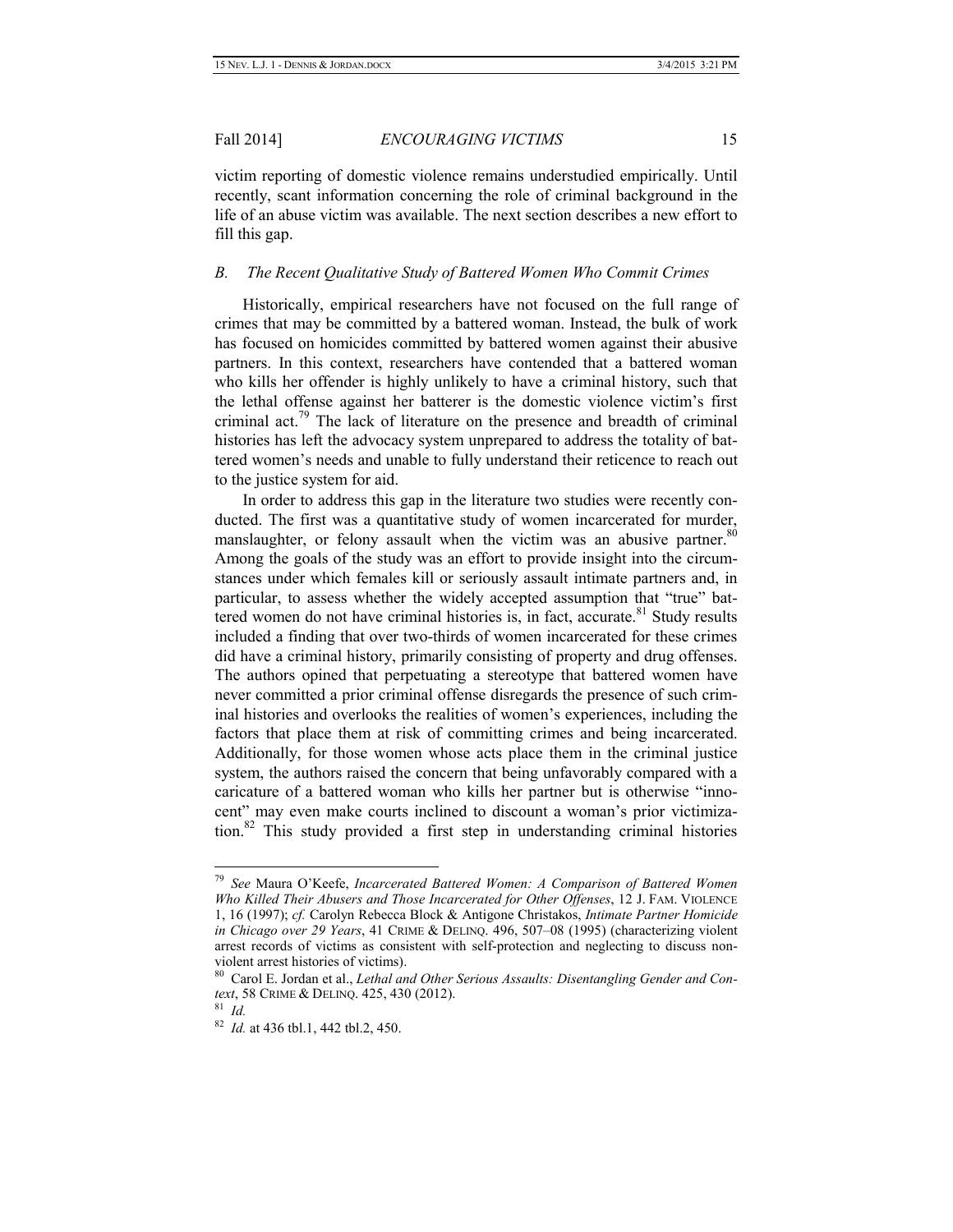among battered women, but, because it included only women already incarcerated for violent or lethal crimes, a second study was conducted.

The second study undertook a qualitative examination of the perceptions of battered women who were either at risk of incarceration, incarcerated, or recently released from incarceration.<sup>83</sup> The study was part of a larger effort to "contribute[] to a clearer understanding of the processes that entrap some women in a cycle of victimization and incarceration.<sup>84</sup> The study had three aims: (1) examine how the chance of incarceration or incarceration itself affects actual or perceived access to services among these women, (2) examine whether service needs and barriers to obtaining help differ depending upon a woman's stage of involvement in the criminal justice process, and (3) clarify the relationship between victimization and incarceration.<sup>85</sup> This part presents the background of information leading up to the qualitative study, the study methodology, and the results. This part then confirms the results by explaining the extant legal rules that lead battered women who commit crimes to have negative experiences with relief systems, and exploring why those rules came to be.

#### *1. Prior Empirical Research Regarding Victimization and Criminality*

#### *a. Women Who Kill Abusive Intimates*

Female abuse victims who kill or seriously injure their abusers have received much attention in the empirical academic literature. Empirical studies demonstrate the frequency of such violence, as well as the motivations and characteristics of such offenders. Generally, statistical data indicate that women are less likely to commit acts of homicide compared to men, but, when women do kill, an abusive partner is most often the target.<sup>86</sup> Women who kill their abusive intimate partner generally do so as a means of self-preservation.<sup>87</sup> Women and men who kill their intimates significantly differ in their background characteristics. Men are more likely to have been previously arrested than women.<sup>88</sup>

 <sup>83</sup> Adam J. Pritchard et al., *A Qualitative Comparison of Battered Women's Perceptions of Service Needs and Barriers Across Correctional and Shelter Contexts*, 41 CRIM. JUST. & BEHAV. 844, 845 (2014).

<sup>84</sup> *Id.* at 848.

<sup>85</sup> *Id.*

<sup>86</sup> DeAnn K. Gauthier & William B. Bankston, *Gender Equality and the Sex Ratio of Intimate Killing*, 35 CRIMINOLOGY 577, 587 (1997) (stating approximately 44 percent of female homicide offenders killed their intimate partner; in contrast, only 7 percent of male homicide offenders killed their female intimate partner); *see also* LAWRENCE A. GREENFELD & TRACY L. SNELL, U.S. DEP'T OF JUSTICE, NCJ 175688, WOMEN OFFENDERS (1999).

<sup>87</sup> PATRICK A. LANGAN & JOHN M. DAWSON, U.S. DEP'T OF JUSTICE, NCJ 153256, SPOUSE MURDER DEFENDANTS IN LARGE URBAN COUNTIES, at iv (1995).

<sup>88</sup> Block & Christakos, *supra* note 79, at 508 (stating 40 percent of men and 18 percent of women who killed their intimate partner had previously been arrested for a violent crime).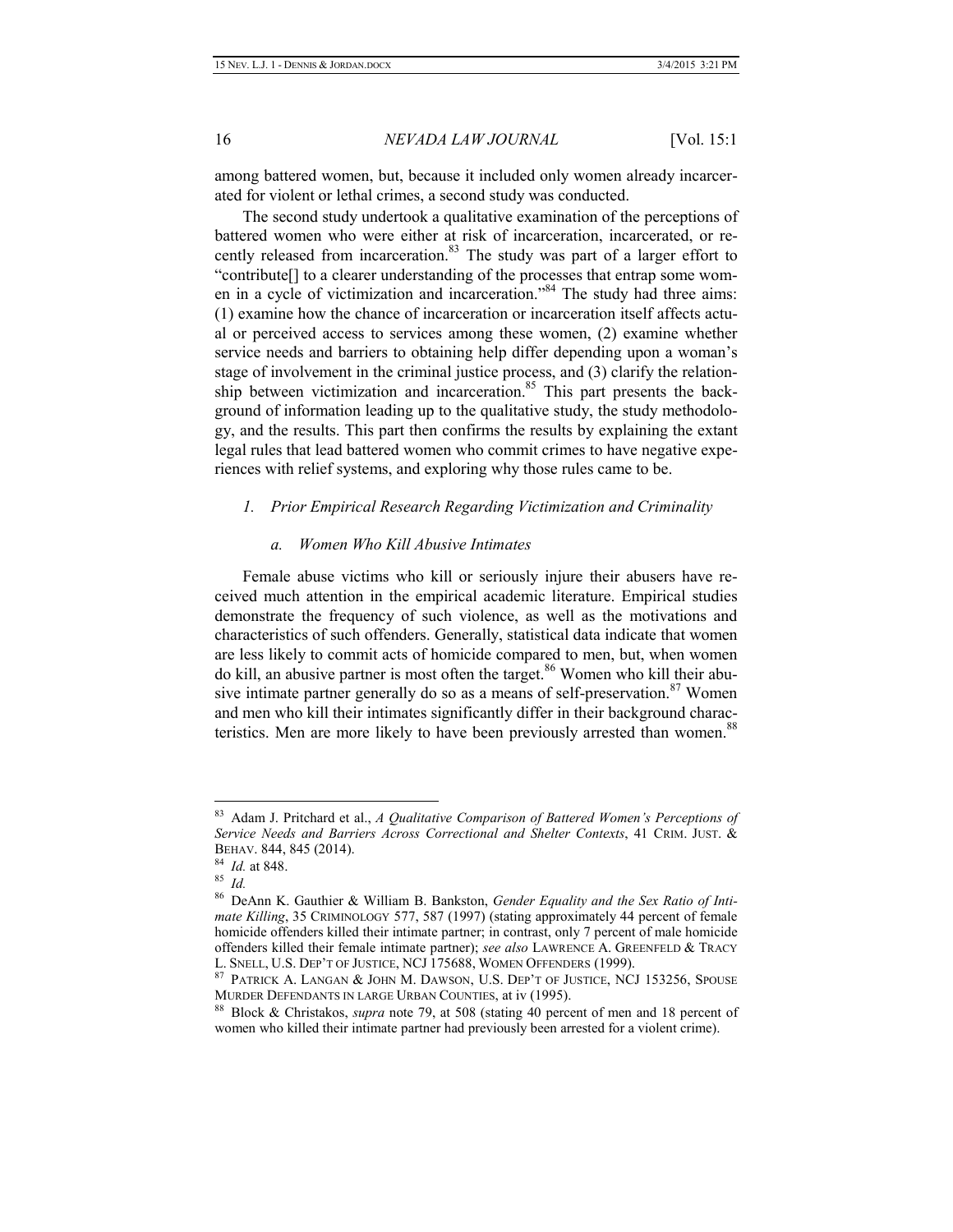Men have substance abuse histories more often than women.<sup>89</sup> Men are more likely than women to have been using drugs and alcohol at the time of the killing. $90$ 

# *b. The Correlation Between Abuse Victimization and Criminal Offending*

Empirical researchers have begun to illustrate the link between a woman's history of victimization and her criminal offending.<sup>91</sup> Although statistics identifying the number of female victims with a criminal history do not appear to be readily available, it is indisputable that some battered women have a criminal history. Studies reveal that prior experiences of victimization can be influential factors affecting women's involvement in a variety of non-violent criminal activities including drug use, prostitution, and property offenses.<sup>92</sup> As to the type of past abuse experienced by victims, these studies reveal that a history of domestic violence was significantly more common than prior experiences of child maltreatment.<sup>93</sup>

How or why intimate partner victimization contributes to criminal offending is not well understood. Research of any sort explaining the motivations for criminal behavior among victims of domestic violence is scant.<sup>94</sup> Legal and social science scholars, though, have been able to provide a glimpse into the minds of some victims. Four categories of motivation emerge from a review of the research. These nonexclusive, non-exhaustive categories may be labeled as follows: (1) coercion, (2) agency, (3) coping, and (4) revenue-raising. First, some female offenders are coerced—unintentionally or intentionally—by their abusers into committing crimes. In her work, law professor Michelle Jacobs relayed the story of a woman who engaged in prostitution in order to avoid violence at home. Working as a prostitute allowed the woman to be out of the

 <sup>89</sup> LANGAN & DAWSON, *supra* note 87, at 4 (stating 9 percent of women who killed their husbands had a drug abuse history as compared to 31 percent of men who killed their wives). <sup>90</sup> *Id.* (stating 22 percent of husbands and 3 percent of women had been using drugs at the time of the killing; 66 percent of husbands and 37 percent of wives had been consuming alcohol at the time of the murder).

<sup>91</sup> Dana D. DeHart, *Pathways to Prison: Impact of Victimization in the Lives of Incarcerated Women*, 14 VIOLENCE AGAINST WOMEN 1362, 1362 (2008); Jordan et al., *supr*a note 80, at 429; Joycelyn M. Pollock et al., *Violent Women: Findings from the Texas Women Inmates Study*, 21 J. INTERPERSONAL VIOLENCE 485, 500–01 (2006).

<sup>92</sup> Kathleen Daly, *Women's Pathways to Felony Court: Feminist Theories of Lawbreaking and Problems of Representation*, 2 S. CAL. REV. L. & WOMEN'S STUD. 11, 47–48 (1992); DeHart, *supra* note 91; Jordan et al., *supra* note 80, at 429; Mary E. Gilfus, *Women's Experiences of Abuse as a Risk Factor for Incarceration*, NAT'L ONLINE RES. CTR. ON VIOLENCE AGAINST WOMEN (Dec. 2002), http://www.vawnet.org/applied-research-papers /print-document.php?doc\_id=412.

<sup>93</sup> Jordan et al., *supra* note 80, at 448–49.

<sup>94</sup> There is significant literature on motives for women to commit domestic violence. *See generally* Daniel G. Saunders, *Are Physical Assaults by Wives and Girlfriends a Major Social Problem?: A Review of the Literature*, 8 VIOLENCE AGAINST WOMEN 1424 (2002).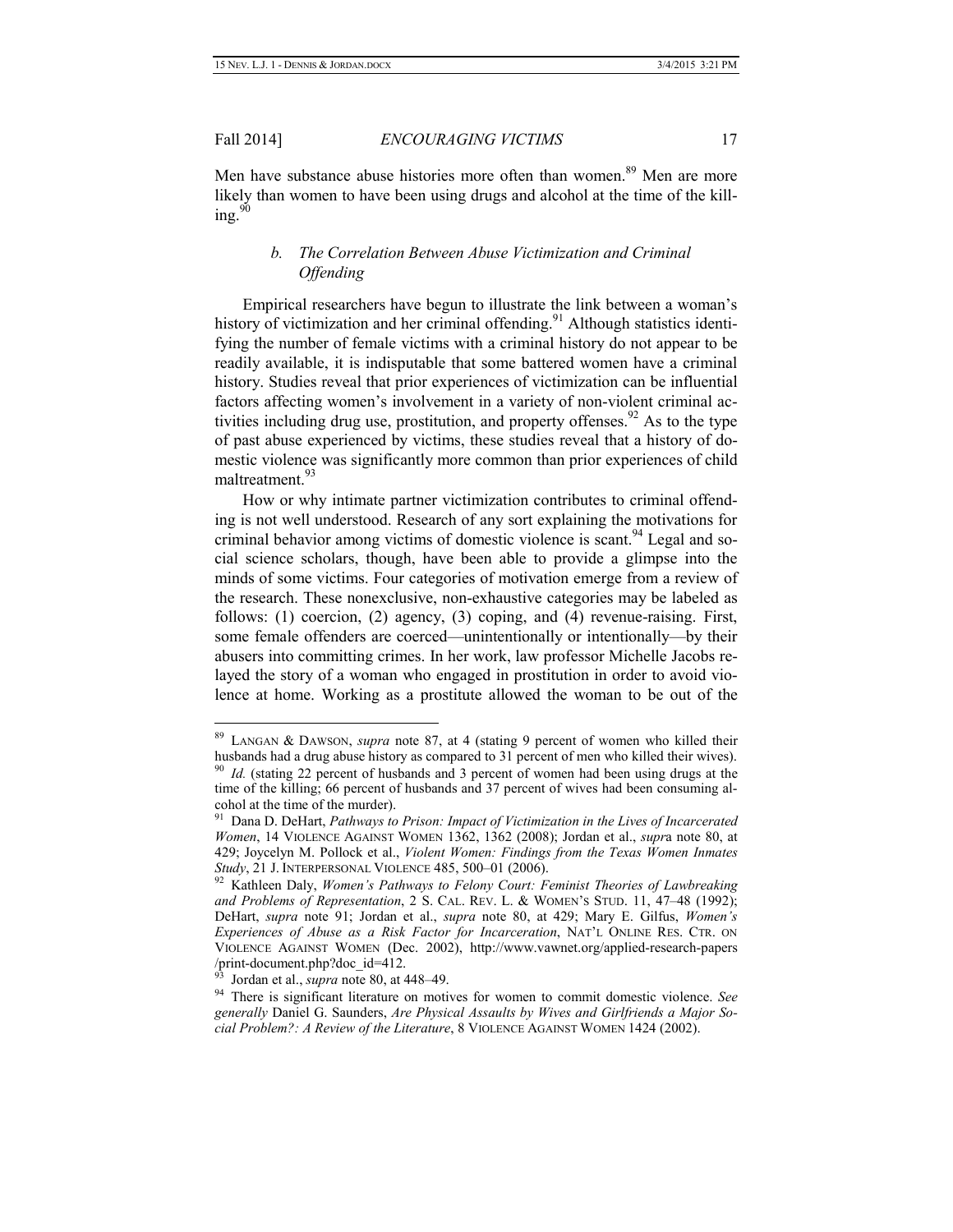home and away from her abuser, and it allowed her to earn money so that he would be placated and not beat her.<sup>95</sup> In another study, social scientist Beth Richie set out the story of a woman who worked as a maid. The woman's family needed money, so she stole clothing and food from her clients. One day, the woman's husband came to her work site, saw money and jewelry lying around, and stole it. She began moving quickly from job to job. Her husband would beat her, and force her to steal from her jobs so that he could sell the items and keep the proceeds.<sup>96</sup>

Second and closely related to the first motivation is an agency-type motivation, meaning there are some victims who commit crime alongside their abusers in order to have a sense of, what Richie called, "mutuality and shared power."<sup>97</sup> Third, female offenders may engage in criminal activity as a coping mechanism. It is not uncommon for victims to use illicit substances—and so to violate narcotics laws—in order to self-medicate the physical and emotional pain of domestic abuse.<sup>98</sup> Finally, victims may commit crime in order to generate income for daily living and/or to raise funds to eventually escape the violence. For example, one study wrote of women who sold drugs in order to earn money to leave the relationship.<sup>9</sup>

Overall, legal and empirical research regarding domestic violence victims who are offending or who have a history of doing so remains sparse. This is a major omission in the literature considering that studies find that prior victimization and other contextual factors actually place a woman at risk of criminal offending and that—as stated previously—women with criminal histories are especially likely to experience violence from intimates.<sup>100</sup> The prior quantitative study earlier described and the recently published qualitative study discussed in the next section contribute to the small but growing literature on the link between intimate partner victimization and criminal offending by victims.

#### *2. Methodology of the Qualitative Study*

For the qualitative study, the research team of Adam Pritchard, Carol Jordan, and Letonia Jones created a research design composed often focus group interviews with battered women grouped into four categories: (1) those at risk of incarceration (defined for the purpose of the study as women in shelter), (2) those incarcerated in jail, (3) those incarcerated in prison, and (4) those who

 <sup>95</sup> Jacobs, *supra* note 2, at 467–68.

BETH E. RICHIE, COMPELLED TO CRIME: THE GENDER ENTRAPMENT OF BATTERED BLACK WOMEN 120 (1996).

<sup>97</sup> *Id.* at 122.

 $^{98}$  MEDA CHESNEY-LIND, THE FEMALE OFFENDER: GIRLS, WOMEN, AND CRIME 135, 177-78 (1997).

<sup>99</sup> RICHIE, *supra* note 96, at 126–27 (detailing the story of a woman who could not work in mainstream economy because her husband would abuse her and steal her income so she turned to dealing drugs, which he was unaware).

<sup>100</sup> DeHart, *supra* note 91, at 1365; Jordan et al., *supra* note 80, at 429.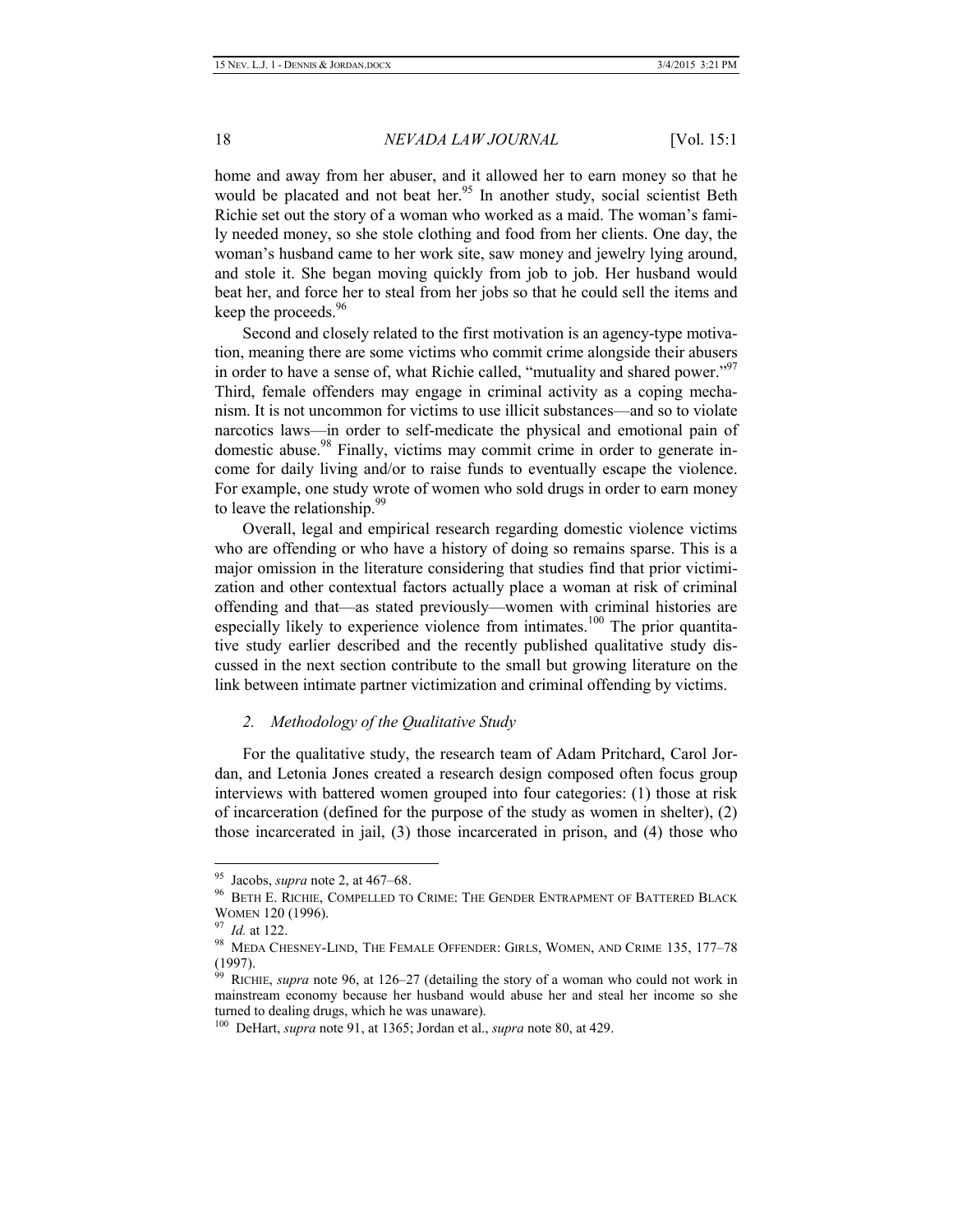were formerly incarcerated.<sup>101</sup> The interviews were conducted in domestic violence shelters, a statewide domestic violence coalition office, and correctional institutions including jails and prisons. These groups and locations were chosen to reflect stages in the criminal justice process, i.e., arrest, short and long-term incarceration, and post-release.

A total of ninety-six women in ten groups of six to fifteen participated in the focus groups.<sup>102</sup> Fourteen women were domestic violence shelter residents considered at risk of incarceration, thirty-two women were in jail, forty-two women were in a prison, and eight women had been released from incarceration after committing a violent act against an abusive partner.<sup>103</sup> Domestic violence victim advocates recruited at-risk and formerly incarcerated women to participate in the study, reimbursing transportation costs and, if needed, childcare.<sup>104</sup> All of these women were known to be battered women.

Incarcerated women were recruited by the posting of flyers in correctional facilities. The flyers asked women to participate in a focus group on "services that women received or tried to receive in the year before they were incarcerated."<sup>105</sup> Victimization was not mentioned out of concern for identifying abuse victims in the prison setting.<sup>106</sup> Thus, it was possible that some of these women may not have been actual victims of domestic violence, though in light of other data the researchers anticipated that the majority of these women would have experienced intimate violence because of generally accepted rates of abuse among incarcerated women.<sup>107</sup> Ultimately, all of the incarcerated women who participated in the focus groups reported experiencing at least one instance of domestic violence.

Semi-structured interviews using a standard instrument created by the researchers and state-level domestic violence advocates were conducted. One facilitator conducted the interview and another took notes. Both the facilitator and note-taker were victim advocates trained for these roles. The interviews were audio-recorded and transcripts were prepared. Participants were not individually identified.

Generally, researchers queried the participants regarding the impact that their criminal histories and any fear of incarceration had on the likelihood that they would call the police or seek other protection from the justice system.<sup>108</sup> After each focus group interview, participants were asked to complete an exit

 <sup>101</sup> Pritchard et al., *supra* note 83, at 848.

<sup>102</sup> *Id.* at 848 tbl.1.

<sup>103</sup> *Id.*

<sup>104</sup> *Id.* at 848.

<sup>105</sup> *Id.*

<sup>106</sup> *Id.*

<sup>&</sup>lt;sup>107</sup> Jordan et al., *supra* note 80, at 433, 451 (stating 52 percent of the incarcerated women had a previous experience with domestic violence while only 1 percent of incarcerated males reported being a domestic violence victim).

<sup>108</sup> Pritchard et al., *supra* note 83, at 848–49.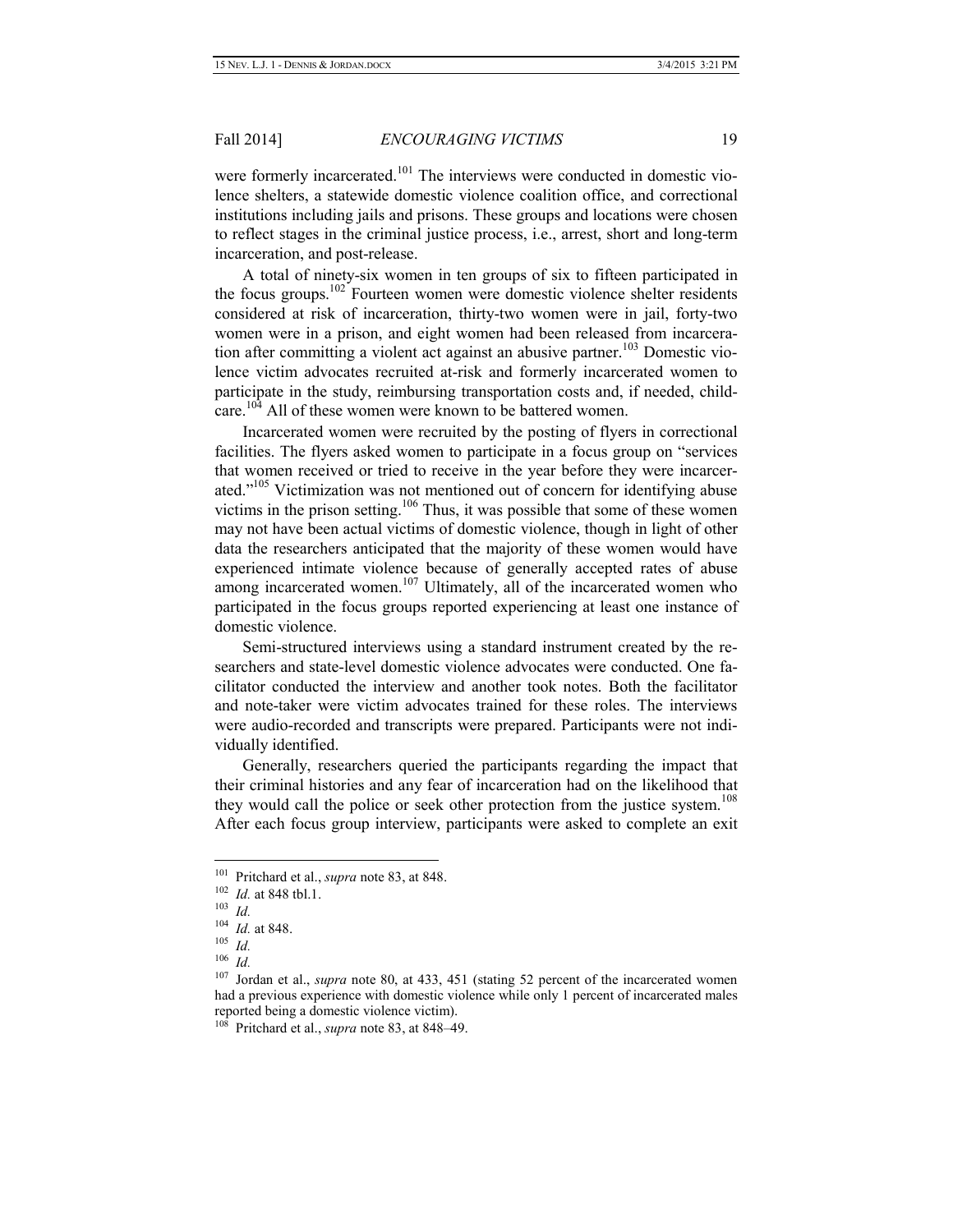survey to gather demographic data and data on their experiences with violence.<sup>109</sup> Ninety-four of ninety-six participants completed the survey.<sup>110</sup> Table 1 below provides a brief description of the characteristics of the women interviewed as revealed by the survey results.

|                       | At Risk of    |          |           | Post-         |
|-----------------------|---------------|----------|-----------|---------------|
|                       | Incarceration | Jailed   | In Prison | Incarceration |
|                       | $(n=14)$      | $(n=32)$ | $(n=40)$  | $(n=8)$       |
| Average Age (years)   | 32.14         | 35.19    | 38.12     | 47.50         |
| Average Num. Children | 3.71          | 2.34     | 2.70      | 2.38          |
| White                 | 12            | 15       | 29        |               |
| African American      |               | 13       | 8         |               |
| American Indian       |               |          |           |               |
| Mixed Race            |               |          |           |               |
| <b>Hispanic</b>       |               |          |           |               |
| Single                |               | 13       |           |               |
| Cohabiting            |               | 6        |           |               |
| Married               |               | 3        |           |               |
| Separated/Divorced    |               | 10       | 13        |               |
| Widowed               |               | 0        |           |               |

TABLE 1: DEMOGRAPHICS OF WOMEN INTERVIEWED FOR THIS STUDY<sup>111</sup>

During analysis of the interview transcripts, responses were sorted into four overarching themes: service needs; perceptions of service or responses by service providers; barriers to meeting needs; and desperation, trust, and frustration.<sup>112</sup> The research team collectively agreed upon themes after each preliminarily reviewed the transcripts.<sup>113</sup> At least two members of the research team then independently evaluated and coded the transcripts using these subject groupings.<sup>114</sup> Answers were coded by theme and further subdivided to reflect whether the response was from a woman at risk, in jail, in prison, or following release.<sup>115</sup> Reactions could be coded into multiple topics. Any discrepancies were resolved by agreement. In addition, specific references to the impact of incarceration on a woman's life were also identified and analyzed.<sup>116</sup>

 <sup>109</sup> *Id.* at 849.

<sup>110</sup> *Id.* at 850.

<sup>111</sup> Unpublished data collected for Pritchard et al., *supra* note 83 (on file with author). For published table, see Pritchard et al., *supra* note 83, at 851 tbl.3.

<sup>112</sup> *Id.* at 849.

 $\frac{1}{113}$   $\frac{1}{1}$ *M*.

<sup>114</sup> *Id.*

 $115$  *Id.* 

<sup>116</sup> *Id.* at 852.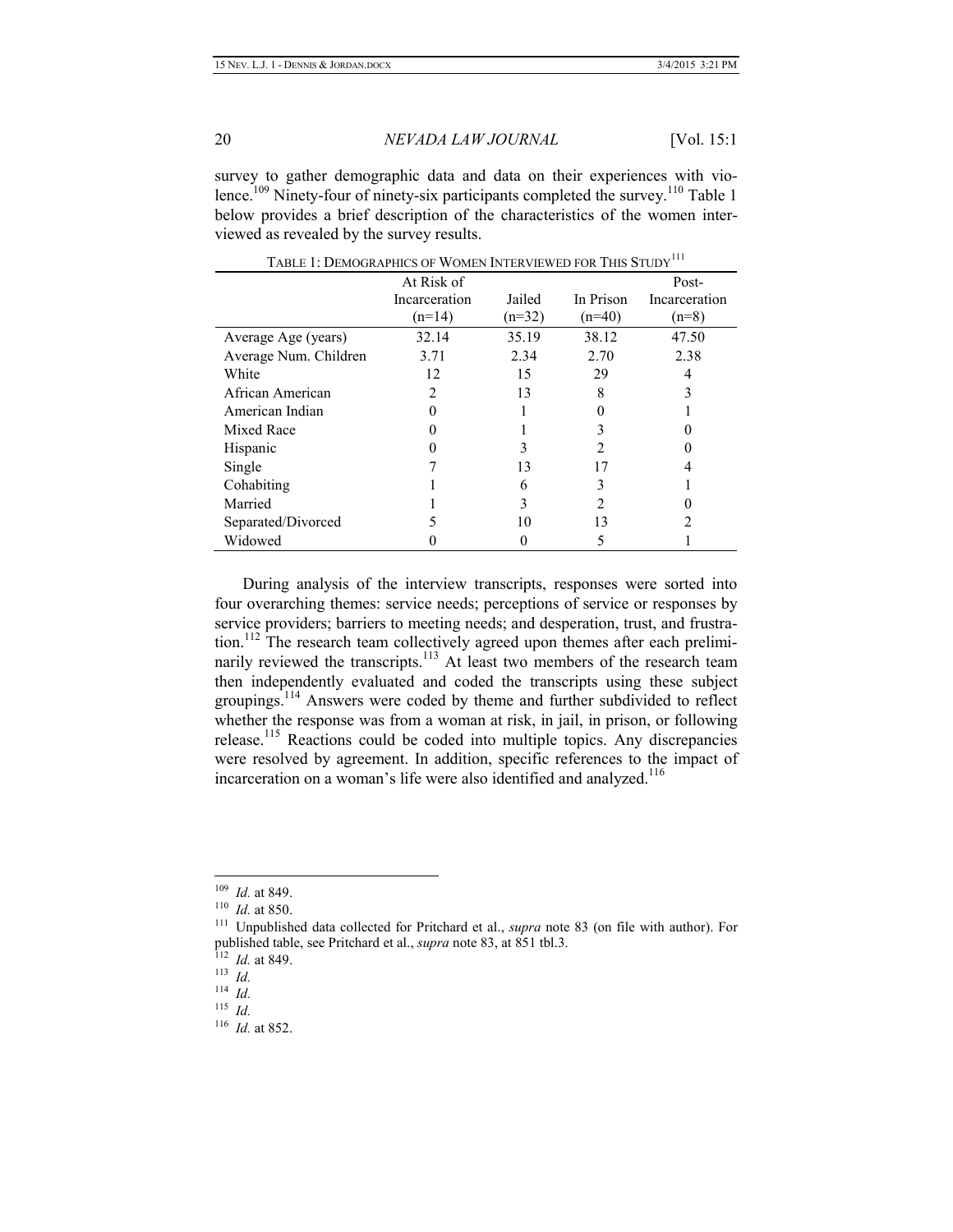#### *3. Results of the Qualitative Study: Discouraged Victims*

Broadly, the study revealed the complex relationship between incarceration status and victimization. The research confirms earlier studies concluding that experiencing domestic violence either exacerbates or contributes to criminal behavior by women.<sup>117</sup> The study disclosed that battered women feel victimized by the criminal justice and social services systems.<sup>118</sup> And finally, the research exposed the need for holistic, preventive services addressing intimate violence, substance abuse, and criminality.<sup>119</sup>

More narrowly, the study offered insights into the negative effect of criminal history on reporting violence and on actual or perceived access to social services. The study data provided a stirring account of these women's perceptions of and experiences with the available remedies for domestic violence. Several factors repeatedly arose with respect to victim reporting: fear of arrest, mistrust of government actors, and inability to access social services.<sup>120</sup> Responses related to these subjects reveal the significantly negative influence of criminal history on a battered woman's life. From either perspective, the study showed how it is that a woman may remain trapped in a violent relationship and in criminal offending.

#### *a. Fear of Arrest*

Of the fourteen women at risk of incarceration (i.e., women in shelter), ten feared future incarceration because either they were presently involved in criminal activities or past experiences led them to believe they might be arrested for domestic violence or non-cooperation. As a result of their fears, these women were deterred from calling the police for assistance.

Mistrust of the police arose because of past instances in which officers either threatened to arrest the woman instead of her abuser, or actually arrested her. Explaining her suspicion of the police, a woman described a past encounter she had with law enforcement:

[T]hey threatened to put me in jail if I didn't do something about it. So that was my first encounter with the law with that deal because I remember like I said I would take it and just keep on going and it made me mad because they wasgoing to put me in jail if I didn't do nothing [sic]. $^{121}$ 

 <sup>117</sup> *Id.* at 857.

<sup>&</sup>lt;sup>118</sup> *Id.* at 855 (finding that incarcerated women frequently expressed the view that the criminal justice system "had done more to hurt than help them" on account either of the system's failure to listen to and address the woman's needs, or of the violent partner's "direct manipulation of the court system").

<sup>&</sup>lt;sup>119</sup> *Cf. id.* at 858–59 (discussing specific service needs sought by study participants).

 $120$  *Id.* at 857–59.

<sup>&</sup>lt;sup>121</sup> Interview with study participant for Pritchard et al., *supra* note 83 (unpublished quotation on file with author). For published excerpt, see Pritchard et al., *supra* note 83, at 852.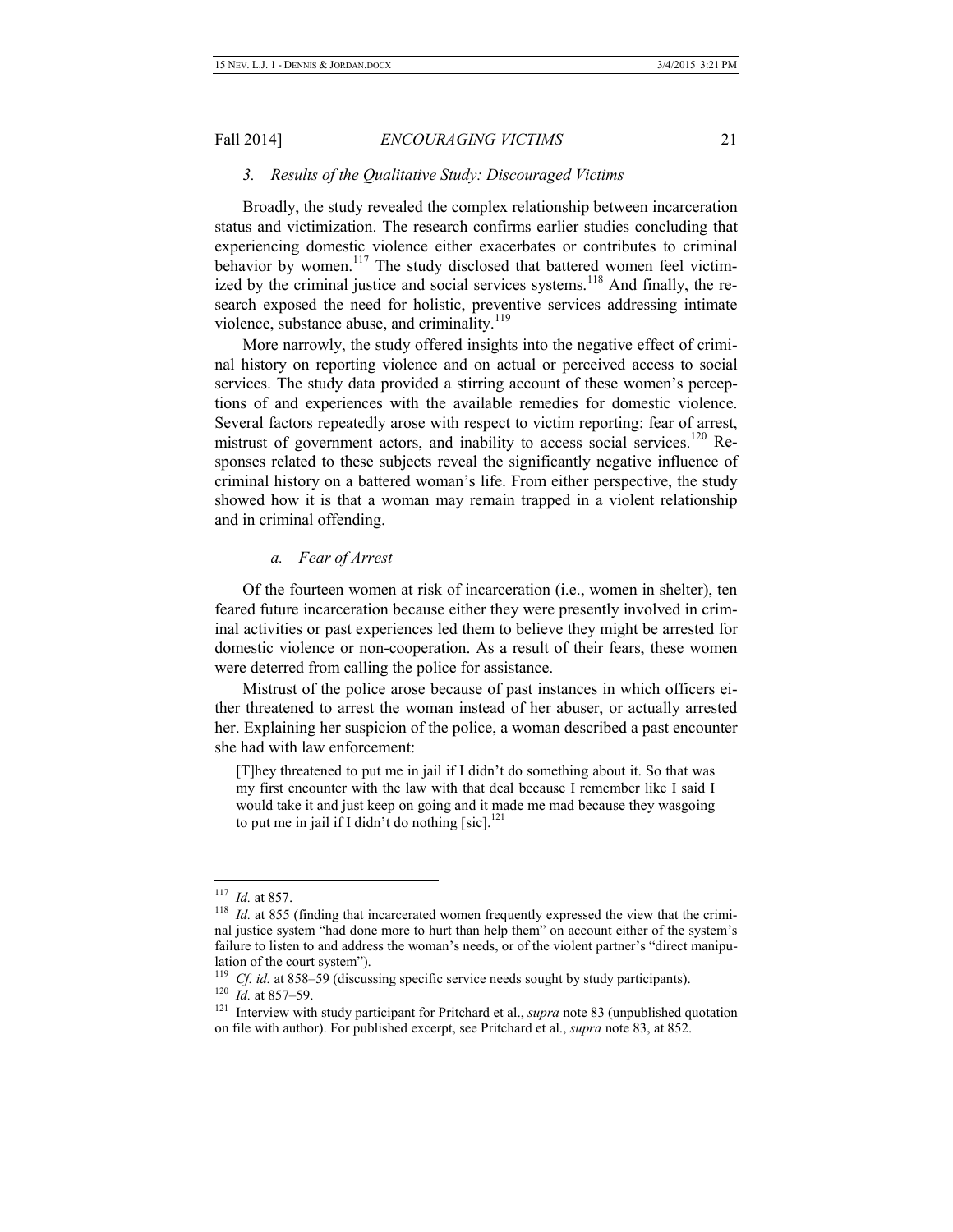The comments describe the victim's first experience with calling the police for help. Rather than receiving protection from her abuser, she was threatened with arrest for non-cooperation. Her comments also seem to indicate that before that first call, she would just suffer the abuse in silence. One can imagine that the next time this woman was assaulted she would not again call the police for help.

Another participant described her interaction with police on an earlier occasion: she was "covered in blood you know, they was just worried about the smell of alcohol; they wasn't even worried about my kids down the road."<sup>122</sup> Her remarks suggest that in her mind law enforcement that responded to her call were more concerned with whether she was intoxicated, or maybe disorderly, than whether she was injured or her children needed assistance.

With respect to criminal behavior, some women who had prior drug offenses expressed the belief that if they contacted law enforcement to stop the battering, they would be rearrested on drug charges or probation violations.<sup>123</sup> Particularly with respect to her drug activity, one woman commented:

I think for me one reason why I was hesitant toward police is because maybe we had drugs in the house or something like that and so I didn't want to get the police involved because I was scared they were going to find those things and I was going to go to jail on some, you know, worse charges than just the domestic violence.<sup>124</sup>

Here, the statements indicate that the participant knew not only that she might be arrested for domestic violence if she called the police for help but also that she faced the possibility of being arrested on drug charges which she believed would be more serious. While she does not explain why a drug arrest would be worse, she may be alluding either to the possibility of being arrested for two offenses rather than one and being sentenced to a long period of incarceration, or to the fact that a drug offense alone usually results in a harsher penalty than a domestic violence charge (i.e., a felony versus a misdemeanor offense). Thus, she could avoid these outcomes by not contacting the police.

#### *b. Mistrust of Government Actors*

Women in the prison focus groups were also skeptical of criminal justice system actors. Many women in prison felt as if the criminal justice system had been more hurtful than helpful because either the system did not listen to and address her needs, or her abuser was able to manipulate the system to his benefit. Concerning the lack of assistance provided by government actors in the criminal justice system, one woman remarked: "[R]ight before I was arrested, I called 911 . . . I knew that I was in a bad place in my head . . . it's just, the

 <sup>122</sup> Interview with study participant for Pritchard et al., *supra* note 83 (unpublished quotation on file with author). For published excerpt, see Pritchard et al., *supra* note 83, at 852.

<sup>123</sup> Pritchard et al., *supra* note 83, at 852, 855.

<sup>124</sup> *Id.* at 852.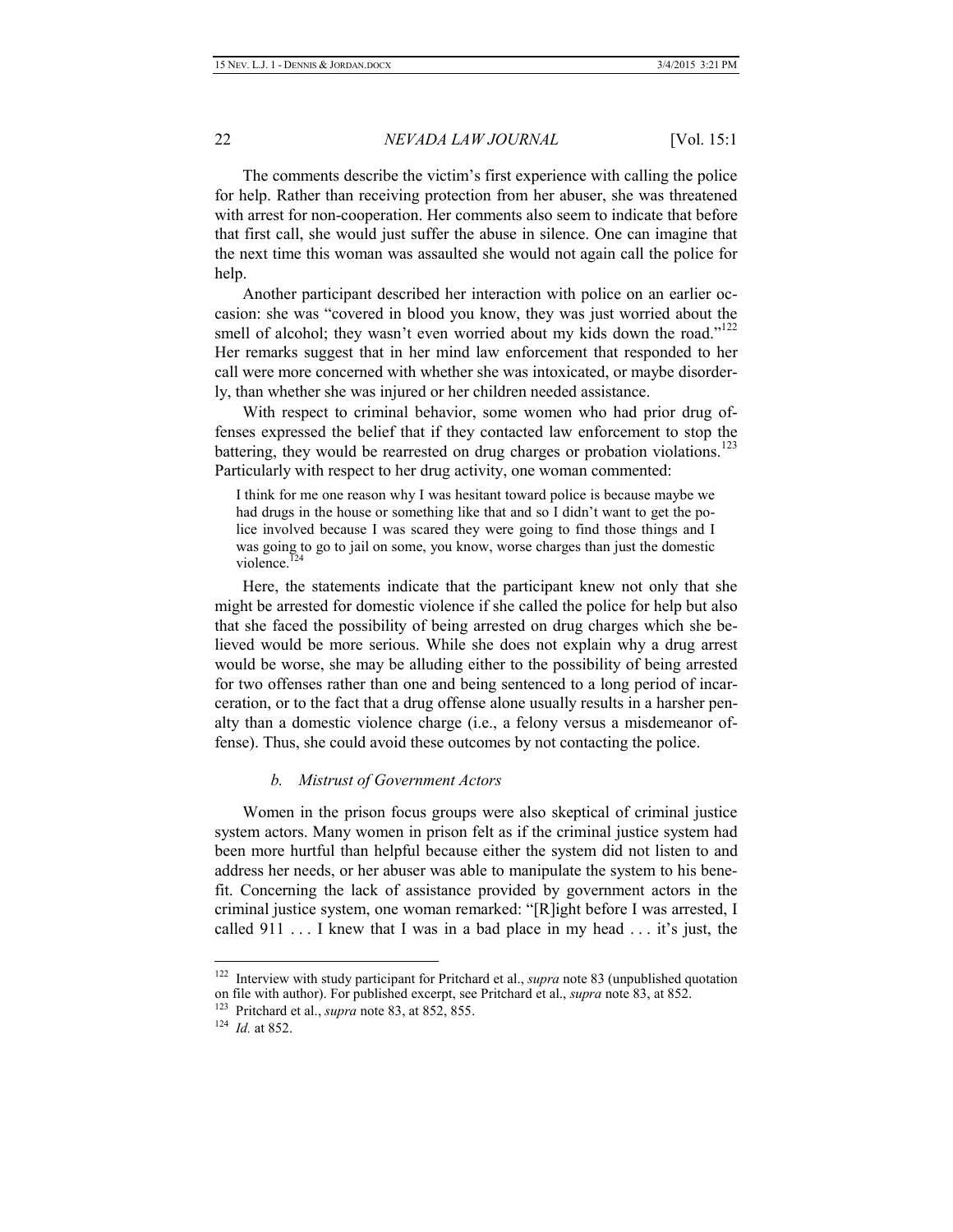woman completely ignored me. No one came." And another commented: "[T]hey brought up the fact that there was an [emergency protective order] on other abusive males in my life and they used that against me and the judge just laughed it off."<sup>125</sup>

Respecting the ability of abusers to manipulate the system, a woman explained that after going to court-ordered counseling, her abuser was able to "better hide what he was because then he learned what everybody was talking about. So he learned in some ways how to maneuver around better. So, and not only that, it made him more sneakier, more deadlier."<sup>126</sup> Others claimed that when they used violence in self-defense against their abusers, their abusers were able to obtain protective orders against them.<sup>127</sup> Thus, these women were deterred from calling the police for fear of being arrested for violating courtordered conditions imposed upon them or being arrested as an aggressor rather than victim.

#### *c. Social Service Ineligibility*

Finally, women in the jail and prison focus groups commonly believed that they were ineligible to receive social services thus preventing them from leaving their abusive relationships and/or causing them to commit violence against their abusers. Many women in jail indicated that they could have avoided arrest if they had been able to secure substance abuse treatment, housing, employment assistance, or financial assistance, but they were unable to do so.<sup>128</sup> Ironically, some women had hoped that being in jail would make resources available to them; however, they were frustrated to find that they were not getting many services while in custody.<sup>129</sup> Others, though, did not like being coerced into participating in drug abuse programs.<sup>130</sup>

Some of the women in jail during the study had previously been incarcerated. These women perceived that their criminal histories—especially felony criminal convictions—prevented them from securing employment, shelter, housing, and food assistance which in turn led to more criminal behavior and arrests: "And you keep getting discouraged. Why not go back to doing those things? You try to do good and the system won't let you."<sup>131</sup>

Like the women in jail, many women in the prison group perceived that their criminal backgrounds prevented them from leaving their abusers because they could not obtain services. For example, one participant commented:

 <sup>125</sup> *Id.* at 855.

<sup>126</sup> *Id.*

<sup>127</sup> *Id.*

<sup>128</sup> *Id.* at 853.

<sup>129</sup> *Id.*

<sup>130</sup> Interview with study participants for Pritchard et al., *supra* note 83 (women in jail remarked they "were not ready" or felt the treatment was "imposed upon you" at a time preventing full benefit from the services) (unpublished quotations on file with author).

<sup>131</sup> Pritchard et al., *supra* note 83, at 853–54.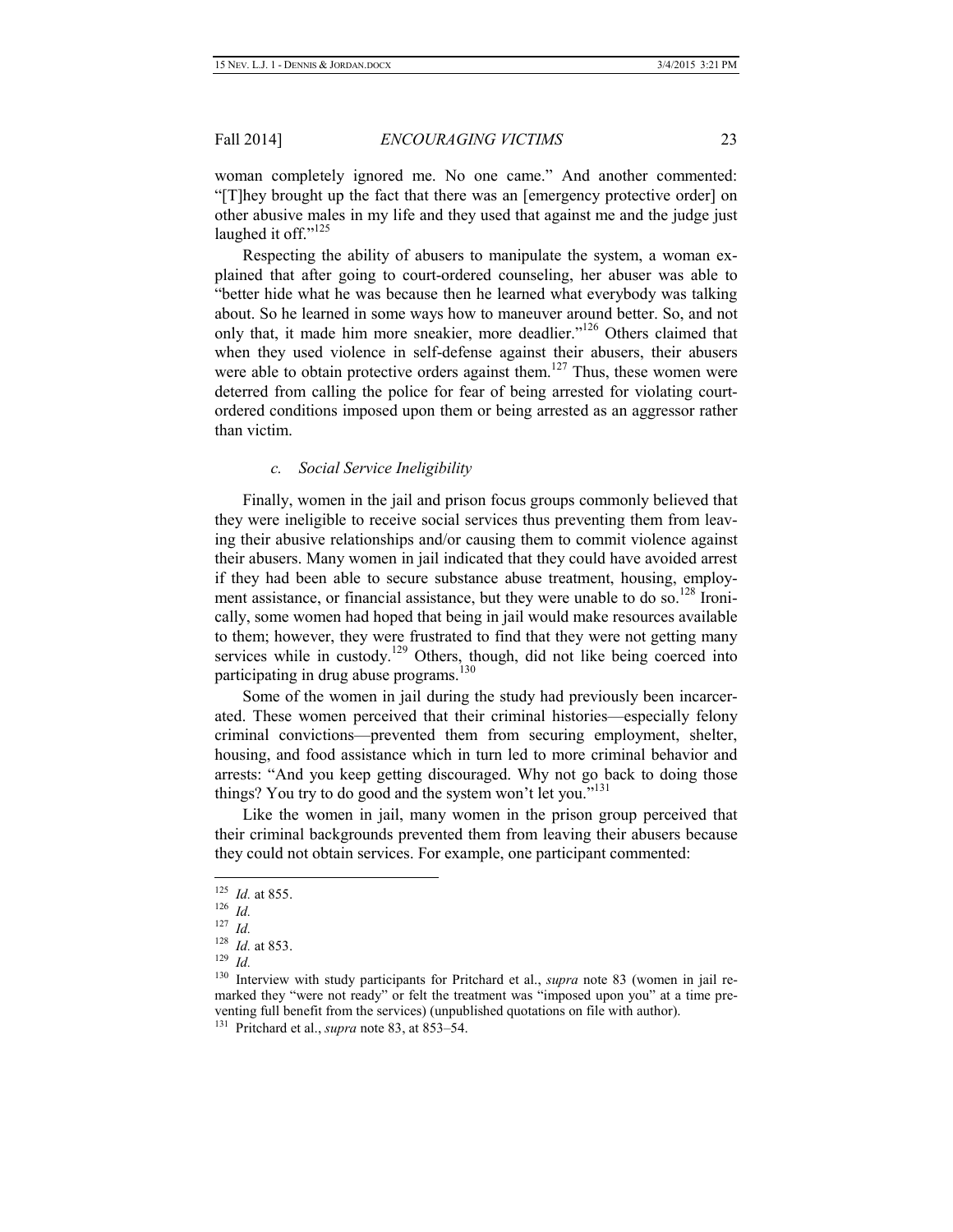But it's hard to get housing for people with drug crimes, even if you have completed any type of treatment. It's hard to get any type of like financial or like Section 8 [housing assistance], anything like that. So I always just kind of felt like I was stuck there with my batterer.<sup>13</sup>

Because they could not get necessary services to escape the violence, many women were emotionally traumatized and some became desperate enough to kill their abusive partner, resulting in incarceration.<sup>133</sup>

Women who had been released from custody (i.e., the post-incarceration group) made observations about access to services that mirror those of other women in the study. Most of these women found that social services were aimed at drug addicts or women with minor children, not those with criminal histories.<sup>134</sup> Because these women did not meet either criterion, they had difficulty finding services. These women prioritized their needs to include counseling, housing, employment assistance, transportation, and health insurance.<sup>135</sup>

In sum, this recent study tells us that the majority of battered women who are either at risk of incarceration or actually incarcerated do not benefit from the current construct of legal and social remedies for victims of domestic violence. Women who are both abuse victims and have a criminal background experienced rejection from potentially helpful social service programs and chose not to call the police for help because they were aware of and feared the possibility of arrest either for domestic violence related charges or other possible offenses. In turn, these women either remained trapped in violent relationships or engaged in criminal behavior or both.

#### *4. Confirming Victims' Experiences and Feelings*

This section explains the doctrine and practice that leads to the abovedocumented perceptions and experiences of abused women with a criminal background. At the beginning of the movement against violence between intimates, advocates were confronted with the arduous task of convincing both society and government to recognize and become involved in addressing the problem. Society was inattentive to the issue and the government assumed a stance of nonintervention. During the evolution of domestic violence law and policy, advocates creditably managed to create a robust social and legal framework for remediating domestic violence. Nonetheless, a handful of legal and social science scholars eventually realized that the emphasis placed on utilizing government intervention and legal structures created a system that cannot meet the totality of needs of most victims. Women of color, immigrant women, poor women, and drug-addicted women, the vast majority of whom lack substantial

<sup>&</sup>lt;sup>132</sup> *Id.* at 854 (brackets in original).

<sup>133</sup> *Id.*

<sup>&</sup>lt;sup>134</sup> Interview with study participants for Pritchard et al., *supra* note 83 (unpublished responses on file with author).

<sup>135</sup> Pritchard et al., *supra* note 83, at 856.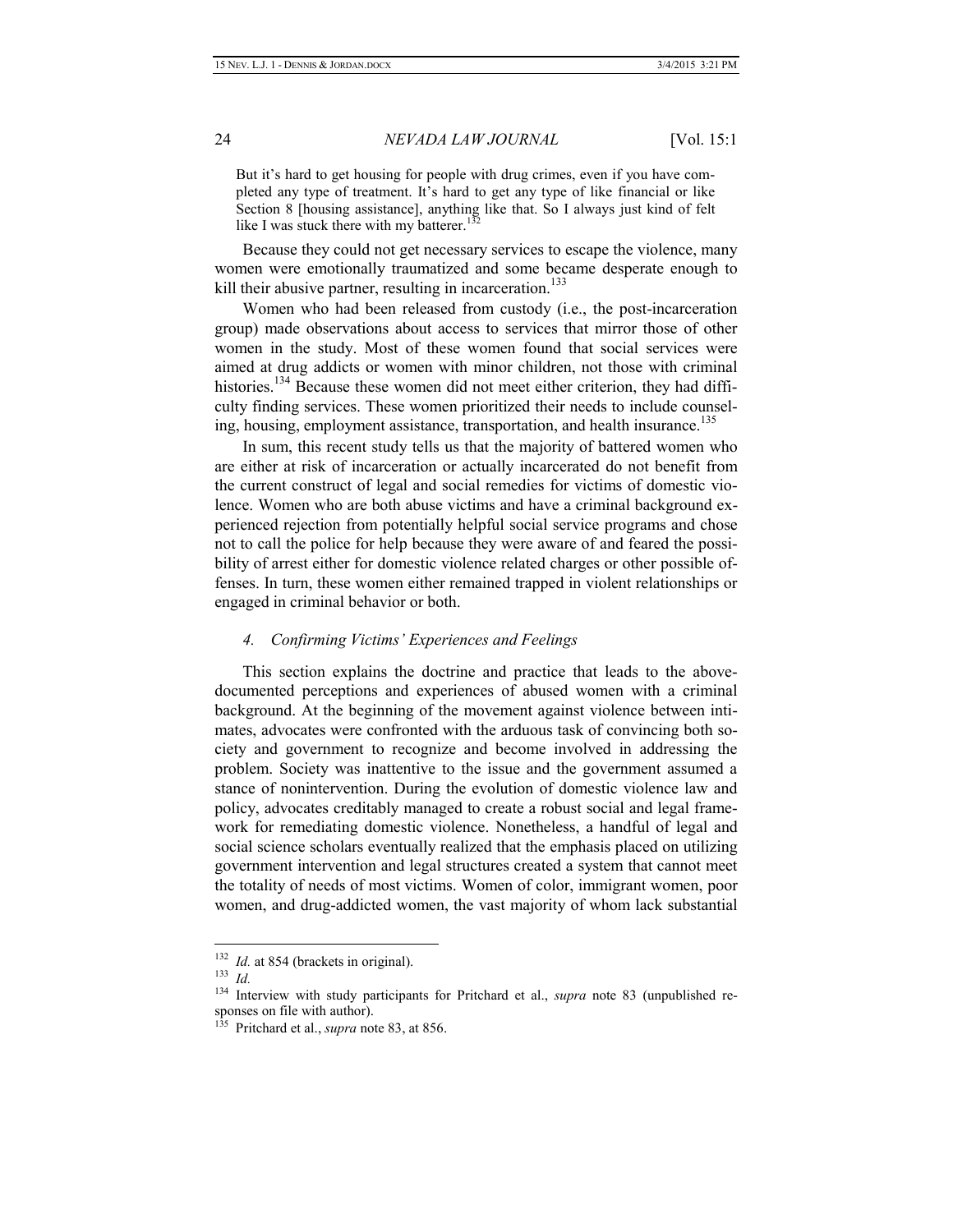personal resources, are particularly troubled by this deficit.<sup>136</sup> The qualitative study discussed herein adds women with a criminal background to this list and poignantly pinpoints two policies and practices that are particularly unhelpful: social service eligibility limitations, and strong criminal justice practices relying on police as responders to calls for help.

#### *a. Legally Based Eligibility Limitations on Receipt of Social Services*

In the early decades of the movement, battered women's shelters were just that: programs focused on providing temporary life-saving, protective shelter for women and children. As these programs evolved, however, they expanded their missions to address more comprehensively the needs of domestic violence victims. Shelters expanded outreach services: legal, financial, and medical advocacy; job and career counseling; substance abuse services; mental health treatment; children's programming; transitional housing; and prevention efforts. This expansion has been driven primarily by an improved understanding of the needs of battered women and supported by a dramatic increase in federal funding. $137$ 

There is evidence to suggest that the totality of these efforts, in conjunction with the state and federal legal reforms discussed earlier, has reduced the incidence of domestic violence. In 1993, the annual rate of nonfatal domestic violence victimization was 5.8 per 1,000 persons. By 2005, the rate had dropped to 2.3 per  $1,000$ .<sup>138</sup> These decreases can be attributed in part to the addition of resources and support services for battered women (e.g., shelter, advocacy services); the availability of legal protection from a previously reticent justice system; and the ability of women lacking a personal network to access economic resources to increase their independence and their ability to escape violence successfully.

However, along with federal attention and resources came federal requirements that limited the accessibility of social remedies. Now, because of their backgrounds and legal requirements, some victims cannot access such programs, and it follows that women who cannot access these types of services are less likely to escape violence and are more likely to be trapped in its destructive

 <sup>136</sup> *See* Linda L. Ammons, *Mules, Madonnas, Babies, Bathwater, Racial Imagery and Stereotypes: The African-American Woman and the Battered Woman Syndrome*, 1995 WIS. L. REV. 1003, 1007 (1995); Goodmark, *supra* note 3, at 35–39; Leigh Goodmark, *When Is a Battered Woman Not a Battered Woman? When She Fights Back*, 20 YALE J.L. & FEMINISM 75, 77 (2008); Adele M. Morrison, *Changing the Domestic Violence (Dis)Course: Moving from White Victim to Multi-Cultural Survivor*, 39 U.C. DAVIS L. REV. 1061, 1068 (2006). 137 *See* discussion *supra* Part I.B.1.

<sup>&</sup>lt;sup>138</sup> CATALANO, *supra* note 1, at 3. However, research documenting the decline has also shown that being young, black, poor, and divorced or separated all increase the likelihood of being a domestic violence victim. *See* CALLIE MARIE RENNISON & SARAH WELCHANS, U.S. DEP'T OF JUSTICE, NCJ 178247, INTIMATE PARTNER VIOLENCE (rev. 2002), *available at* http://www.bjs.gov/content/pub/pdf/ipv.pdf.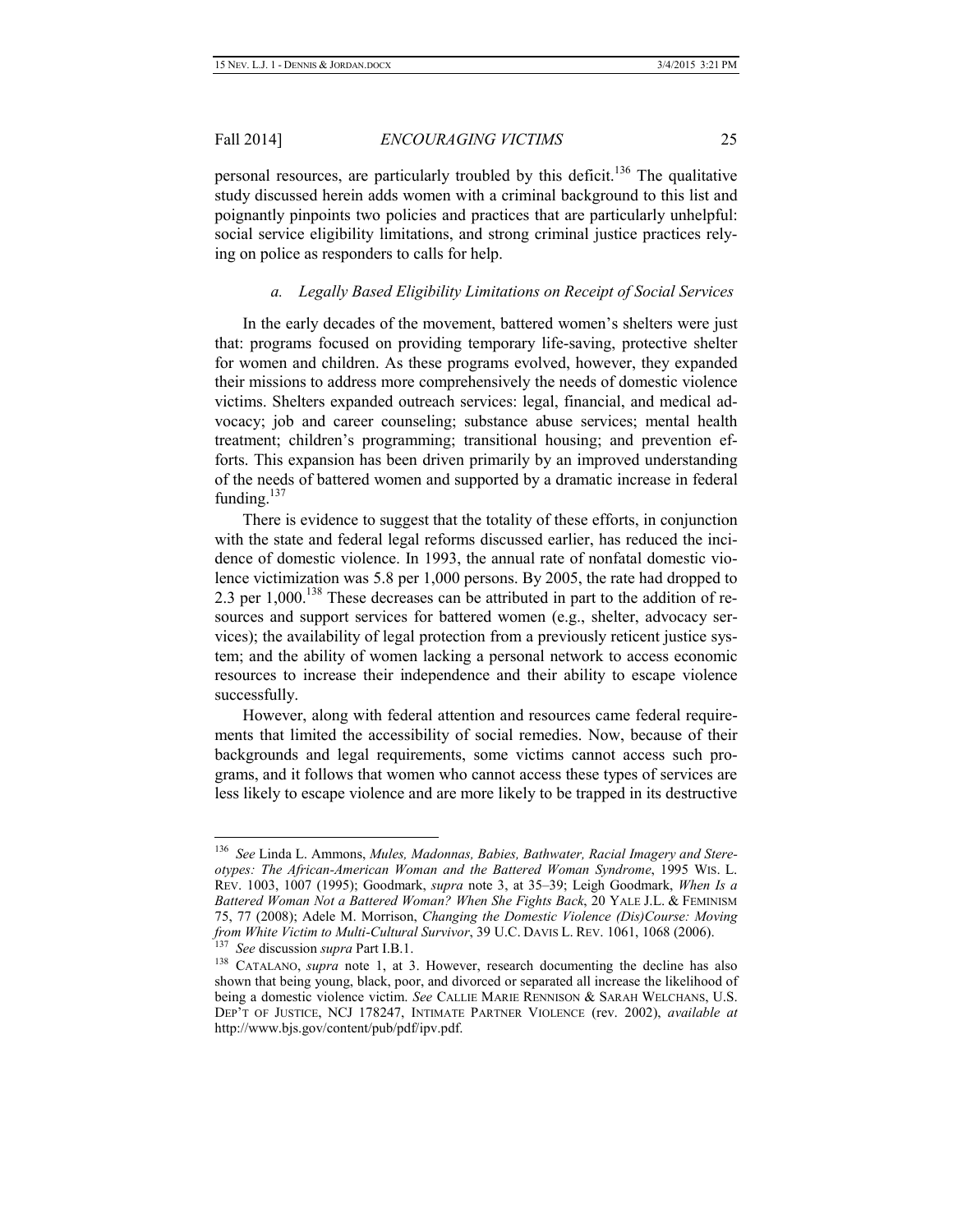cycle. This specifically includes women with criminal histories, as this article demonstrates.

One instance in which a victim with a criminal history may face barriers concerns access to housing programs. Individuals with criminal histories are excludable from publicly funded housing.<sup>139</sup> Additionally, while transitional shelters for domestic violence victims cannot conduct background checks that interfere with victim safety,<sup>140</sup> some shelters could have exclusionary shelter policies based on criminal history. For example, individuals can be denied access to residential programs if they cannot make food stamp contributions to the shelter.<sup>141</sup> An individual convicted of a state or federal felony drug offense involving possession, use, or distribution of drugs, is permanently ineligible to receive food stamps.<sup>142</sup> Thus, a shelter policy requiring food stamp contributions from residents can prevent victims with felony drug conviction histories from accessing shelter services.

Abuse victims with a criminal background may be excluded not just from safe housing options but also from government-funded programs offering education and employment assistance. As part of the 1998 Anti-Drug Abuse Act, Congress enacted the Denial of Federal Benefits Program in an effort to deter individuals from using and trafficking drugs. $143$  The legislation prevents individuals convicted of drug offenses from receiving more than 750 benefits from about fifty federal agencies—including educational assistance and employment assistance.<sup>144</sup> For example, individuals may be ineligible to receive federal educational grants and loans, $145$  and engage in certain employment activities.<sup>146</sup>

<sup>&</sup>lt;sup>139</sup> *E.g.*, 24 C.F.R. § 982.553(a)(2)(ii) (2013) (stating that an individual who is a lifetime sex offender registrant must be banned and an individual may be excluded if he or she has or is currently engaged in drug related or violent criminal behavior or other unspecified offenses). 140 *See* 42 U.S.C. § 13975(g)(3)(D)(ii) (Supp. 2014) (prohibiting grant applications for transitional housing for domestic violence victims from requiring victim background checks).

<sup>&</sup>lt;sup>141</sup> Sarah M. Buel, *Effective Assistance of Counsel for Battered Women Defendants: A Normative Construct*, 26 HARV. WOMEN'S L.J. 217, 250 (2003).

<sup>&</sup>lt;sup>142</sup> 21 U.S.C. § 862a(a) (2012) (making felony drug convicts ineligible for "assistance under any State program funded under part A of title IV of the Social Security Act" or "benefits under the food stamp program or any State program carried out under the Food Stamp Act of 1977"). While states have the power to opt out of the ban or restrict its scope, as of 2004, twenty-four states had adopted the ban. Sabra Micah Barnett, *Collateral Sanctions and Civil Disabilities: The Secret Barrier to True Sentencing Reform for Legislatures and Sentencing Commissions*, 55 ALA. L. REV. 375, 376–77 (2004).

<sup>143</sup> Robert W. Musser, Jr., *Denial of Federal Benefits to Drug Traffickers and Drug Possessors: A Broad-Reaching but Seldom Used Sanction*, 12 FED. SENT'G REP. 252, 252 (2000). 144 *Id.*

<sup>145</sup> *See Students with Criminal Convictions*, FEDERAL STUDENT AID, http://studentaid.ed.gov /eligibility/criminal-convictions (last visited Nov. 22, 2014).

<sup>146</sup> *E.g.*, 48 C.F.R. § 337.103-70(c) (2013) (ineligible for employment providing child-care services).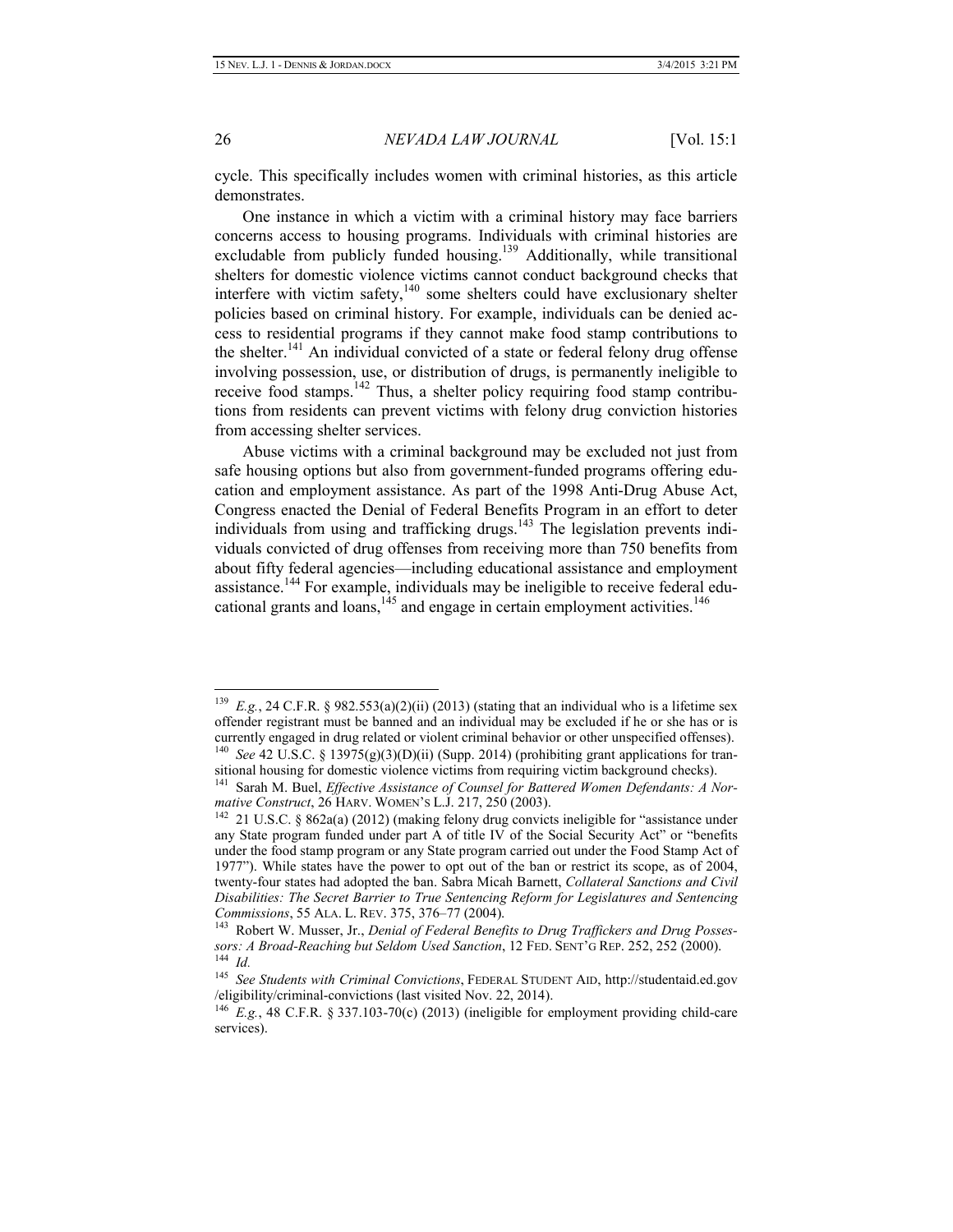#### *b. Arrest and Prosecution Rules*

Many mandatory arrest laws require officers responding to a domestic disturbance call to identify the "primary aggressor" of the violence. As of late, twenty-four states have adopted statutes stipulating identification of a primary aggressor.<sup>147</sup> Studies evaluating mandatory arrest policies have evidenced the apparent success of these policies, as arrest rates, once in the single digits, have now increased to three-fourths of domestic violence cases.<sup>148</sup> The success, however, is not without question. Closer examination of the arrest data reveals the disturbing—likely unintended—finding of a "disproportionate increase in the number of women being arrested."<sup>149</sup> One study documented that arrests of battered women increased more than three-fold subsequent to implementation of mandatory arrest laws.<sup>150</sup> One explanation for the increase is that preferredand mandatory-arrest policies have been unable to manage the complexity of actual incidents of violence in which a woman may strike out against an offender as a means of protecting herself or her children. Said another way, these policies have been unable to "differentiate between the use of violence to harm or terrorize a partner and the use of violence to self-protect."<sup>151</sup>

Not unlike mandatory arrest policies, implementation of no-drop policies created serious, unintended consequences. Studies have found an increase in prosecution duration, decreased satisfaction among victims, and an increase in pre-trial violence against the victim.<sup>152</sup> The policies have also led to women being pressured to participate in criminal proceedings against their wishes, resulting in an increase in the number of victims who recant their testimony.<sup>153</sup> At the most extreme, some victims have been jailed for refusal to participate in prosecution.154

Arguably, many victims of domestic violence may be subject to the possibility of arrest or prosecution as a result of these rules, which are supposed to benefit victims. For a woman with a criminal history, however, this concern is

 <sup>147</sup> HIRSCHEL ET AL., *supra* note 43, at 29 & tbl.3.7.

<sup>148</sup> JORDAN, *supra* note 9, at 109; *see also* HIRSCHEL ET AL., *supra* note 43, at iv.

<sup>149</sup> JORDAN, *supra* note 9, at 109.

<sup>150</sup> See generally William DeLeon-Granados et al., *Arresting Developments: Trends in Female Arrests for Domestic Violence and Proposed Explanations*, 12 VIOLENCE AGAINST WOMEN 355 (2006).

<sup>151</sup> JORDAN, *supra* note 9, at 109. The "increase is not a reflection of women's escalating use of violence, as data do not show a corresponding increase in victimization rates for men." *Id.* For an explanation of mandatory arrest rules, see *supra* Part I.B.4.

<sup>152</sup> Robert C. Davis et al., *Increasing the Proportion of Domestic Violence Arrests That Are Prosecuted: A Natural Experiment in Milwaukee*, 2 CRIMINOLOGY & PUB. POL'Y 263, 278– 79 (2003).

<sup>153</sup> Leigh Goodmark, *State, National, and International Legal Initiatives to Address Violence Against Women: A Survey*, *in* SOURCEBOOK ON VIOLENCE AGAINST WOMEN 191, 202 (Claire M. Renzetti et al. eds., 2d ed. 2011).

<sup>154</sup> *E.g.*, Adams, *supra* note 58; Hanna, *supra* note 52, at 1866 (describing experience of Maudie Wall who was jailed for contempt for failure to testify against her husband).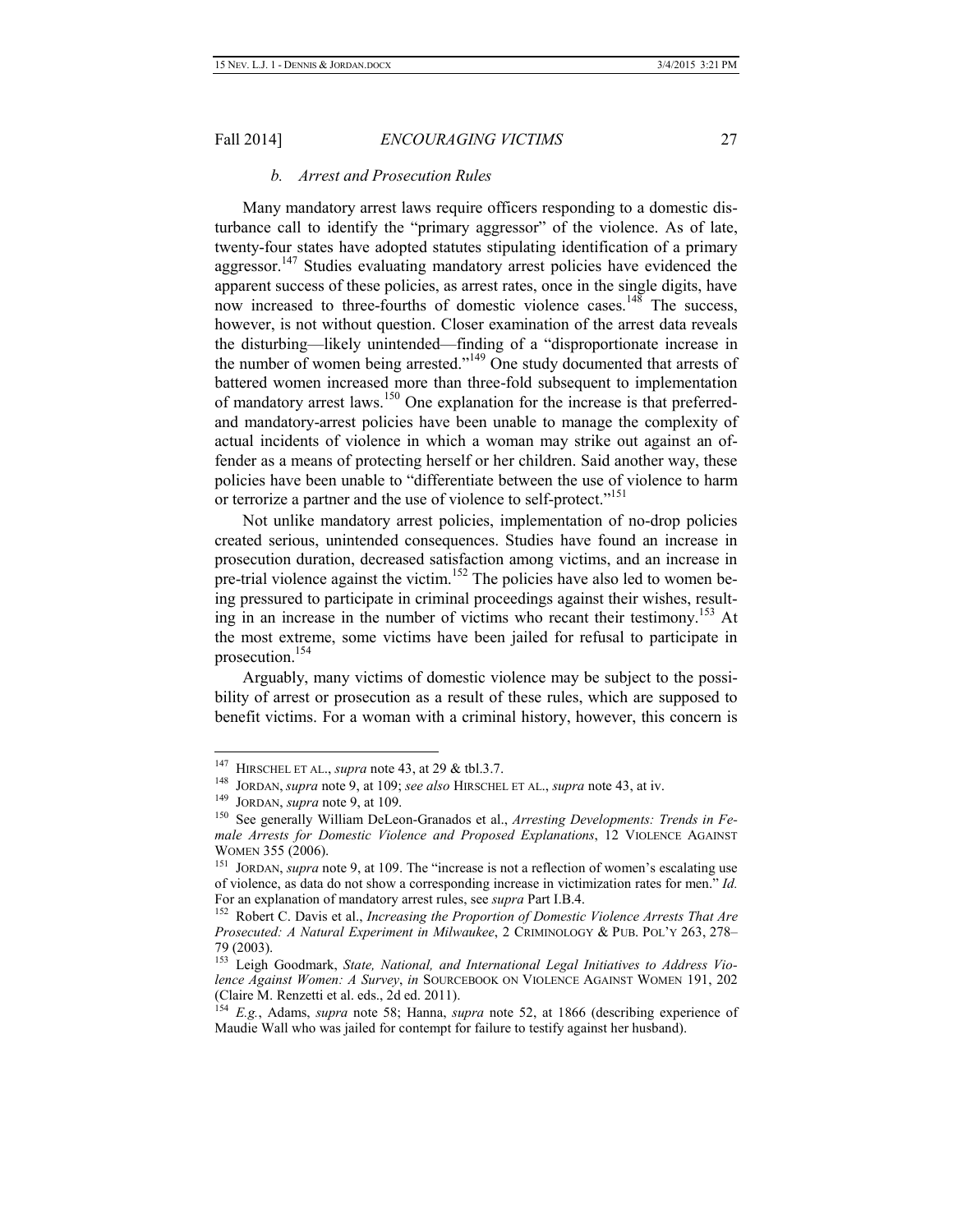magnified because a new arrest may violate current conditions of government supervision or add to future sentencing enhancements. For example, a woman on community-based supervision (i.e., deferred prosecution terms, probation, or parole) who commits any new violations of the law may have community supervision modified or revoked.155 Additionally, for a woman convicted of a crime, her history of arrests and convictions may lead to an increased sentence.156 Thus, aware of these possibilities, women engaged in criminal activities or having criminal histories are unlikely to call the police for help with domestic violence.

#### *5. Sourcing the Problem: The Rare Ideal Victim*

Before considering solutions to the problems identified, a brief explanation is warranted regarding how a feminist-led movement, which one would expect to be inclusive, ended up designing a system of remedies that operated to the detriment of such large numbers of abused women. Such knowledge may help design potential fixes. The answer is that the system's creators failed to fully acknowledge and grapple with the reality that law is not always the most effective remedy for all victims. As Professor Kimberle Crenshaw opined in 1991, the initial designers of domestic violence law and policy premised their work on the ideal of a victim who was female, white, married, and stay-at-home, as well as disease, drug, and criminal history-free.<sup>157</sup> She was constructed to be a helpless and sympathetic victim worthy of assistance if she could make her problems known to the outside world.<sup>158</sup> And although a victim, she was sufficiently privileged in that she would have no reason to fear or reject government—or court—offered protections and services. This pristine image of the domestic violence victim excluded women of color, poor women, and, as we now know, women with criminal backgrounds.<sup>159</sup>

 <sup>155 24</sup> C.J.S. *Criminal Law* § 2158 (2006 & Supp. 2014).

<sup>156</sup> *Id.* § 2104.

<sup>157</sup> *See* Kimberle Crenshaw, *Mapping the Margins: Intersectionality, Identity Politics, and Violence Against Women of Color*, 43 STAN. L. REV. 1241, 1243, 1259–60 (1991) (applying the concept of intersectionality to reveal the ways in which women of color experience violence—both domestic violence and rape); *see also* Elizabeth M. Schneider, *Particularity and Generality: Challenges of Feminist Theory and Practice in Work on Woman-Abuse*, 67 N.Y.U. L. REV. 520, 532 (1992) (recognizing that the experiences of white women shaped research on domestic violence, although it was understood at the time that most victims were poor and/or women of color). Also in 1991, Professor Nilda Rimonte asserted that some Asian women declined to seek help from the government because they wanted to avoid shaming their family and community. Nilda Rimonte, *A Question of Culture: Cultural Approval of Violence Against Women in the Pacific-Asian Community and the Cultural Defense*, 43 STAN. L. REV. 1311, 1319–20 (1991).

<sup>158</sup> Aya Gruber, *The Feminist War on Crime*, 92 IOWA L. REV. 741, 774–75 (2007) (drawing parallels between the victims' rights movement and the domestic violence movement and discussing essentialized characters in the victims' rights movement).

<sup>159</sup> *See* Crenshaw, *supra* note 157, at 1259–60.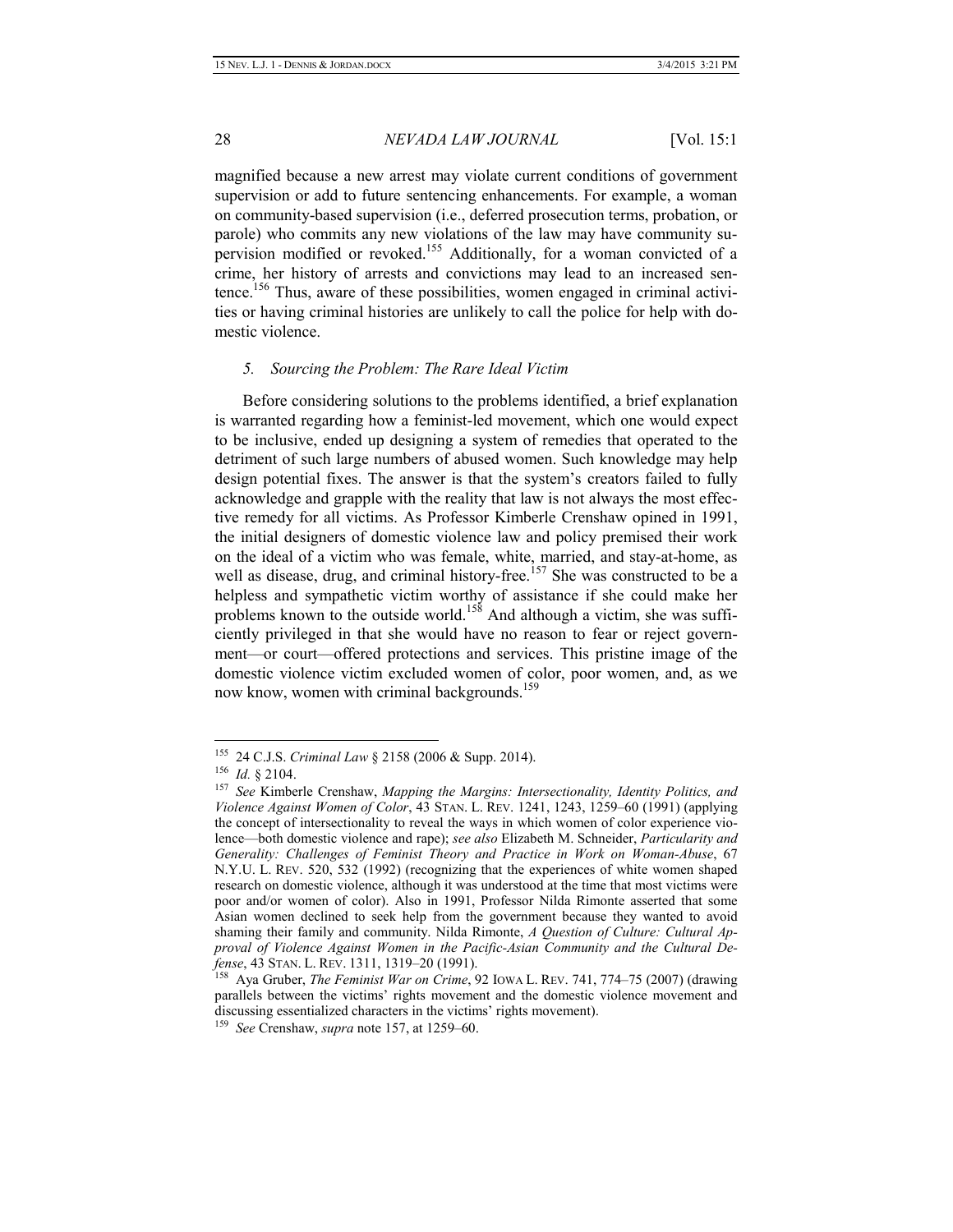Since then, scholars of domestic violence law have explored various implications of this framework.<sup>160</sup> Notably, in 2006, Professor Adele Morrison probed both theoretically and practically the role of whiteness in domestic violence legal discourse.<sup>161</sup> Morrison called on domestic violence legal scholars to employ a multicultural survivor identity rather than a white female victim identity as a means to reformulate domestic violence law and policy.

Envisioning a highly sympathetic, pristine victim as the ultimate beneficiary of reforms had significant ramifications for the design of prophylactic and remedial laws, policies, and programs. It meant advocates did not have to worry about whether primary funding sources for social services programs were private or public. Both communities would unhesitatingly support ideal victims. Additionally, proponents of reform did not have to overly concern themselves with whether this victim would hesitate to call the police or go to the courthouse. So long as she was given information on the potential assistance available to her, and the assistance actually existed and was effective, then she was probably expected to access public relief.

Only after a new preventive and remedial system was in place did what might have been predicted with a different design lens manifest itself. Over time, it became apparent that some women would hesitate to use governmentbacked services and judicially-based intervention for social and cultural reasons, such as previous experience with insensitive law enforcement or judicial officers, loyalty to community, or language barriers. And, as seen herein, some women, such as immigrants and those with a criminal history, might refuse to use these programs and services so as to avoid being detected by law enforcement.

In short, turning to the government for help does not work for many victims of domestic violence, but especially for victims of color, poor victims, immigrant victims, and those who are engaged in or have engaged in criminal offending. If the justice system is to be maximally effective in remediating domestic violence, the unique needs of the total population of battered women need to be considered, including the needs of women with criminal histories.

#### III. IMPROVING REMEDIES FOR DOMESTIC VIOLENCE VICTIMS

This article helps to fill the gap of information about women who are victims of domestic violence and criminal offenders. Recently published qualitative research makes known that because of their criminal histories, some victims of domestic violence are reticent about or fearful of using the legal system for protection and support. Additionally, some victims with criminal backgrounds feel resigned to their abusive relationships because their criminal backgrounds objectively disqualify them from accessing potentially helpful so-

 <sup>160</sup> *E.g.*, Ammons, *supra* note 136, at 1006; Goodmark, *supra* note 3, at 35–39; Goodmark, *When Is a Battered Woman Not a Battered Woman?*, *supra* note 136, at 76.

<sup>161</sup> Morrison, *supra* note 136, at 1068–71.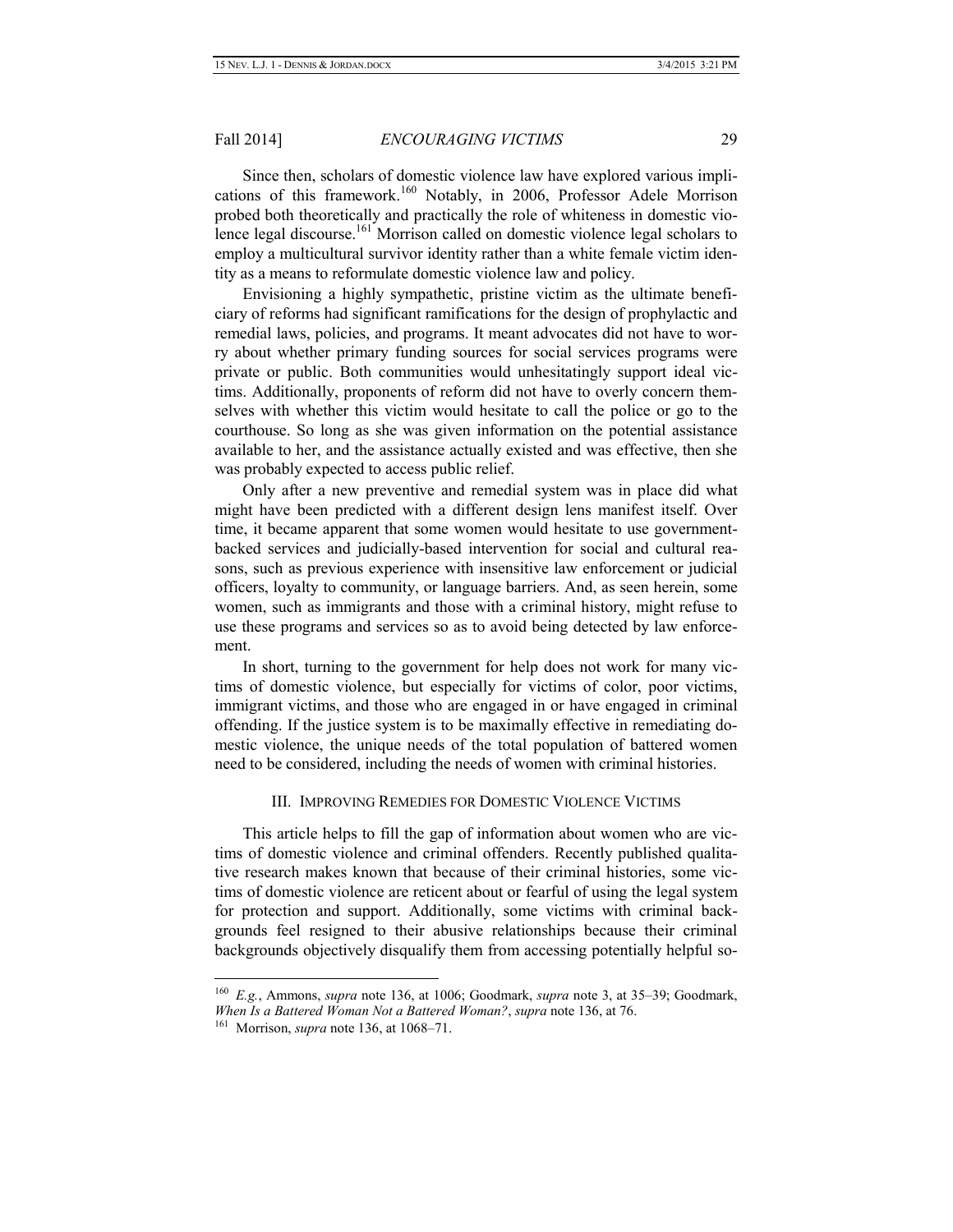cial services. As part of a continuous review of system design, more research should be conducted on the general subject of victim use of protective measures as well as the sub-population of intimate abuse victims with criminal histories. Meanwhile, based on the current state of knowledge, this part proposes solutions that may be effective in responding to the needs of this particularly vulnerable group of domestic abuse victims as well as victims more generally.

#### *A. Strengthening Existing Remedies*

This article joins earlier calls to allow appropriately evidenced coercion and duress defenses to criminal activity committed by victims of domestic violence, and to expand counseling services. Additionally, it echoes efforts to eliminate social services prohibitions based on criminal history and mandatory arrest, prosecution, and cooperation policies.

#### *1. Cognizable Duress Defense*

Fifteen years ago, Professor Jacobs suggested victims of intimate violence who commit crimes due to the violence be permitted to claim a defense of duress or coercion.<sup>162</sup> Since Jacobs's call, only Professor Sarah Buel has devoted significant attention in the legal literature to the non-homicidal criminality of abused women.<sup>163</sup> In 2003, Buel wrote extensively about defense representation of abused women. She argued that attorneys had failed to present defenses incorporating abuse issues, and that courts had failed to apply the law to abused defendants. She provided an exhaustive account of the ways in which criminal defense attorneys could improve representation competency throughout the entire case process, particularly for poor women and women of color.<sup>164</sup> In doing so, Buel reiterated Jacobs's reminder that although much attention had been focused upon abused women who kill their abusive partners, a substantial number of criminal cases involve abuse victims charged with drug, property, and prostitution crimes, or failure to protect children.<sup>165</sup>

Undoubtedly, the possibility of successfully raising an affirmative defense does not eliminate the problem of arrest, which deters some victims from calling the police for assistance. Whether an individual has a viable defense is determined by prosecutors and legal decision-makers such as judges and jurors, not on the scene by law enforcement who suspect a crime has been committed. And presumably the likelihood is remote that a victim is aware of the defense,

165 *See id.*

 <sup>162</sup> *See* Jacobs, *supra* note 2, at 475–76 (discussing need for domestic violence theory to incorporate law-breaking abuse victims).

<sup>163</sup> *See* Buel, *supra* note 141, at 311–14 (providing suggestions to improve attorney representation of abused criminal defendants); *see also* Moore, *supra* note 2, at 457–70 (discussing how welfare reform may eliminate connection between economic necessity, criminality, and domestic violence).

<sup>164</sup> *See* Buel, *supra* note 141, at 311–14.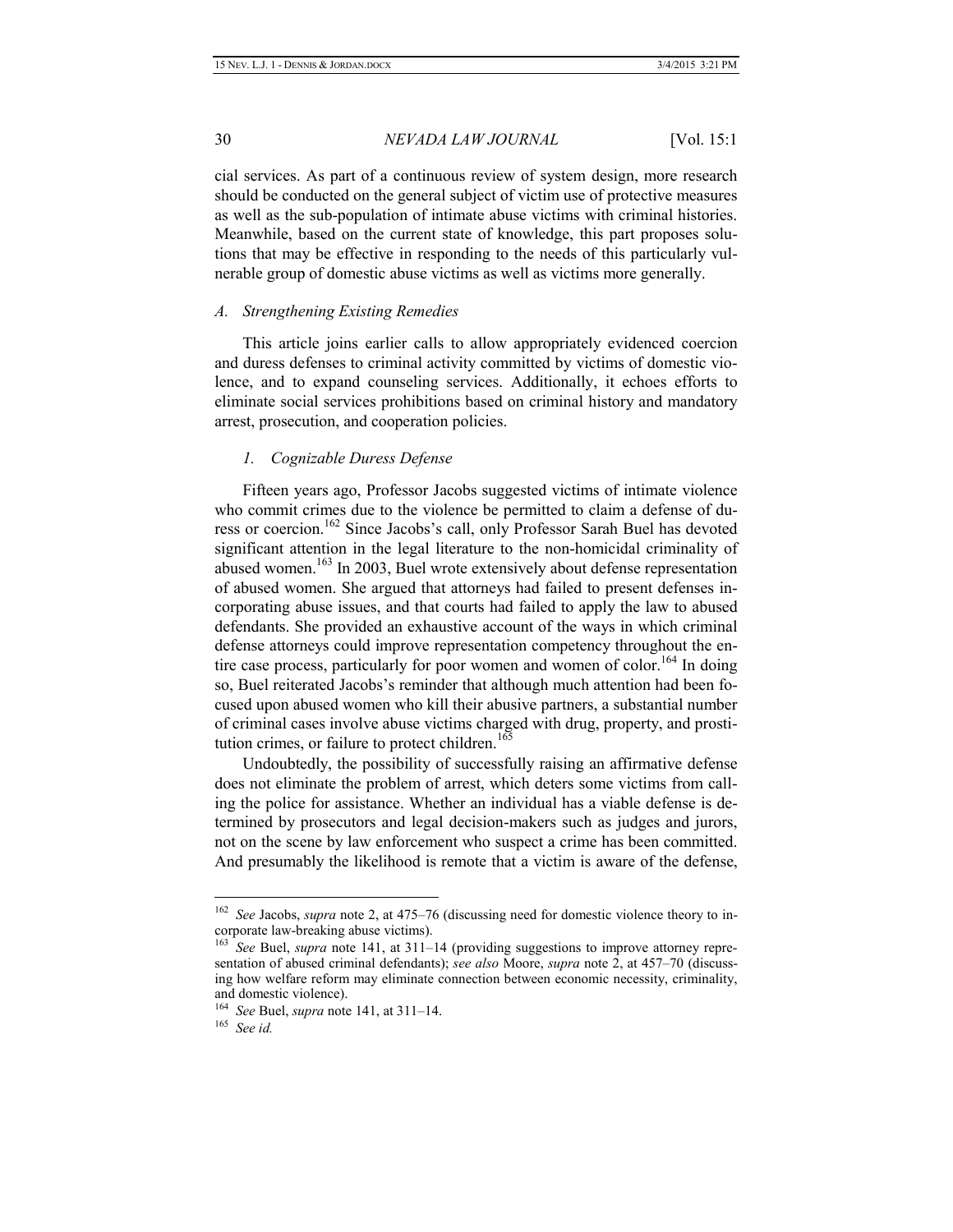anticipates a successful defense, and will call the police despite the risk of arrest. Nevertheless, if the ability to argue such a defense becomes generally known, victims may indirectly be encouraged to report battering. Domestic violence organizations and legal volunteers should engage in a campaign of public education regarding domestic violence law, and attorneys working for individual clients in cases should continue to advocate for recognition of the defense.

### *2. Expanded Mental Health and Substance Abuse Counseling and Advocacy*

The tendency of late has been to develop legal-centric measures that will encourage reporting, by victims or others. Some women, however, want to end the abuse but do not at all want to become involved with the justice system. Thus, legal solutions—while potentially helpful—are not fully responsive to some victims' particular needs and autonomy aims. Accordingly, other systems and disciplines should play a greater role in preventing and resolving problems.<sup>166</sup>

Consistent with this notion and longstanding educational offerings by the domestic violence movement, advocates within nongovernmental domestic violence programs, as well as mental health professionals in a variety of community-based programs, are encouraged to expand their services to and tailor programs for abuse victims with criminal backgrounds. More specifically, counselors should address the issues that can arise for this population, including substance abuse, post-traumatic stress disorder, and depression.<sup>167</sup> Counselors likewise should address the self-image issues that many victims report after the experience of victimization, followed by arrest, prosecution, and incarceration. $168$ 

Community-based programming is one potential service model while corrections-based programs offer another. Legal scholars lately have discussed the need for re-entry programs providing education, employment, and training opportunities, along with substance abuse counseling.<sup>169</sup> Yet few have focused on

 <sup>166</sup> *See also* Leigh Goodmark, *Reframing Domestic Violence Law and Policy: An Anti-Essentialist Proposal*, 31 WASH. U. J.L. & POL'Y 39, 56 (2009).

<sup>167</sup> *See* Pritchard et al., *supra* note 83, at 845–47 (summarizing research regarding domestic violence and mental health).

<sup>168</sup> *See id.* at 847.

<sup>169</sup> *See generally* Michael Pinard, *Reflections and Perspectives on Reentry and Collateral Consequences*, 100 J. CRIM. L. & CRIMINOLOGY 1213 (2010) (exploring initiatives of legislators, the American Bar Association, state bar associations, and the National Conference of Commissioners on Uniform State Laws to overcome problems in reentry); Michael Pinard, *An Integrated Perspective on the Collateral Consequences of Criminal Convictions and Reentry Issues Faced by Formerly Incarcerated Individuals*, 86 B.U. L. REV. 623 (2006) [hereinafter Pinard, *An Integrated Perspective*] (describing collateral consequences and the reentry issues faced in connection with collateral consequences); Anthony C. Thompson, *Navigating the Hidden Obstacles to Ex-Offender Reentry*, 45 B.C. L. REV. 255 (2004) (discussing the barriers that many ex-offenders face and the need for a comprehensive reentry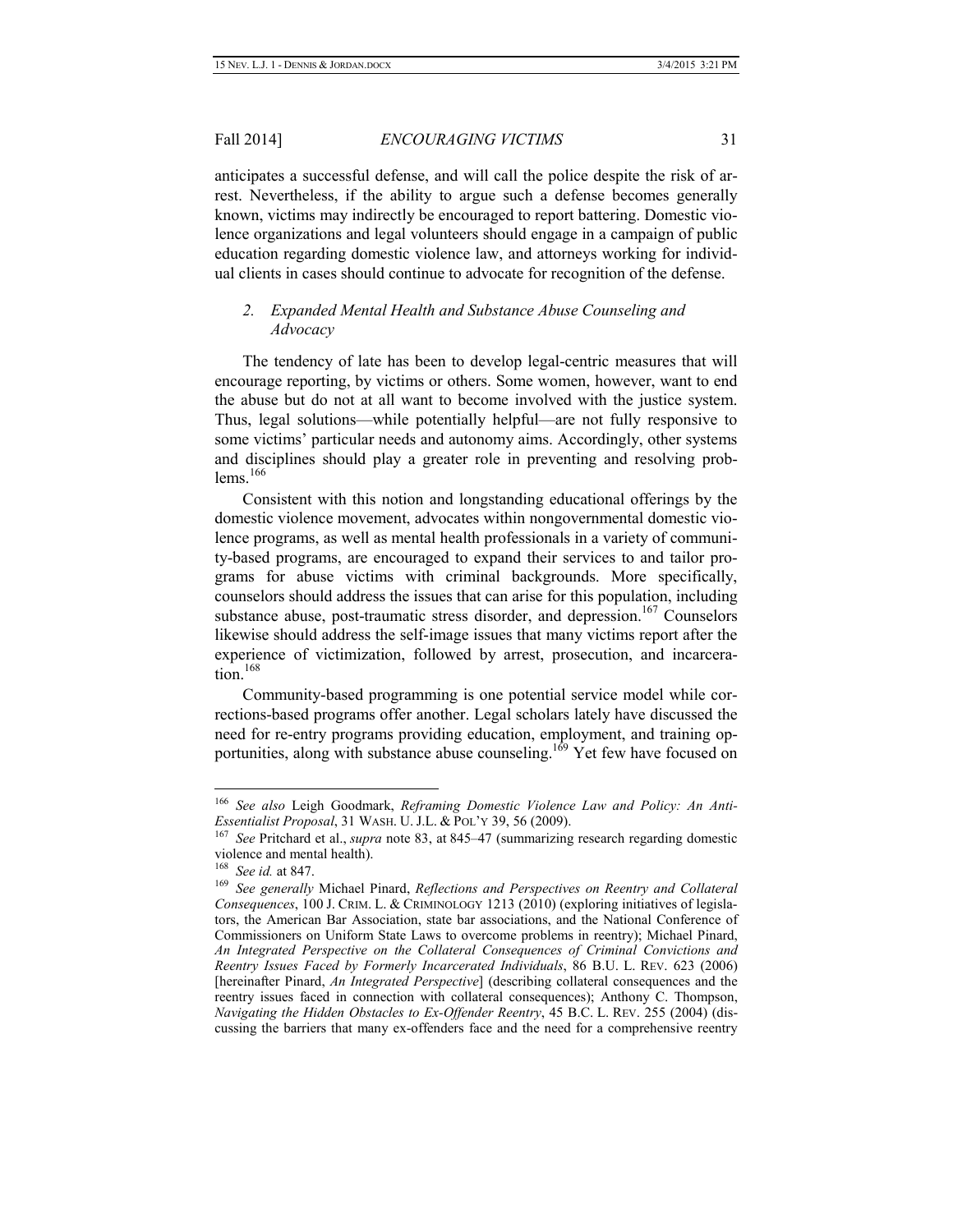the particular needs of female offenders compared to male offenders.<sup>170</sup> To the extent that female offenders are targeted, programming is substantially similar to that of males, with the small exception of some focus on matters related to parenting.<sup>171</sup> Educating and counseling female offenders regarding domestic violence as part of corrections or re-entry programs offers an opportunity to empower victims to leave abusive relationships without having to rely on the justice system. Such programming could be one aspect of the many services that should be provided to female offenders.<sup>172</sup>

Finally, a recommendation to expand mental health and substance abuse counseling is meaningless without increased funding with which those services can be provided. Generally, this is not a population with private means to pay for therapy. Thus, government resources must be brought to bear. Admittedly, there is an inherent challenge in increasing the financial burden on federal agencies that, in fact, have been cutting resources to shelters and domestic violence programs. The recent sequestration engaged in by federal government officials, for example, meant 5-percent cuts from the fiscal year 2013 budget of domestic violence programs. In addition to cuts in federal funding, a 2011–12 survey by the Washington, D.C.-based National Network to End Domestic Violence found that 80 percent of domestic violence programs had experienced reductions in funding from their state and local governments, and 90 percent were experiencing decreases in private donations.<sup>173</sup> Nevertheless, lessons from the federal Violence Against Women Act should be remembered. Financial investments in domestic violence interdiction, advocacy, and treatment appear to have resulted in reduced incidents of domestic violence and a reduction in the homicide rate in these cases.<sup>174</sup> To the extent that cuts to domestic violence programs will continue, social services providers should look to work with

<sup>171</sup> Thompson, *supra* note 169, at 283 (noting that female offenders face particular issues as primary caregivers and custodians of children).

<sup>173</sup> See analysis by the National Network to End Domestic Violence for more information. *Funding and Appropriations*, NAT'L NETWORK TO END DOMESTIC VIOLENCE, http://www.nnedv.org/policy/issues/funding.html (last visited Nov. 22, 2014).

program, involving lawyers, courts, and politicians); Christy A. Visher, *Returning Home: Emerging Findings and Policy Lessons About Prisoner Reentry*, 20 FED. SENT'G REP. 93 (2007) (describing the issues in prisoner reentry, along with several policy responses, such as case management, post-release services, social focus, reinvented parole supervision, and more comprehensive and coordinated responses overall).

<sup>170</sup> *But see, e.g.*, Geneva Brown, *The Wind Cries Mary—The Intersectionality of Race, Gender, and Reentry: Challenges for African-American Women*, 24 ST. JOHN'S J. LEGAL COMMENT. 625, 625–29 (2010) (examining the particular issues faced by African-American women affecting reentry (health, education, abuse, etc.) and addressing ways to prevent recidivism).

<sup>&</sup>lt;sup>172</sup> Greenhope Services for Women, Inc. is a representative model. Greenhope offers comprehensive services primarily to African American and Latina ex-offenders through its residential, day, and outpatient programs. *See About Us*, GREENHOPE SERVS. FOR WOMEN, INC., http://www.greenhope.org/about/about.shtml (last visited Nov. 22, 2014).

<sup>&</sup>lt;sup>174</sup> See CATALANO, *supra* note 1, at 3 (documenting steady reduction in violence since 1993).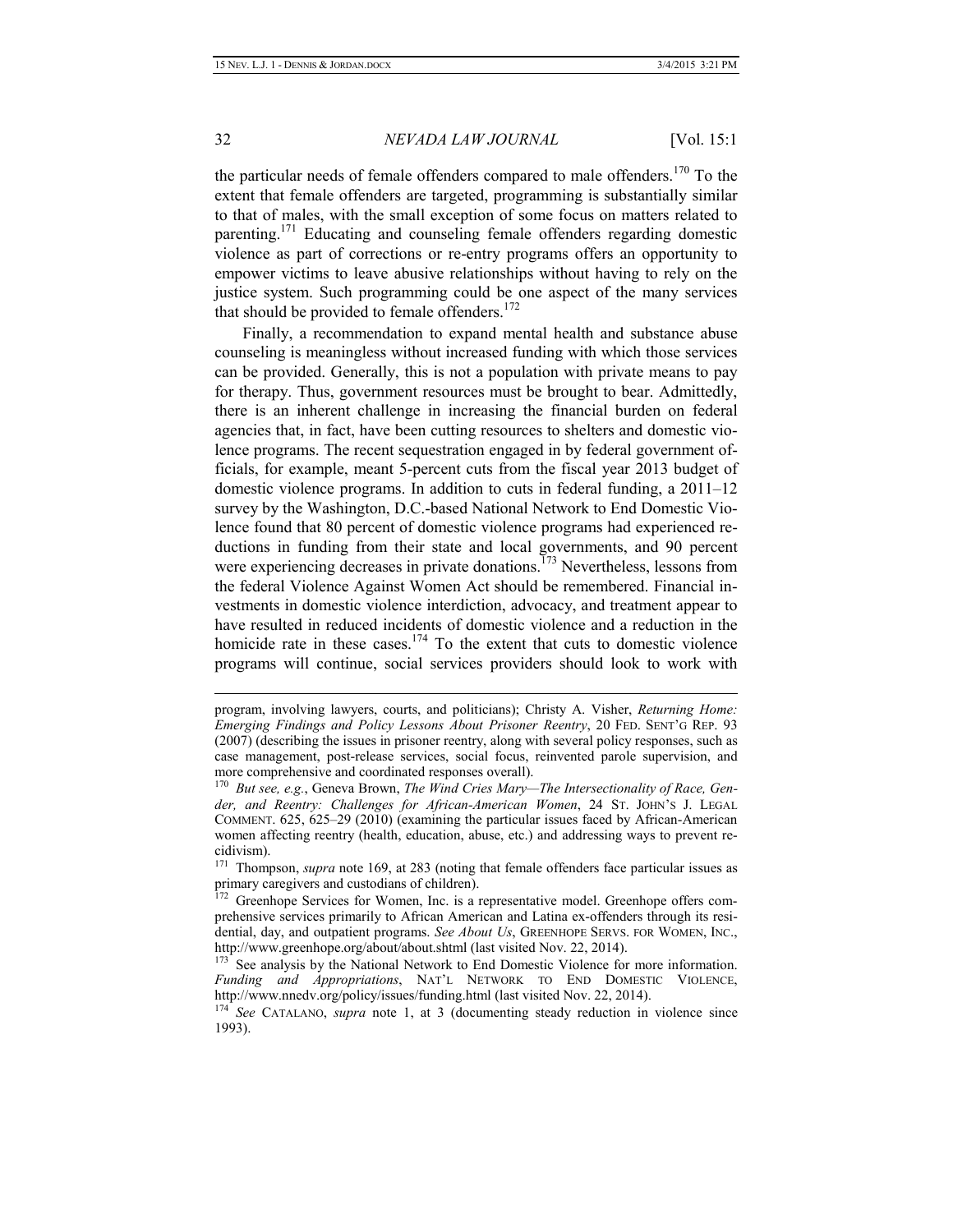government-backed re-entry programs and aggressively seek to create or revive alternative, private funding streams.

Understandably, there is a concern that the risk of turning away from the law invites a return to an era in which domestic violence was unrecognized, to the detriment of individuals and society. Nevertheless, it may be time to move beyond the single-dimension, public, legal approach to solving domestic violence. The problem of limited victim use of the justice system and exclusion of subpopulations of victims from justice-based remedies cannot be denied. The question is how to solve the concerns.

#### *3. Removal of Criminal History Bars*

Legislators and regulators should reconsider laws and policies that prevent battered women from accessing critically needed services. The recent qualitative study highlighted herein reveals that victims viewed social services as vital to leaving their abusive relationships, and that they were dismayed to learn that criminal history or criminal offending prevented them from being eligible for some social services.<sup>175</sup> At the beginning of the movement against domestic violence, advocates recognized that in order to leave abusive relationships, victims would need financial support and access to temporary and permanent housing. As explained, this recognition was grounded in the adoption of an iconic female victim who was financially dependent upon her abuser. Thus, emergency shelter services were developed and substantive legal reforms mandating financial support of victims by perpetrators and awards of long-term residential maintenance were enacted. While helpful for victims whose abusers were able to offer such support, these reforms could not benefit those with a criminal history. Rather, these victims needed available to them other options for housing and money. Some of these services were provided specifically for victims of domestic violence, and turn to the public social services system was also an obvious option. Both avenues, however, presented problems for female victims with a criminal history.

Some funding to support domestic abuse victims was made available through victim compensation funds administered by government agencies such as prosecutor offices and courts. Receipt of funds was premised on a victim's use of the justice system to escape the violence. That is, those who cooperated in criminal cases against their abusers were eligible to receive services and compensation through victim-witness funds.<sup>176</sup> Given some victims' unwillingness to turn to the justice system for help, though, such compensation funds are ineffective at meeting their needs.

The federal grants that predominantly support domestic violence and other community-offered social services programming come with many require-

 <sup>175</sup> Pritchard et al., *supra* note 83, at 853–54.

<sup>176</sup> Laurie S. Kohn, *The Justice System and Domestic Violence: Engaging the Case but Divorcing the Victim*, 32 N.Y.U. REV. L. & SOC. CHANGE 191, 246–47 (2008).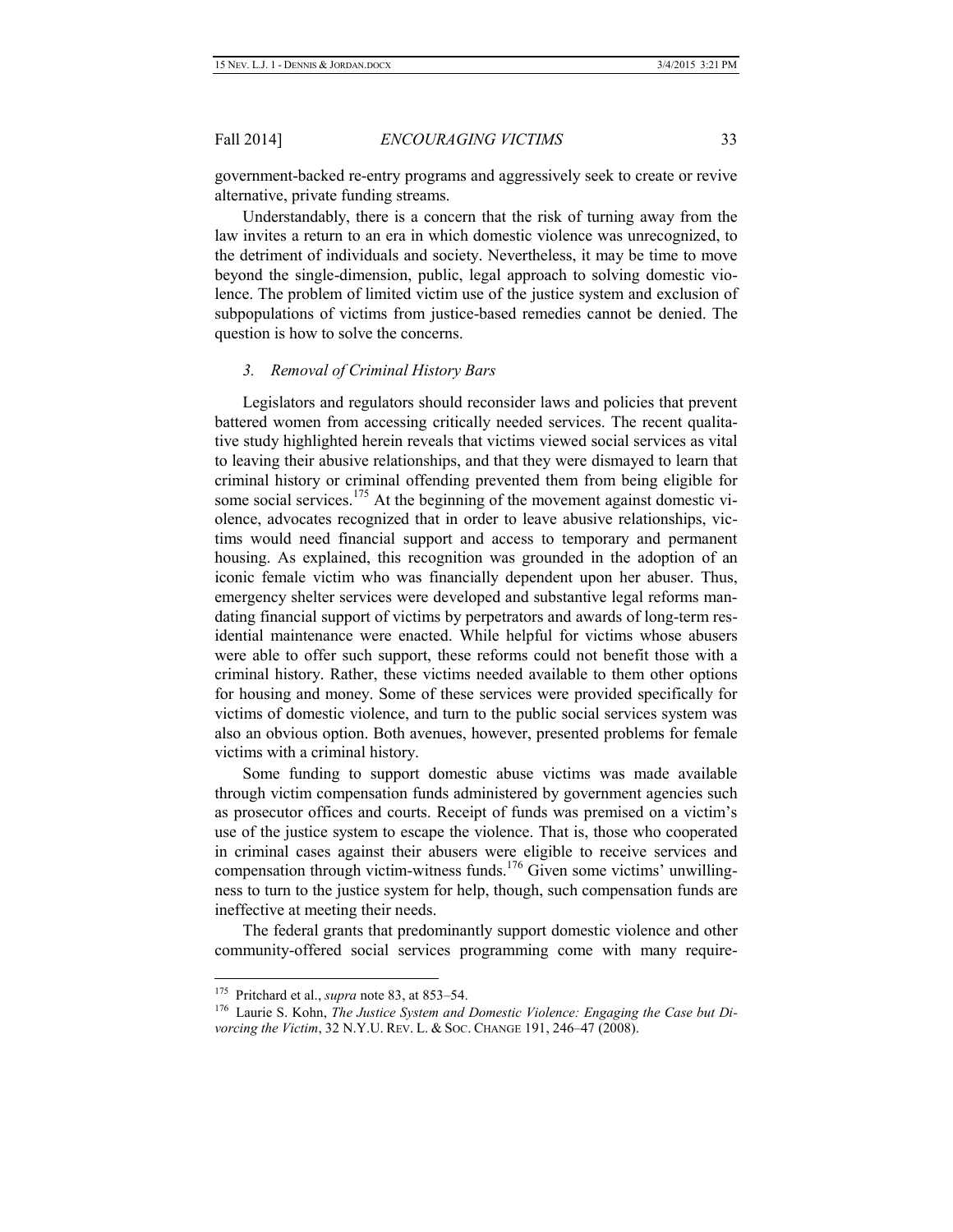ments, including some that may exclude potential clients who are engaged in criminal behavior. Likewise, more broadly available public and government social services agencies are often unavailable to victims with criminal backgrounds.<sup>177</sup> In short, housing, welfare, substance abuse, and financial aid are often unavailable for those who also have criminal histories.

These concerns and eligibility barriers have not gone unnoticed. Domestic violence scholars have proposed eliminating criminal history prohibitions for domestic violence victims. Professor Jacobs proposed the removal of federal spending restrictions preventing shelters from accepting those with a criminal or drug history.<sup>178</sup> Outside of the domestic violence context, scholars are working to eliminate the collateral impacts of criminal history including on employment and access to housing.<sup>179</sup> While not focused particularly on women or domestic violence survivors, these reforms will also aid our victims of concern.

### *4. Elimination of Mandatory Arrest, Prosecution, and Cooperation Policies*

Mandatory arrest, prosecution, and cooperation policies can result in a criminal case proceeding without a victim's consent. Some studies of no-drop prosecution policies find an increase in the time it takes for a case to be prosecuted, an increase in pre-trial crime against the victim, an increase in the number of victims who recant their testimony, and decreased satisfaction among victims.<sup>180</sup> Additionally, a victim's arrest for domestic violence or failure to cooperate with a prosecution may even result in criminal penalties. Victims who are presently on criminal justice supervision at the time of arrest may face an added burden of probation or parole violations for the earlier offenses. To the extent that victims do not call the police because they want to avoid incurring new charges or violations, eliminating strong arrest, prosecution and cooperation policies may alleviate that concern. For those concerned that elimination of such policies would affect a return to the old government practice of nonintervention, this concern can be offset by continuing to improve education and training for police officers, prosecutors, and judges. Better education and training can prepare officials to exercise discretion appropriately in cases, while not allowing the justice system to re-victimize or penalize victims.<sup>181</sup>

<sup>&</sup>lt;sup>177</sup> *See supra* Part II.B.4.a (discussing social program ineligibility for victims with criminal histories).

<sup>178</sup> *See* Jacobs, *supra* note 2, at 476.

<sup>179</sup> *E.g.*, Pinard, *An Integrated Perspective*, *supra* note 169 (describing collateral consequences and the reentry issues faced in connection with collateral consequences).

<sup>180</sup> Davis et al., *supra* note 152, at 278; Goodmark, *supra* note 153.

<sup>181</sup> Jacobs, *supra* note 2, at 475; Kohn, *supra* note 176, at 247; Sack, *supra* note 11, at 1722.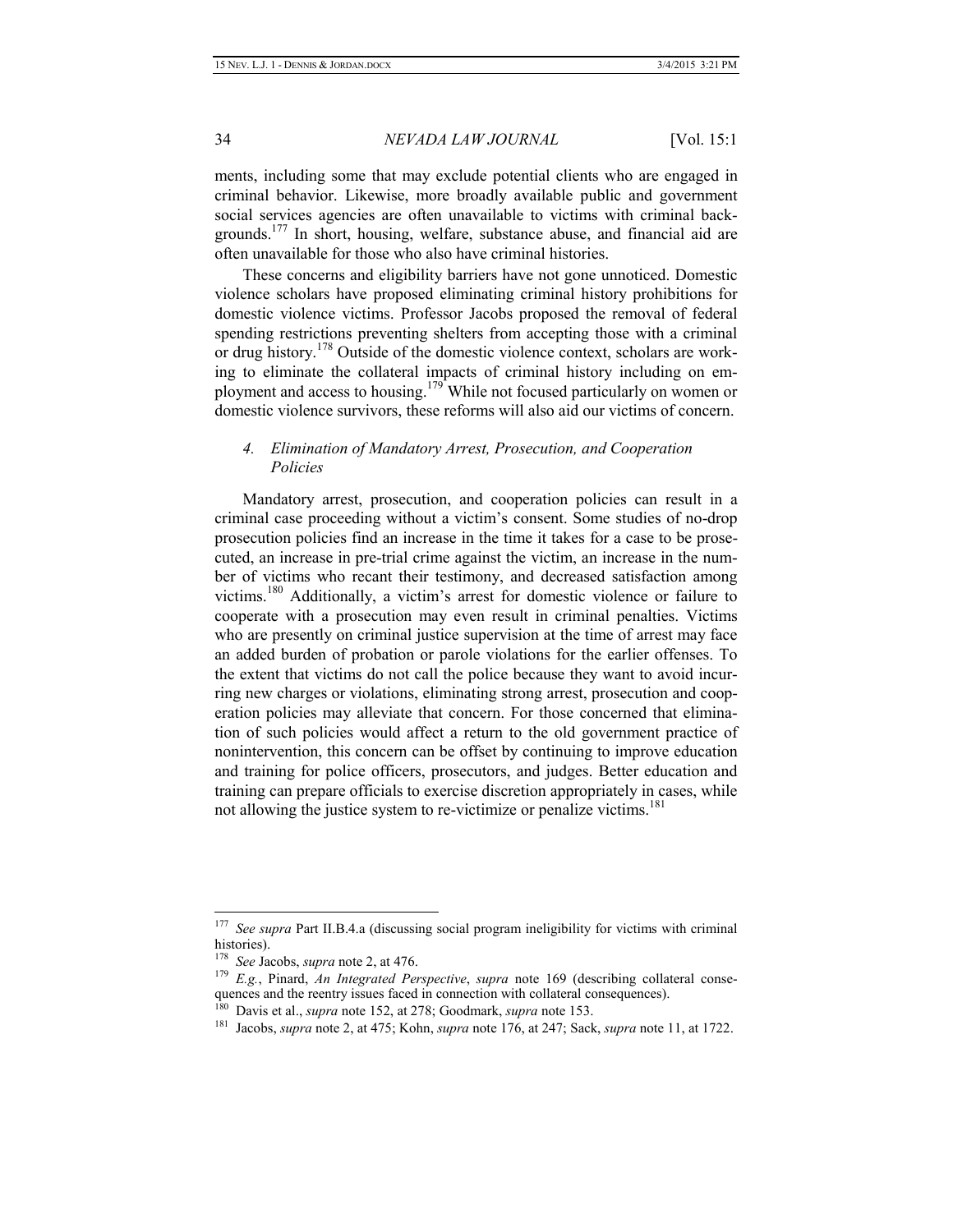#### *B. A New Prescription: Immunizing Victims*

To specifically target abuse victims' concerns about arrest on other crimes, law enforcement and prosecutors should adopt immunity policies allowing them to decline to arrest or charge victims of intimate partner violence whose relatively minor or victimless criminal offending comes to the attention of officials responding to the scene of an alleged violent incident against her. Such a policy would directly respond to the concerns of domestic abuse victims engaged in criminal offending or having a criminal background who do not call for help due to a fear of facing criminal allegations and bring victims' violent situations to the attention of the legal system without penalizing them in the process. Though potentially viewed as a provocative proposal, there is evidence that police and prosecutors are willing to offer immunity if they conclude the circumstances warrant it.

#### *1. The Proposal*

A written policy could take the form illustrated in Form 1, on page 36.

#### *2. Precedential Support*

This immunity recommendation may seem radical and politically infeasible.<sup>182</sup> Yet victim immunity is not without persuasive precedent. The criminal justice system both informally and formally grants immunity to all sorts of individuals. Support for immunity inheres in the relatively broad and unchallengeable law enforcement and prosecutorial authority over arrest and charging decisions that is part of the justice system.<sup>183</sup> Law enforcement officers and prosecutors routinely make decisions in individual cases and categories of cases regarding arrest or prosecution, respectively, based on such matters as the facts of the case known to them, offender background, extenuating pragmatic circumstances, and other valid considerations. Such charging decisions are free from judicial or regulatory challenge absent extraordinary circumstances.<sup>184</sup> Immunizing victims of domestic violence for their criminal behavior can be understood simply as a routine aspect of the investigatory charging process. However, the adoption of a formal written policy is preferable so that victims have a clear statement of the policy and some level of trust it will be followed, as well as to provide a means to informally hold government actors accountable for uniformly and fairly applying the policy.

<sup>&</sup>lt;sup>182</sup> See Gruber, *supra* note 158, at 827 (opining that prosecutors would be unlikely to drop charges against immigrants to avoid deportation).

<sup>&</sup>lt;sup>183</sup> Some legislatures have mandated arrest or prosecution when a minimum amount of evidence exists or for specific alleged offenses, such as domestic violence. *See id.* at 760 n.90. Nevertheless, on the whole police and prosecutors have wide-ranging discretion to perform their functions.

<sup>&</sup>lt;sup>184</sup> See Town of Castle Rock, Colo. v. Gonzales, 545 U.S. 748, 761 (2005) (police discretion); United States v. Armstrong, 517 U.S. 456, 464 (1996) (limitations on prosecutorial discretion); Bordenkircher v. Hayes, 434 U.S. 357, 365 (1978) (prosecutorial discretion).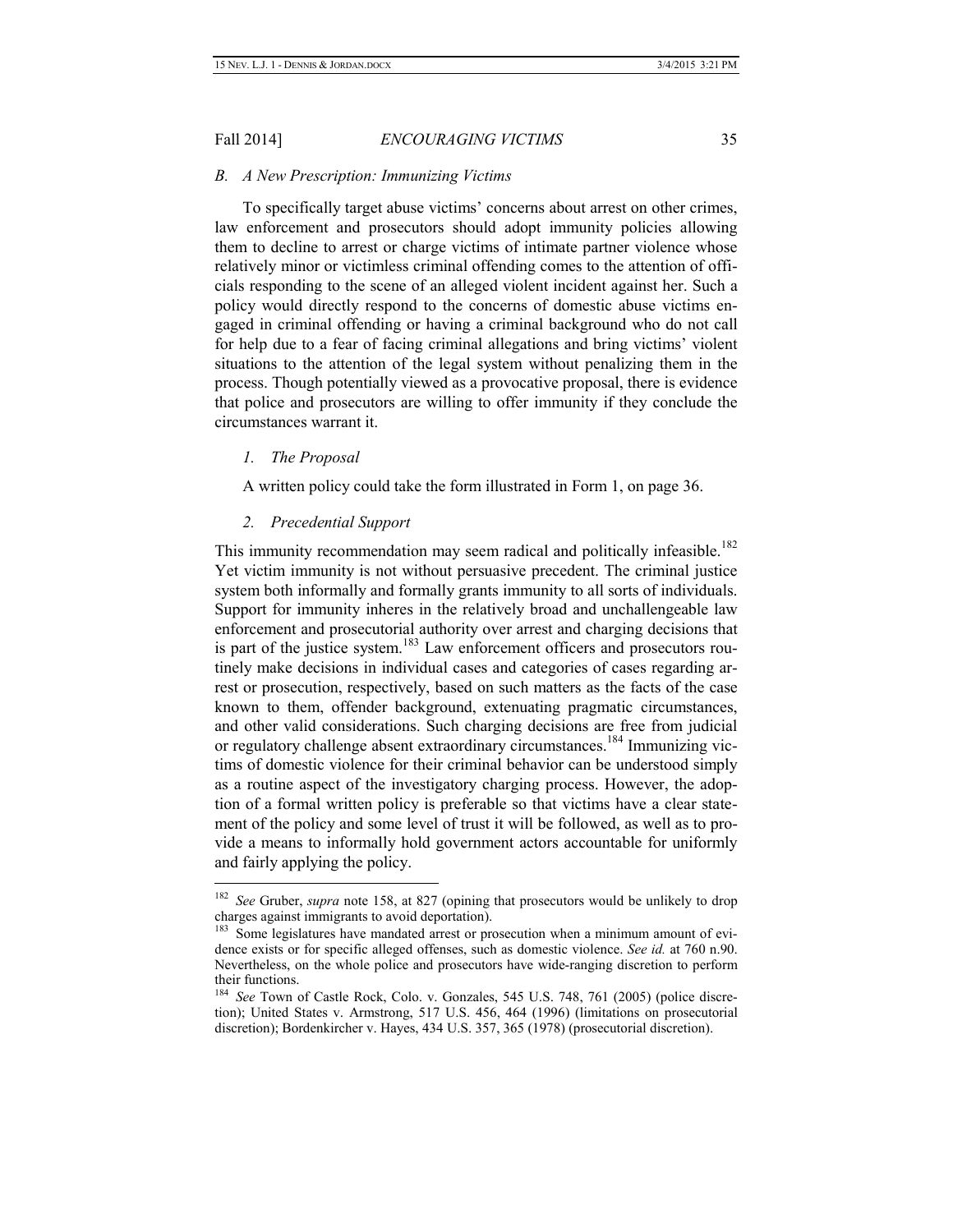#### FORM 1: PROPOSED SAMPLE VICTIM IMMUNITY POLICY

#### LAW ENFORCEMENT POLICY NOT TO ARREST/CHARGE/REPORT A DOMESTIC VIOLENCE VICTIM

When taking part in the on-scene investigation of an alleged domestic violence incident, law enforcement officers will not arrest or charge an alleged victim of violence with illegal possession of any contraband either observed in plain view or discovered as a result of a lawful search. Officers may, however, seize any contraband either observed in plain view or discovered as a result of a lawful search.

As part of an on-scene investigation of domestic violence, officers will not inquire about or investigate potential criminal offenses by an alleged victim, except perjury, false statement, or obstruction arising during the investigation of the alleged domestic violence incident, for which officers were called to the scene.

As part of this on-scene investigation of domestic violence, officers will not report to or contact officials who are presently supervising the alleged domestic violence victim on probation, parole, or other community-based release.

#### PROSECUTION DECISION NOT TO CHARGE A DOMESTIC VIOLENCE VICTIM

Prosecutor offices will neither pursue charges against nor seek to revoke the community supervision of a complaining domestic violence victim based on alleged criminal offenses detected by law enforcement during on-scene investigation of an allegation of domestic violence, except perjury, false statement, or obstruction.

#### **EXCEPTION**

Officers may arrest any individual, including a domestic violence victim, for serious crimes of violence or any crime involving a child.

#### **COMMENTARY**

These policies are expected to extend primarily to non-violent prostitution, drug, and property offenses. The exception avoids concerns that granting immunity will encourage or facilitate criminality, particularly of a serious nature or involving children. It is intended that victims will not be immune from charges involving vulnerable victims such as children and trafficked individuals or serious crimes of violence such as homicide and aggravated assault. The exceptions do not prevent victims charged with such crimes from defending on the grounds of abuse, coercion, or duress.

The policy does not require that the complaining victim agree to cooperate with prosecution of the domestic violence case being investigated.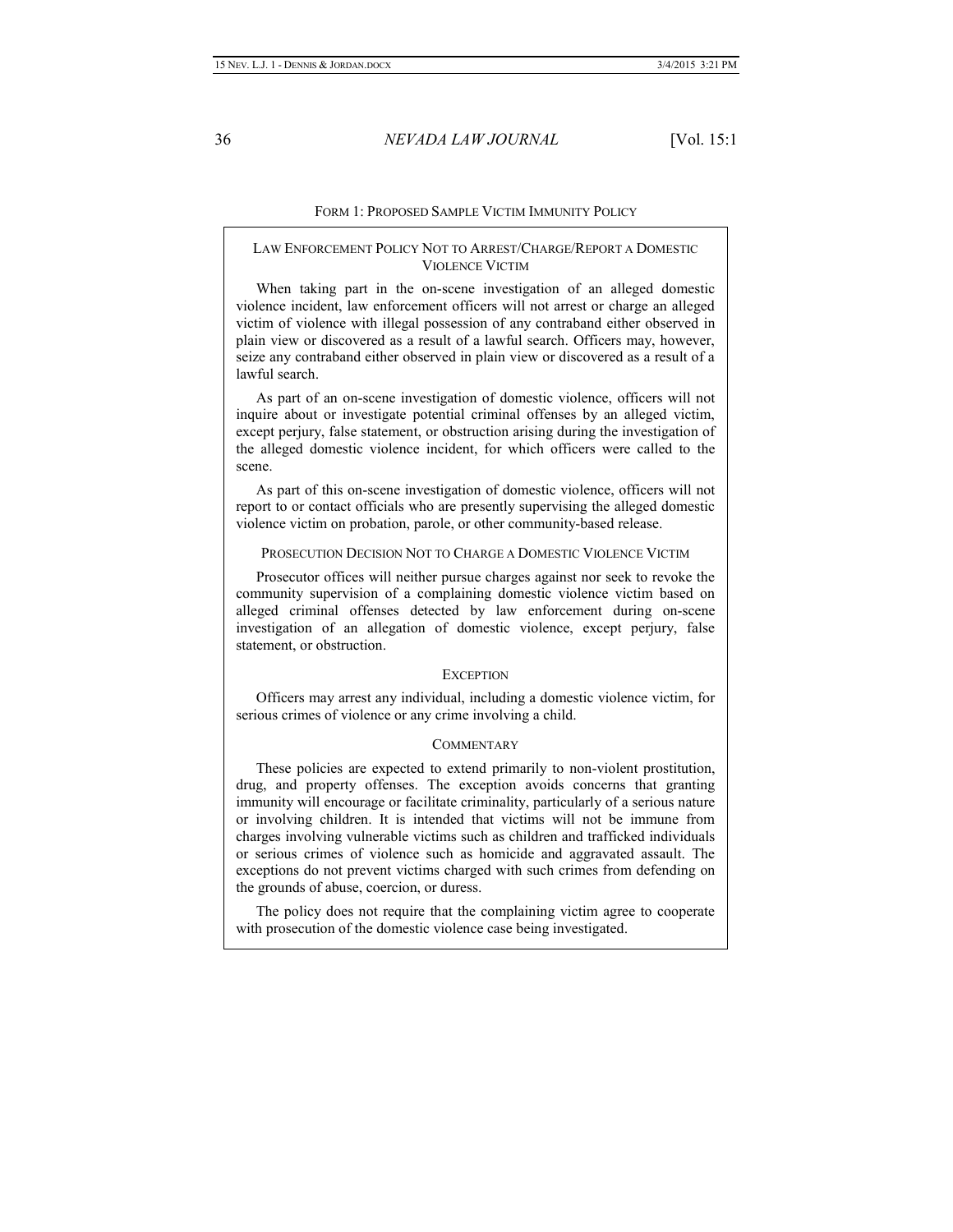Even if the general authority to offer immunity from arrest and prosecution is unconvincing, several instances in which government has made the decision to offer immunity to victims of domestic violence and other vulnerable offenders offer justification for the immunity proposal. When an abused immigrant woman comes to the attention of immigration officials and potentially faces deportation, two federal laws may prevent deportation. First, VAWA permits abused immigrant women to obtain legal immigration status based on the abuse.185 Prior to VAWA, immigration laws had the unfortunate effect of shielding abusers with immunity because the citizen spouse had to assist the foreign spouse in obtaining lawful status. Thus, an abuser who is a citizen or legal permanent resident could threaten his foreign spouse with deportation to deter her from seeking legal protection.<sup>186</sup> Congress sought to rectify this situation by providing an avenue for battered immigrants to self-petition for legal status without the abusive spouse's knowledge or consent.<sup>187</sup>

Second, the Battered Immigrant Women Protection Act ("BIWPA"), contained in Title V of the Victims of Trafficking and Violence Protection Act of 2000,<sup>188</sup> provides that a married or unmarried abuse victim who cannot demonstrate extreme hardship if deported as required by VAWA may receive a crime victim visa called the "U-visa" if willing to cooperate with government officials in the investigation or prosecution of criminal activity.<sup>189</sup> The four requirements under BIWPA are that: (1) the petitioner suffered substantial mental or physical abuse as a result of a qualifying crime; (2) the petitioner has knowledge and information concerning the crime; (3) the petitioner has been helpful, currently is helpful, or is likely to be helpful in the future to the investigation or prosecution of the crime; and (4) the crime occurred in the United States, or a federal court has jurisdiction to prosecute.<sup>190</sup> The rules promulgated by the U.S. Citizenship and Immigration Services ("USCIS") guide implementation of the statute.<sup>191</sup> The USCIS produced interim rules regarding each of the four requirements.<sup>192</sup> With respect to whether the petitioner has met the requirement of substantial abuse, the USCIS adopted a flexible standard mandat-

<sup>&</sup>lt;sup>185</sup> 8 U.S.C. § 1154(a)(1)(A)(iii)–(iv) (1994) (when abuser was US citizen or lawful permanent resident and spouse or parent); *but see* 8 U.S.C. § 1154(a)(1)(A)(iii)–(v) (2000) (immigration status regardless of current citizenship status of abuser or whether spouse or parent).

<sup>186</sup> Leslye E. Orloff & Janice V. Kaguyutan, *Offering a Helping Hand: Legal Protections for Battered Immigrant Women: A History of Legislative Responses*, 10 AM. U. J. GENDER SOC. POL'Y & L. 95, 104 (2002).

<sup>187</sup> *Id.* at 105–06.

<sup>&</sup>lt;sup>188</sup> Victims of Trafficking and Violence Protection Act of 2000, Pub. L. No. 106-386, 114 Stat. 1464 (codified as amended in scattered sections of U.S.C.).

<sup>189</sup> *Id.* § 1513, 114 Stat. 1533; Anna Hanson, Note, *The U-visa: Immigration Law's Best Kept Secret?*, 63 ARK. L. REV. 177, 185 (2010).

Victims of Trafficking and Violence Protection Act of 2000 § 1513.

<sup>191</sup> Hanson, *supra* note 189, at 186–87.

<sup>192</sup> Jamie Rene Abrams, *Legal Protections for an Invisible Population: An Eligibility and Impact Analysis of U Visa Protections for Immigrant Victims of Domestic Violence*, MODERN AM., Spring 2008, at 26, 26.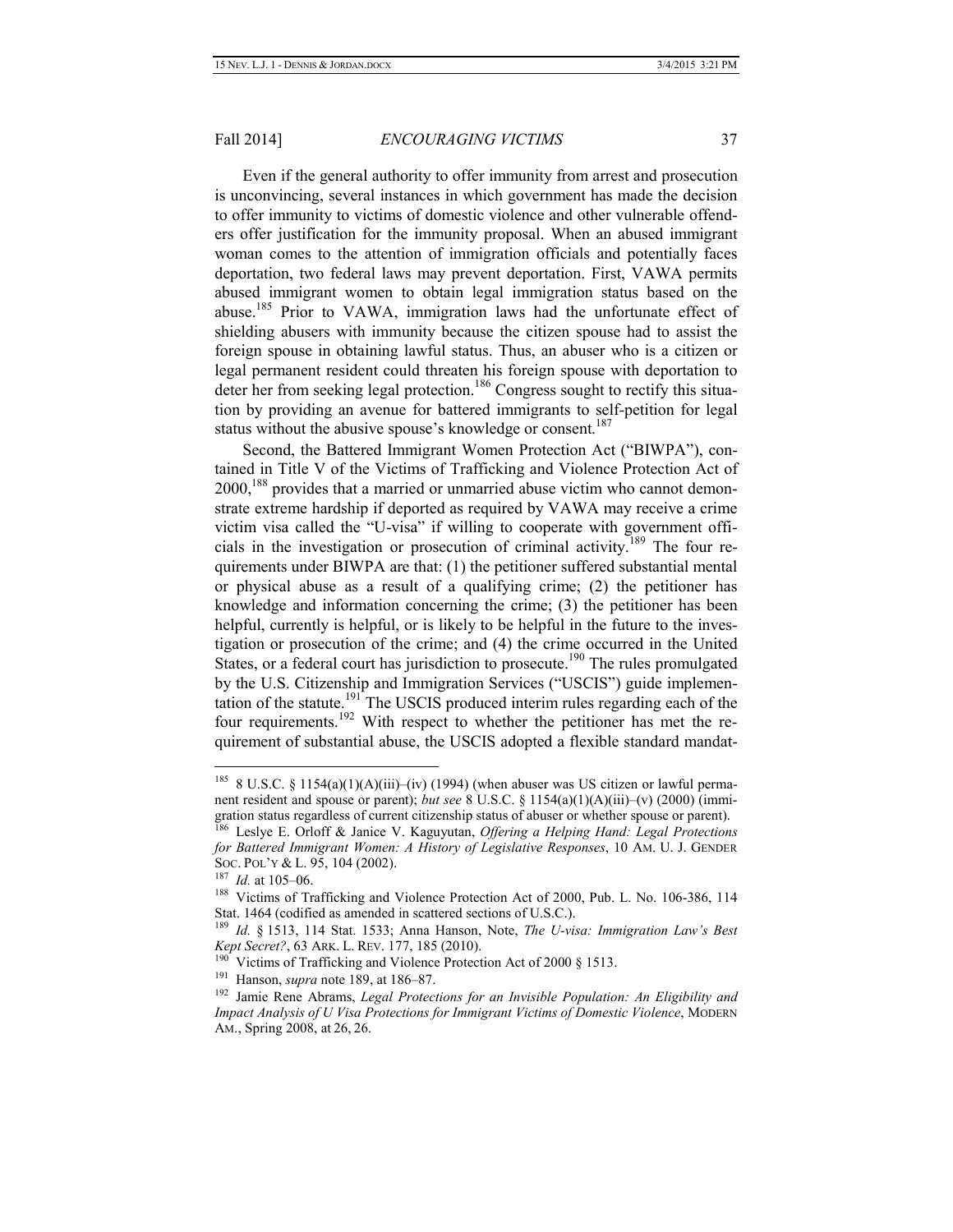ing a showing of "injury or harm to the victim's physical person, or harm to or impairment of the emotional or psychological soundness of the victim."<sup>193</sup> Under this rule, the victim must produce credible evidence, including a written personal statement describing the abuse.<sup>194</sup> The rule covers a wide range of criminal activity.<sup>195</sup> While victims who are culpable for the qualifying criminal activity that is the basis of their petition are barred from relief under BIWPA, victims who have committed other crimes still fit into the statutory definition of a "victim" for purposes of self-petition.<sup>196</sup> Thus, through VAWA and the BIWPA, the government may overlook the unlawful immigration status of an abuse victim who reports the abuse to police.

In addition to federal immunity from deportation, one locality has informally granted deportation immunity to abused women who are non-U.S. citizens. In light of evidence that some immigrant women may not report abuse to the police because of fear of arrest and deportation, in a 2003 article, attorney Leslye Orloff proposed that police adopt policies forbidding officers from asking victims about their immigration status and also from reporting victims to immigration authorities.<sup>197</sup> In 2003, New York City Mayor Michael Bloomberg signed an executive order adopting this proposal.<sup>198</sup>

Finally, jurisdictions have provided immunity from arrest and charging for gun possession violations. Police agencies periodically offer individuals the opportunity to turn in illegally possessed firearms, sometimes in exchange for compensation.<sup>199</sup> More aggressively, in the past some police agencies have created policies by which they enter into homes to remove firearms illegally possessed by youth and agree not to pursue any criminal charges that could result from such removal. The prime models for so-called consent-to-search programs

197 Orloff et al., *supra* note 78, at 87.

<sup>&</sup>lt;sup>193</sup> *Id.* at 27 (quoting 8 C.F.R. § 214.14(a)(8) (2008)).

<sup>194</sup> *Id.*

<sup>&</sup>lt;sup>195</sup> *See* 8 C.F.R. § 214.14(a)(9) (2013) (listing "[r]ape; torture; trafficking; incest; domestic violence; sexual assault; abusive sexual contact; prostitution; sexual exploitation; female genital mutilation; being held hostage; peonage; involuntary servitude; slave trade; kidnapping; abduction; unlawful criminal restraint; false imprisonment; blackmail; extortion; manslaughter; murder; felonious assault; witness tampering; obstruction of justice; perjury; or attempt, conspiracy, or solicitation to commit any of the above mentioned crimes").

<sup>&</sup>lt;sup>196</sup> New Classifications for Victims of Criminal Activity; Eligibility for "U" Nonimmigrant Status, 72 Fed. Reg. 53,014, 53,017–18 (Sept. 17, 2007).

<sup>&</sup>lt;sup>198</sup> Exec. Order No. 41 from Michael R. Bloomberg, Mayor, N.Y.C. 3 (Sept. 17, 2003) ("It shall be the policy of the Police Department not to inquire about the immigration status of crime victims, witnesses, or others who call or approach the police seeking assistance."). Additionally, federal immigration officials have adopted a policy of not removing from the country victims of domestic violence or human trafficking. Memorandum from John Morton, Director, U.S. Immigration & Customs Enforcement (June 17, 2011).

<sup>199</sup> *E.g.*, Meghan E. Irons, *'Piece for Peace' Revives Firearm Buyback Program; Police Initiative Has \$100,000 Budget*, BOSTON GLOBE, Mar. 22, 2014, at B1.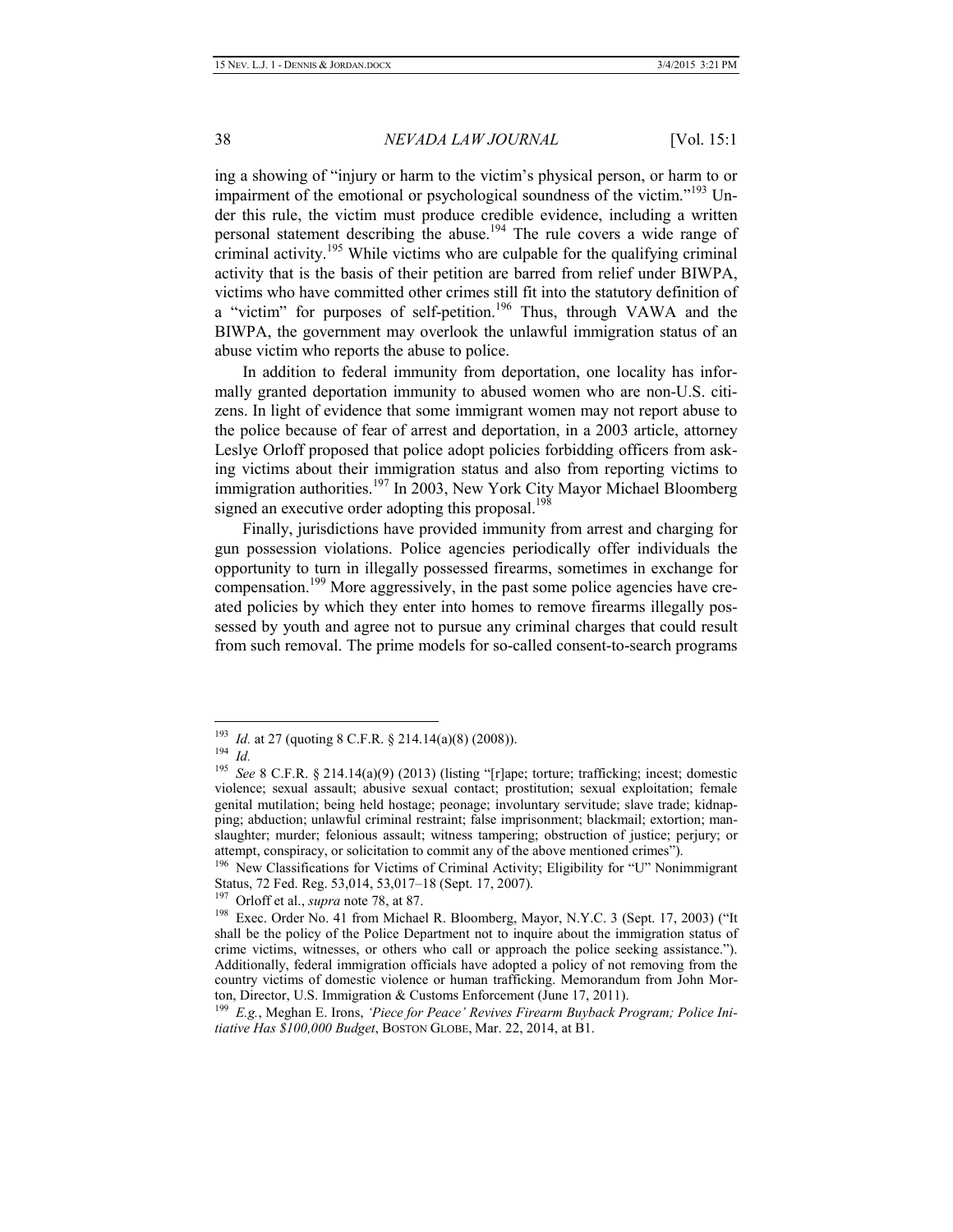are the St. Louis Firearm Suppression Program and the Boston Safe Homes Initiative. $200$ 

The St. Louis Firearm Suppression Program ("FSP") was conceived in an effort to decrease the number of guns in the hands of youth and thereby decrease the rates of youth violence.<sup>201</sup> The pioneers of the FSP sought to forgo arrest and prosecution in exchange for the opportunity to gain consent to enter homes and remove guns.<sup>202</sup> Police would knock on doors and ask parents for permission to search the home for guns. The police would provide a consent-tosearch form, which stated that the purpose of the search was to seize illegal firearms and that there would no prosecution for possession of illegal firearms.<sup>203</sup> Officers believed that this promise of no prosecution and the willingness to ignore "all but the most serious crimes" was essential to the success of the program.<sup>204</sup> The program was markedly successful in that police gained consent in 98 percent of the cases and found guns in half of these.<sup>205</sup> Scholars attribute the success of this phase of the FSP to the "soft" cooperative approach and the grant of immunity.<sup>206</sup> As with many grants of immunity, there is the criticism that the approach allows criminals to roam free. However, the FSP creators believed that the loss of arrest opportunities was a worthwhile trade for getting guns out of the hands of the youth.<sup>207</sup>

The Boston Safe Homes Initiative ("SHI") began as a plan, modeled after the St. Louis FSP, to combat gun violence.<sup>208</sup> The program provided immunity from prosecution for possession of illegal firearms but stopped short of "blanket immunity," leaving individuals vulnerable to other consequences.<sup>209</sup> The District Attorney explicitly backed the program's promise of immunity by agreeing to refrain from prosecuting juveniles for possession of an illegal firearm.<sup>210</sup> However, the program did not go so far as to provide "blanket immuni-

Washington, D.C., Oakland, and Philadelphia used the St. Louis and Boston programs as models in their attempts to reduce gun violence in their cities, but programs were never implemented in those jurisdictions.

<sup>&</sup>lt;sup>201</sup> SCOTT H. DECKER & RICHARD ROSENFELD, FROM PROBLEM SOLVING TO CRIME SUPPRESSION TO COMMUNITY MOBILIZATION: AN EVALUATION OF THE ST. LOUIS CONSENT-TO-SEARCH PROGRAM 5–7 (2001), *available at* https://www.ncjrs.gov/pdffiles1/nij/grants /188291.pdf.

<sup>202</sup> *Id.* at 6.

<sup>203</sup> U.S. DEP'T OF JUSTICE, NAT'L INST. OF JUSTICE, NCJ 191332, REDUCING GUN VIOLENCE: THE ST. LOUIS CONSENT-TO-SEARCH PROGRAM 9 (2004).

<sup>204</sup> *Id.* at 3.

<sup>205</sup> *Id.* at 12.

<sup>206</sup> *See id.* at 8, 25 n.6.

<sup>207</sup> DECKER & ROSENFELD, *supra* note 201, at 34.

<sup>208</sup> Jaclyn M. Essinger, Note, *Making Homes Safer with Safe Homes: A Look at the Controversial Way Boston Attempted to Reduce Youth Violence*, 43 SUFFOLK U. L. REV. 983, 987 (2010).

<sup>209</sup> *Id.* at 987–88.

<sup>210</sup> *Id.* at 987.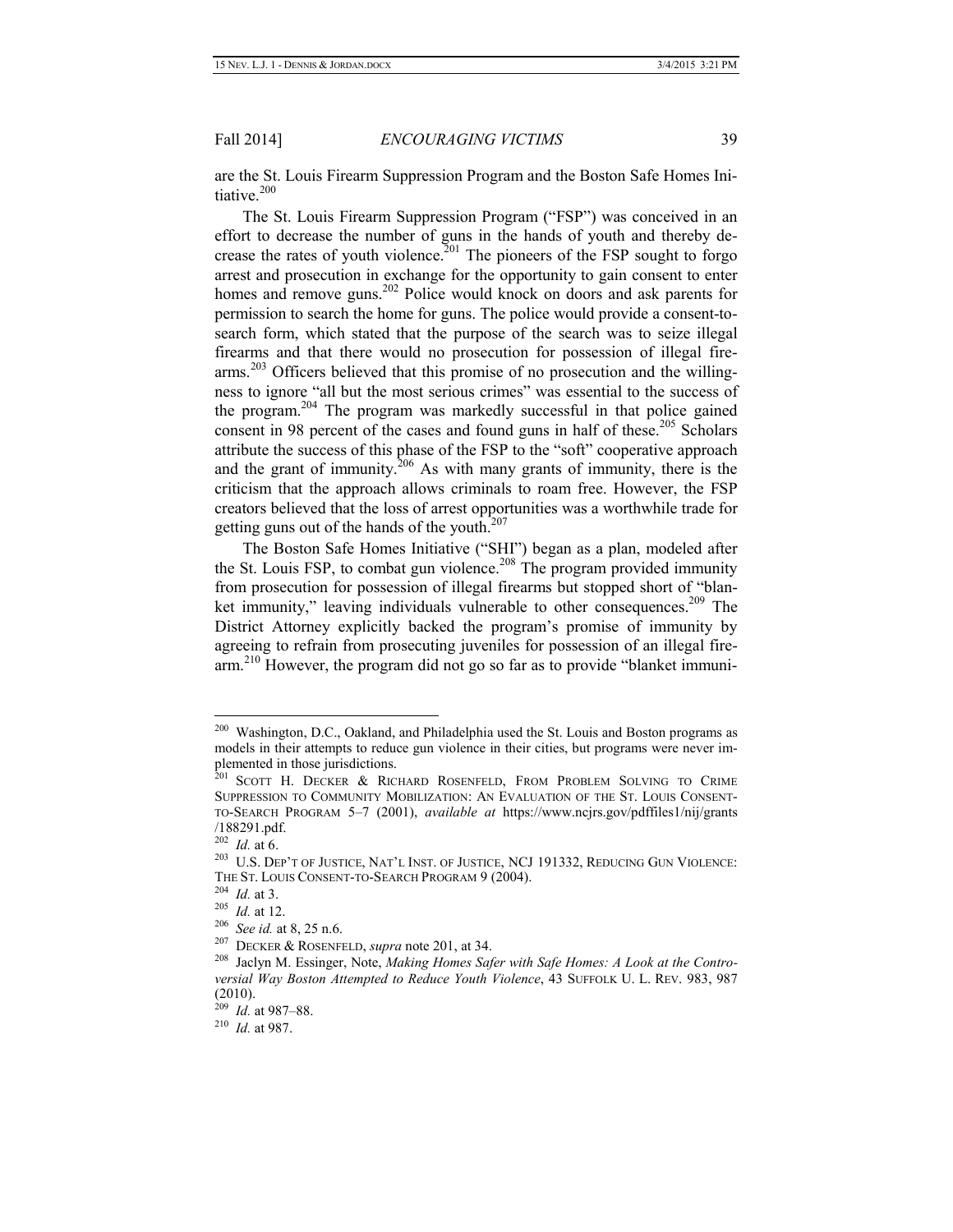ty."<sup>211</sup> Under the SHI, the police department had the power to seize illegal firearms and other contraband found in the home.<sup>212</sup> Though the District Attorney explicitly agreed not to prosecute adolescents for possession of an illegal firearm, other criminal charges could follow if the firearm was linked to a crime.<sup>213</sup> The promise regarding other illegal items found in the home was merely that most cases would not result in prosecution.<sup>214</sup> The police department expressed its reluctance to provide "blanket immunity" on the grounds that it would constitute "an invitation to use Safe Homes to absolve criminals from all kinds of charges."<sup>215</sup>

#### **CONCLUSION**

For more than four decades, advocates for victims of domestic violence have worked to develop an effective, heavily utilized system of remedies—both legal and non-legal. Many gains have been made but a continuous process of improvement based on empirical data should always be underway. To that end, recently published qualitative data reveals that abused women who have a criminal background are discouraged from calling on law enforcement for assistance because they fear being arrested either for domestic violence or other criminal behavior police discover while on the scene, investigating a complaint. In turn, arrest can result in prosecution on new charges, or become the basis for probation or parole violations for old charges. The data also reveals that these same victims find themselves ineligible to participate in social service programs that might help them leave an abusive relationship. Ultimately, these women explained that inability to obtain help led them to both remain in abusive relationships and continue on a path of criminal offending.

Jurisdictions nationwide should take notice of this data and respond accordingly; and at least one locality may need to immediately respond to the evidence. In March 2013, the chief of detectives of the New York City Police Department ("NYPD") reportedly issued a memo instructing officers investigating intimate partner violence cases to check the criminal history, warrant status, driving history, and abuse complaint history of accusers.<sup>216</sup> It was further reported that the purpose of the check was to provide the government with information that could be used to persuade the complainant to continue to press charges if she ever became non-cooperative.<sup>217</sup> Police officers and advocates for victims of domestic violence warned that the policy was misguided and

 <sup>211</sup> *Id.* at 988.

<sup>212</sup> *Id.* at 987.

<sup>213</sup> David Hinson, Note, *Pressure Points: How a Combination of Methods Employed to Reduce Urban Firearm Crime Threatens the 4th Amendment and Proposed Solutions*, 43 NEW ENG. L. REV. 869, 876–77 (2009).

<sup>214</sup> *Id.* at 892.

<sup>215</sup> Essinger, *supra* note 208, at 988.

<sup>216</sup> Jamie Schram, *NYPD: Nab the Victim*, N.Y. POST, Mar. 15, 2013, at 4.

<sup>217</sup> Jamie Schram, *Squeeze on Abuse Victims*, N.Y. POST, Mar. 16, 2013, at 12.